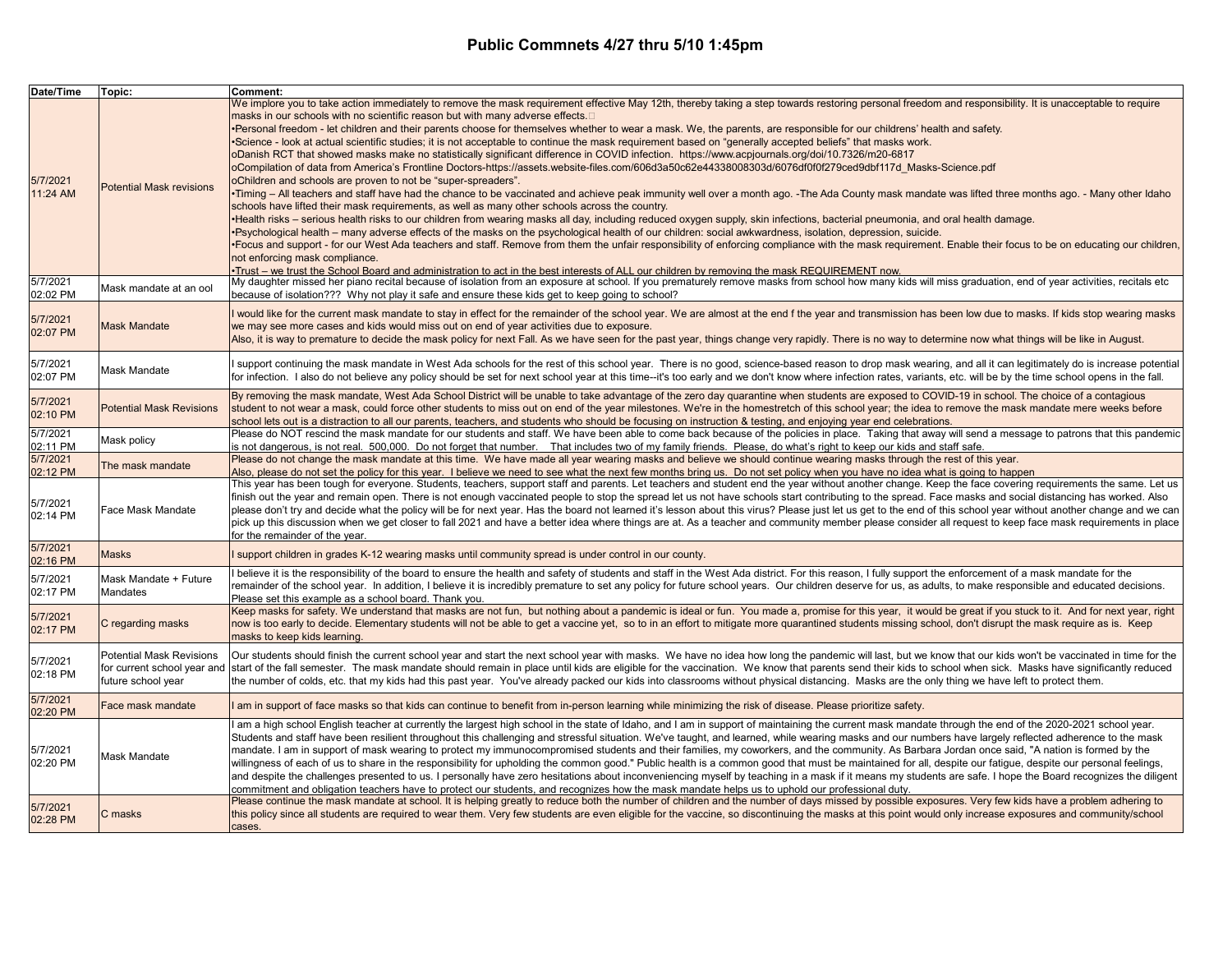| Date/Time            | Topic:                                         | Comment:                                                                                                                                                                                                                                                                                                                                                                                                                                                                                                                                                                                                                                                                                                                                                                                                                                                                                                                                                                                                                                                                                                                                                                                                                                                                                                                                                                                                                                                                                                                                                                                                                                                                                                                                                                                                                                                                                                                                        |
|----------------------|------------------------------------------------|-------------------------------------------------------------------------------------------------------------------------------------------------------------------------------------------------------------------------------------------------------------------------------------------------------------------------------------------------------------------------------------------------------------------------------------------------------------------------------------------------------------------------------------------------------------------------------------------------------------------------------------------------------------------------------------------------------------------------------------------------------------------------------------------------------------------------------------------------------------------------------------------------------------------------------------------------------------------------------------------------------------------------------------------------------------------------------------------------------------------------------------------------------------------------------------------------------------------------------------------------------------------------------------------------------------------------------------------------------------------------------------------------------------------------------------------------------------------------------------------------------------------------------------------------------------------------------------------------------------------------------------------------------------------------------------------------------------------------------------------------------------------------------------------------------------------------------------------------------------------------------------------------------------------------------------------------|
| 5/7/2021<br>02:30 PM | Face mask policy- this<br>school year and next | As a teacher in an over crowded high school I wish you would reconsider changing the face mask policy for this year. We have been able to keep Covid-19 at bay in the schools since we are enforcing the<br>face mask policy and using social distancing, when social distancing is possible. I believe it would be short sighted of us to dispose of this before the end of the school year as we are still, as a community,<br>in need of continuing these protections for all. Finally, making mask policy for next year does not seem to make sense. We have just gone through a year of changing policy because we are uncertain to<br>how this virus reacts. How could we possibly know now what we might fact in August, 2021. We make much better decisions when we have more facts and this will come as we progress through the<br>summer. Let us all be able to come back to the issue in late summer so that we can make educated decisions.                                                                                                                                                                                                                                                                                                                                                                                                                                                                                                                                                                                                                                                                                                                                                                                                                                                                                                                                                                                        |
| 5/7/2021<br>02:42 PM | C - Masks                                      | The dress code policy of requiring masks should not be changed until all school aged children are given the opportunity to be vaccinated. Covid-19 is real. It impacts children. Please do the responsible<br>thing and keep our children safe by continuing to require masks.                                                                                                                                                                                                                                                                                                                                                                                                                                                                                                                                                                                                                                                                                                                                                                                                                                                                                                                                                                                                                                                                                                                                                                                                                                                                                                                                                                                                                                                                                                                                                                                                                                                                  |
| 5/7/2021<br>02:57 PM |                                                | I understand the community is exhausted from masks, and would like to see them as optional attire for the remainder of the year. However, there is only a few weeks of the school year left and I feel the<br>board has rolled the dice enough this year. Luckily, we managed to avoid any serious outbreaks and that relied heavily on wearing masks. Let's finish the year strong and please leave the masks in place.                                                                                                                                                                                                                                                                                                                                                                                                                                                                                                                                                                                                                                                                                                                                                                                                                                                                                                                                                                                                                                                                                                                                                                                                                                                                                                                                                                                                                                                                                                                        |
| 5/7/2021<br>03:12 PM | Masks                                          | As a teacher at West Ada School, I do not feel comfortable teaching without a mask mandate. Our classrooms are overcrowded, with limited ventilation. Masks are helping keep all of us safe. Without<br>masks, more students will end up in ISO or having to quarantine due to exposure during the last days of school. This will be totally chaotic. I also feel that it is WAY too early to make any decisions about<br>next year's mask situation. Things are changing rapidly and we have no idea where COVID will be at the start of next year. At a minimum, PLEASE keep the mask mandate in place to protect students so<br>they can take part in all of the end of year activities they didn't get to have last year. PLEASE keep the mask mandate in place for those of us who have vulnerable family members. PLEASE keep the mask<br>mandate out of respect for your teachers and staff.                                                                                                                                                                                                                                                                                                                                                                                                                                                                                                                                                                                                                                                                                                                                                                                                                                                                                                                                                                                                                                             |
| 5/7/2021<br>03:16 PM | Masks                                          | We've asked our youth to step up and "protect others" by wearing these masks all year long, after an initial "two weeks to slow the spread" campaign, regardless of the fact that scientific proof<br>overwhelmingly shows that masks are not effective in reducing viral transmission. Add that to the fact that youth are just not significantly statistically affected by this virus. This was simply a way to show we<br>were "trying". Enough is enough. Not only do masks not work, they have actually been proven to be detrimental to our youths' mental and physical health. We, as adults, asked them for two weeks to<br>accommodate us, let's give them two weeks to enjoy the end of their school year mask free.                                                                                                                                                                                                                                                                                                                                                                                                                                                                                                                                                                                                                                                                                                                                                                                                                                                                                                                                                                                                                                                                                                                                                                                                                  |
| 5/7/2021<br>03:51 PM | Masks                                          | I write in support of keeping masks mandatory for the remainder of the 2021 school year.<br>I do not like masks and would very much like to get rid of them. But until we meet certain benchmarks regarding vaccination and community spread, it is unsafe to do so.<br>Central district health lists Ada County as in the "Orange" category. That means that indoor gatherings should be avoided in general and are a VERY bad idea without the usual precautions in place (masks,<br>distancing, etc). The CDC says that due to age group, that schools are safe to operate in-person *IF* other precautions are maintained (a 3 foot distance, masks, etc). Removing a mask requirement<br>would violate the instructions of both of these experts.<br>Simply making masks optional also doesn't work. Masks do the most to protect the people around you, not the wearer themselves. So the person choosing to go without a mask isn't the one at risk, it's the<br>ones around them. We can't allow one student to make health and safety decisions for other students.<br>As a teacher, I'm also concerned about what happens when a case appears in my classroom. With masks, only those within a certain distance need to isolate after an exposure. Without mask mandates<br>one accidental exposure could result in the isolation of literally ALL of my students. Dramatically impacting the quality of education for an entire class.<br>I would encourage you to make the repeal of the mask rule dependent on specific virus related conditions rather than calendar. For example the rule could be "When CDH and CDC say it's safe to remove a<br>mask requirement, this is what we'll do" or "When Idaho hits 70% of the population vaccinated, here's how we'll walk back the mask requirements".<br>The virus does not care about the calendar. Tying any changes to an arbitrary date regardless of conditions is dangerous. |
| 5/7/2021<br>04:03 PM | code policy                                    | Early in the pandemic, when scientists were scrambling to understand how the virus that causes Covid-19 spreads and infects, thousands of unprotected health are workers fell ill from the disease as the<br>patients they were treating spread it to them. After hospitals adopted universal mask mandates, the number of infected providers fell drastically. Our schools have been able to operate with very little<br>Mask mandate in the dress transmission thanks in part to the mask mandates and the tireless efforts of teachers and staff to maintain distancing and sanitization. The science is clear, masks do not cause harm and they miti<br>spread of respiratory viruses. Please do not give the virus the chance to spread unchecked through schools by making masks optional. Please refrain from using our kids to test how quickly it can spread<br>without masks because some people don't understand or don't believe the science. Protect the lives of students, teachers, and staff. Honor the sacrifice of thousands of healthcare workers who've worked<br>tirelessly for over a year by maintaining the mask mandates.                                                                                                                                                                                                                                                                                                                                                                                                                                                                                                                                                                                                                                                                                                                                                                                              |
| 5/7/2021<br>04:16 PM | <b>Mask policy</b>                             | As a teacher in the district, I would like West Ada to follow all CDC k-12 operational strategies for School and Childcare. The people at the CDC have dedicated their lives to studying viruses in service to<br>public health and are the most qualified to make recommendations on how to safely operate a school during a pandemic. Thank you for your time.                                                                                                                                                                                                                                                                                                                                                                                                                                                                                                                                                                                                                                                                                                                                                                                                                                                                                                                                                                                                                                                                                                                                                                                                                                                                                                                                                                                                                                                                                                                                                                                |
| 5/7/2021<br>04:21 PM | Potential Mask Revision                        | Please keep the mask mandate in place until the end of the year.                                                                                                                                                                                                                                                                                                                                                                                                                                                                                                                                                                                                                                                                                                                                                                                                                                                                                                                                                                                                                                                                                                                                                                                                                                                                                                                                                                                                                                                                                                                                                                                                                                                                                                                                                                                                                                                                                |
| 5/7/2021<br>04:30 PM | <b>WASD Mask Mandate</b>                       | As for revising this year's (2020-2021) mask requirement, please leave it as it is! Parents have been assured multiple times in writing via emails from west ada that masks will be required for the rest of this<br>school year. When assurances like that are provided, they should be honored and upheld if you want people to have trust in the leadership. Further, until all students have the opportunity to receive the<br>vaccine if they want it, masks should be required in schools. You've taken away safe distancing, so masks are the only protection left for students. There won't be many smiles when more and more kids<br>have to isolate during the last few weeks of school due to potential exposure. $\square$<br>As for next school year (2021-2022), it is premature to make a decision on mask requirements now. There continue to be new COVID variants appearing; until we have a better idea of what cases look like<br>in the late summer, why set yourselves up for making yet more changes and breaking more assurances in what you tell families? What is the rush to decide right now? □<br>We need to finish this year safely and strongly with masks, and see how the summer goes before making a decision about next year.                                                                                                                                                                                                                                                                                                                                                                                                                                                                                                                                                                                                                                                                                |
| 5/7/2021<br>04:41 PM |                                                | Masks still need to be mandated through the rest of the semester. It is ridiculous to not require it for the last few weeks of school! We have a senior and really want to see him graduate in person and our<br>freshman is not able to get vaccinated yet. If the mask mandate is lifted, our children SHOULD have the option to do remote learning for the rest of the semester. Please listen to the science. What are we<br>showing our children if we are not acting upon scientific recommendations? What does this say about our district?                                                                                                                                                                                                                                                                                                                                                                                                                                                                                                                                                                                                                                                                                                                                                                                                                                                                                                                                                                                                                                                                                                                                                                                                                                                                                                                                                                                              |
| 5/7/2021<br>04:52 PM |                                                | I am very concerned about lifting the mask mandate before the end of the term as very few kids will be fully vaccinated by that timeline. I completely understand the kids situation but putting all in harms<br>way by removing this mandate pre-maturely will be putting them at excessive risk and would be fairly irresponsible by us adults. The school and teachers have done a wonderful job in keeping this virus in<br>check but the students staying vigilant 2 more weeks would be extremely helpful as we hopefully can bring this virus as close to an end as possible this summer. Thank You.                                                                                                                                                                                                                                                                                                                                                                                                                                                                                                                                                                                                                                                                                                                                                                                                                                                                                                                                                                                                                                                                                                                                                                                                                                                                                                                                     |
| 5/7/2021<br>04:53 PM | Mask mandates for<br>students/ staff           | I will be at my twins' baseball game on May 11th but wanted to give my comments on the current mask requirement. One of my twins is hearing impaired and due to this was given the option to wear a face<br>shield. As a shy 5th grader the last thing he wanted to do was stand out from his class. So instead he wears a mask which makes his very quiet voice even harder to understand leading to more<br>embarrassment as he is continually asked to repeat himself. I do not know the damage these blanket mandates have caused on our children. But I can say that every pediatric counselor in our valley has a<br>waiting list so something is going on that is affecting our kids mental health. The K-5 grade students often come home with filthy and wet masks. These are not the sterile masks that are used for scientific<br>studies. I am sure when your mask is sucked on, sneezed on and sweat on for hours the degree of protection drops to a point where we have to ask ourselves why are we having young children wear them.<br>Please listen to your staff, parents and students and make the masks optional. Thank you.                                                                                                                                                                                                                                                                                                                                                                                                                                                                                                                                                                                                                                                                                                                                                                                                |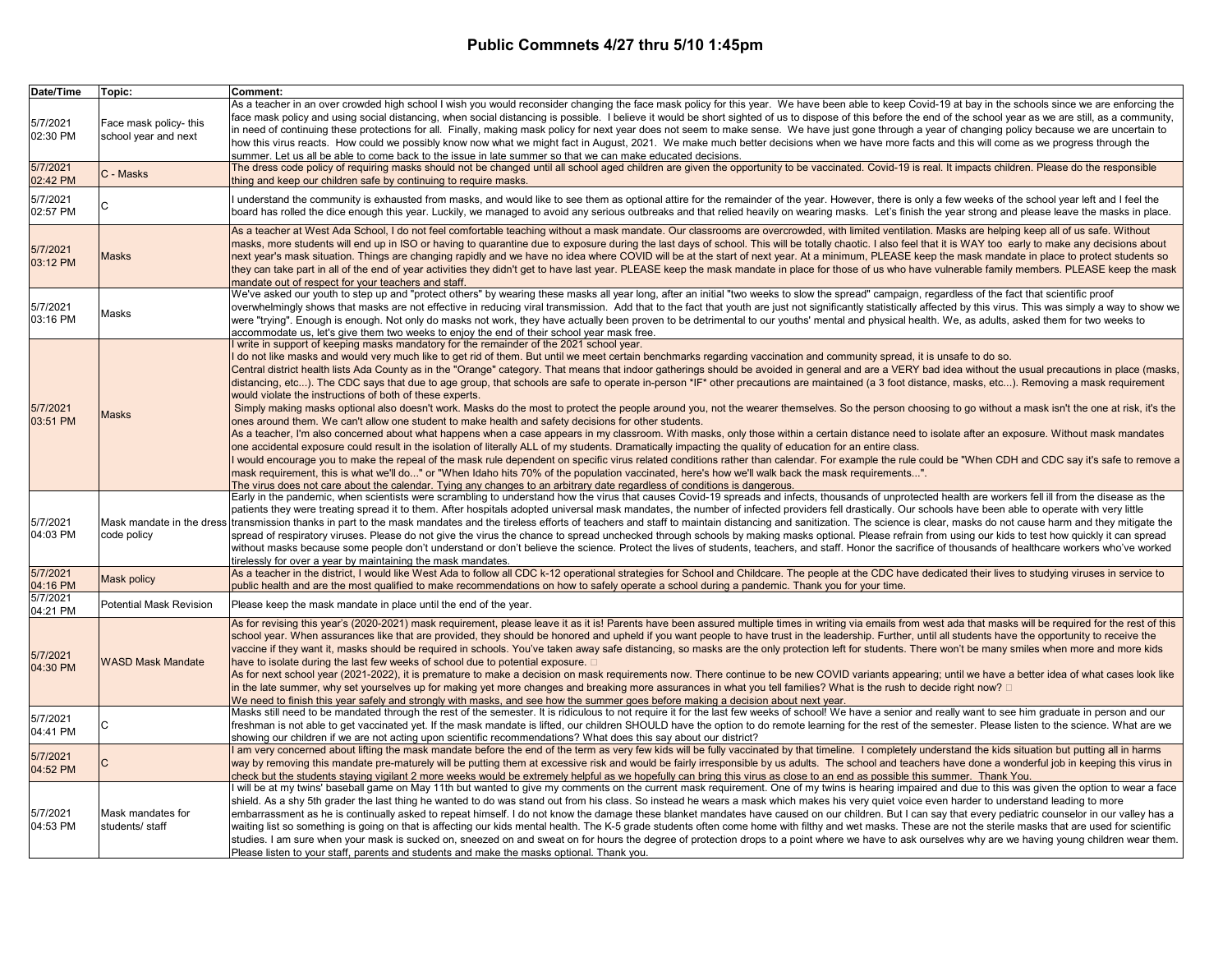| Date/Time                        | Topic:                                            | Comment:                                                                                                                                                                                                                                                                                                                                                                                                                                                                                                                                                                                                                                                                                                                                                                                                                                                                                                                                                                                                                                                                                                                                                                                                                                                                                                                                                                                                                                                                                                                                                                          |
|----------------------------------|---------------------------------------------------|-----------------------------------------------------------------------------------------------------------------------------------------------------------------------------------------------------------------------------------------------------------------------------------------------------------------------------------------------------------------------------------------------------------------------------------------------------------------------------------------------------------------------------------------------------------------------------------------------------------------------------------------------------------------------------------------------------------------------------------------------------------------------------------------------------------------------------------------------------------------------------------------------------------------------------------------------------------------------------------------------------------------------------------------------------------------------------------------------------------------------------------------------------------------------------------------------------------------------------------------------------------------------------------------------------------------------------------------------------------------------------------------------------------------------------------------------------------------------------------------------------------------------------------------------------------------------------------|
| 5/7/2021<br>04:59 PM             | <b>Mask Requirement</b>                           | It has come to my attention that there is a small group of very vocal parents that are attempting to overturn the current mask mandate that we have in place in our schools. Please be assured that these<br>people do not speak for the majority of West Ada residents. We have come so far and we have been doing a great job at keeping Covid under control in our schools and the masks are a huge reason why.<br>When we have 30+ students in close quarters for 8 hours a day without the ability to social distance them, it is very important to keep the masks in place. With the end of the school year so close, why<br>would we want to mess with success and put our students in danger.<br>The CDC still recommends wearing a mask indoors. Please do not go against the CDC guidance at this critical time of the year. We should not be throwing all of our successes out the window because of<br>a very small minority of people that have a very loud voice.<br>It is also very premature to be making a decision on the mask policy for next school year. Let's see where things are in August and make a decision then.                                                                                                                                                                                                                                                                                                                                                                                                                                      |
| 5/7/2021<br>05:07 PM             | Mask policy                                       | It is far too early to lift the mask mandate. Although most teachers are vaccinated, students are not. There are still outbreaks of COVID in schools, which the masks help stop spreading throughout the<br>student body. Isn't the goal to keep as many students in school as possible? Then keep the mask policy for the remainder of the year!<br>Additionally, it is too early to decide on mask policies for next school year until we know more about the new variants and the communicabililty of them. Again, the goal is to keep students in school - not to<br>shut down because we cannot control the spread of disease. Look to history - the Spanish Flu raged for 2 years, We've only completed year one of COVID                                                                                                                                                                                                                                                                                                                                                                                                                                                                                                                                                                                                                                                                                                                                                                                                                                                   |
| 5/7/2021<br>05:10 PM             | <b>Mask Policy</b>                                | I was concerned when I heard that there is a group of parents attempting to remove the mask mandate from West Ada Schools. I am very much against this attempt. I feel that it is dangerous for our<br>students to be sitting in overcrowded classrooms all day without masks on. A majority of our school children have not had the opportunity to get the Covid vaccine yet. Children are able to contract and<br>spread this very deadly disease. As I recall you promised everyone in West Ada School District that the mask mandate would remain in place throughout this school year. Please do not break that promise<br>now that we are so close to the end of the year.<br>Keep the mask mandate in place !!!<br>Also it is too early to be talking about next year. Please wait until August before making a decision about next school year.                                                                                                                                                                                                                                                                                                                                                                                                                                                                                                                                                                                                                                                                                                                           |
| 5/7/2021                         | <b>Mask Policy</b>                                | Please keep the mask mandates in our schools!!!!! If you take the masks away you run the risk of covid and its variants spreading like wildfire. Give the kids a chance to get the vaccine!!!!! Give the kids                                                                                                                                                                                                                                                                                                                                                                                                                                                                                                                                                                                                                                                                                                                                                                                                                                                                                                                                                                                                                                                                                                                                                                                                                                                                                                                                                                     |
| 05:22 PM<br>5/7/2021<br>05:24 PM | Face mask mandate                                 | who have been home a chance to return to in person safely!<br>Please keep the face mask mandate through the end of the school year. I will not be sending my child if you lift this mandate. He is in elementary school and there is no vaccine available for him at this time<br>Please don't disregard my child's safety.□<br>Also, please do not make any decisions regarding next school year as this is very premature.                                                                                                                                                                                                                                                                                                                                                                                                                                                                                                                                                                                                                                                                                                                                                                                                                                                                                                                                                                                                                                                                                                                                                      |
| 5/7/2021<br>05:35 PM             | Masks                                             | The mask mandate for schools should not be removed until all age groups are allowed to have the choice to be vaccinated. Elementary age kids are unable to be vaccinated. Many of the variants are<br>affecting kids. Until they have the choice to be vaccinated, they should not be unprotected by masks. The flu shot is not mandatory, but each family has the option to vaccinate their children for protection.<br>The covid vaccine should be available for families to choose if they want their kids vaccinated before the mask mandate is dropped. We want our 8 year old vaccinated before masks are dropped in school<br>and daycare but it's not available. Not available=masks. His daycare continues to require masks, why would you drop it for school? You built this into policy for this school year, why can't you adhere to a<br>policy in this district? Even entertaining this topic is another disappointment added to the district this year. Next fall, I also hope you consider the health of your elementary kids. They will still not be vaccine<br>eligible. Againthe vaccine should be available to all ages before you decide to take away their protections. Working at a local hospital, science is a pretty amazing thing. The kids have been amazing thru<br>everything and are on board wearing their masks. It's the adults that seem to be throwing tantrums. Let me at least be able to vaccinate my child before you drop masks.                                                                                                         |
| 5/7/2021<br>08:27 PM             | 2021-2022 Bell Schedule                           | Please do not change the bell schedule for elementary school for the 2021-2022 school year. Moving the start and end times to later in the day makes it different for working parents. It also makes it difficult<br>for kids to be involved in sports that are located in Boise and tend to follow the Boise School District bell schedule. If anything please move the times to earlier in the day.                                                                                                                                                                                                                                                                                                                                                                                                                                                                                                                                                                                                                                                                                                                                                                                                                                                                                                                                                                                                                                                                                                                                                                             |
| 5/7/2021<br>08:46 PM             | <b>Potential Mask Revisions</b>                   | When the board decided to bring 6-12 back in March, it was with the understanding that masks would be required until the end of the year. Parents and students made the decision to stay in school or<br>transfer to VSH based on that understanding. I realize that a majority of students would rather not wear masks, but I am concerned about those students who are becoming anxious about the possibility of<br>being at school without everyone masked. Yes, teachers and elderly relatives have had the option to get the vaccine, but what about the student with a vulnerable younger brother or sister, or who has a<br>condition themselves like asthma. Some students are just rule followers and have heard from the medical experts (including those who have consulted for West Ada) that masks should be required. They<br>felt safe with other students wearing masks, but now you are considering removing that requirement which is increasing the anxiety in some of the students. One of the major reasons to bring 6-12 back full-<br>time was because of mental health concerns, but now you are considering a decision that would increase stress and anxiety for some students. It is too late for these students to transfer to VSH, so what if<br>they decide to go remote for the rest of the year? That is an added burden on teachers in what has been the most difficult and stressful year of my 31-year teaching career. Why? Are you going to listen to<br>the science and the mental health concerns of students, or some very vocal parents? |
| 5/7/2021<br>08:55 PM             | С                                                 | I'm writing to support the continued use of masks in the schools for the remainder of the school year. Masks are helping and my kids age 7 and 10 have no issues wearing them. The numbers are low<br>because the children have been wearing masks. Our young children are not able to be vaccinated and they will remain at risk. It seems absurd that this is even being raised with less than a month left in the<br>school year. Keep the requirements that were promised to parents and students.                                                                                                                                                                                                                                                                                                                                                                                                                                                                                                                                                                                                                                                                                                                                                                                                                                                                                                                                                                                                                                                                            |
| 5/7/2021<br>09:32 PM             | Bell Schedule for next<br>school year             | Please reconsider the start and end times of school. Late start Wednesdays are pointless. Early release days are much more effective for teacher collaboration. There is also no need for the extra 10<br>minutes of elementary school.□<br>I would prefer that elementary switch times with high school.                                                                                                                                                                                                                                                                                                                                                                                                                                                                                                                                                                                                                                                                                                                                                                                                                                                                                                                                                                                                                                                                                                                                                                                                                                                                         |
| 5/7/2021<br>09:40 PM             | Proposed bell schedule                            | This schedule is ridiculous for our littles. Poor kiddos already get out so late compared to neighboring districts. Does this push teacher contract time back later? None of us ever leave before 5 anyways, will<br>this make us stay later? Please no. Many of us have families to take care of in the evening. Kids shouldn't be in school past 4 pm. Honestly, even 3:55 feels late. Boise gets their kids out before 3:30. Do<br>something like that instead.                                                                                                                                                                                                                                                                                                                                                                                                                                                                                                                                                                                                                                                                                                                                                                                                                                                                                                                                                                                                                                                                                                                |
| 5/7/2021<br>09:51 PM             | Next years bell schedule<br>for elementary school | I do not support the 10 minute later start and release times for elementary. Students are already exhausted by 3pm. As a specialist teacher in the district, I see all students in my building through a given<br>week. The current schedule begins and ends late. We currently have students who don't get home on the bus until 5pm. This will compound that issue. After school activities or Dr appointments will be<br>impossible for families to participate in. Not to mention the hardship on parents who have to be at work by 8am. As it is, students are dropped off in the morning long before they should arrive because<br>parents need to get to work. I can only imagine students being left at home alone for that hour to catch the bus without adult supervision. If any change is adopted please leave it as is or make the start<br>and release time earlier. Do not adopt a later release date. This is not best for kids or families.                                                                                                                                                                                                                                                                                                                                                                                                                                                                                                                                                                                                                      |
| 5/7/2021<br>09:57 PM             | The proposed bell<br>schedule.                    | Elementary schoolers already get out of school so late, why do we need to make it even later? As a parent I have really loved early release this year and am not looking forward to returning to late start<br>Wednesday. Elementary schoolers usually have early bed times and the late release means they have very little time between the end of school and bed time.                                                                                                                                                                                                                                                                                                                                                                                                                                                                                                                                                                                                                                                                                                                                                                                                                                                                                                                                                                                                                                                                                                                                                                                                         |
| 5/7/2021<br>10:02 PM             | Masks and Schedule                                | Please make masks optional for the rest of the year and also next year. Or take them off the dress code completely. $\Box$<br>Also, please don't make Elementary schools bell schedule into a longer day for kids. Kids need after school activities and making their day longer is nonsense.                                                                                                                                                                                                                                                                                                                                                                                                                                                                                                                                                                                                                                                                                                                                                                                                                                                                                                                                                                                                                                                                                                                                                                                                                                                                                     |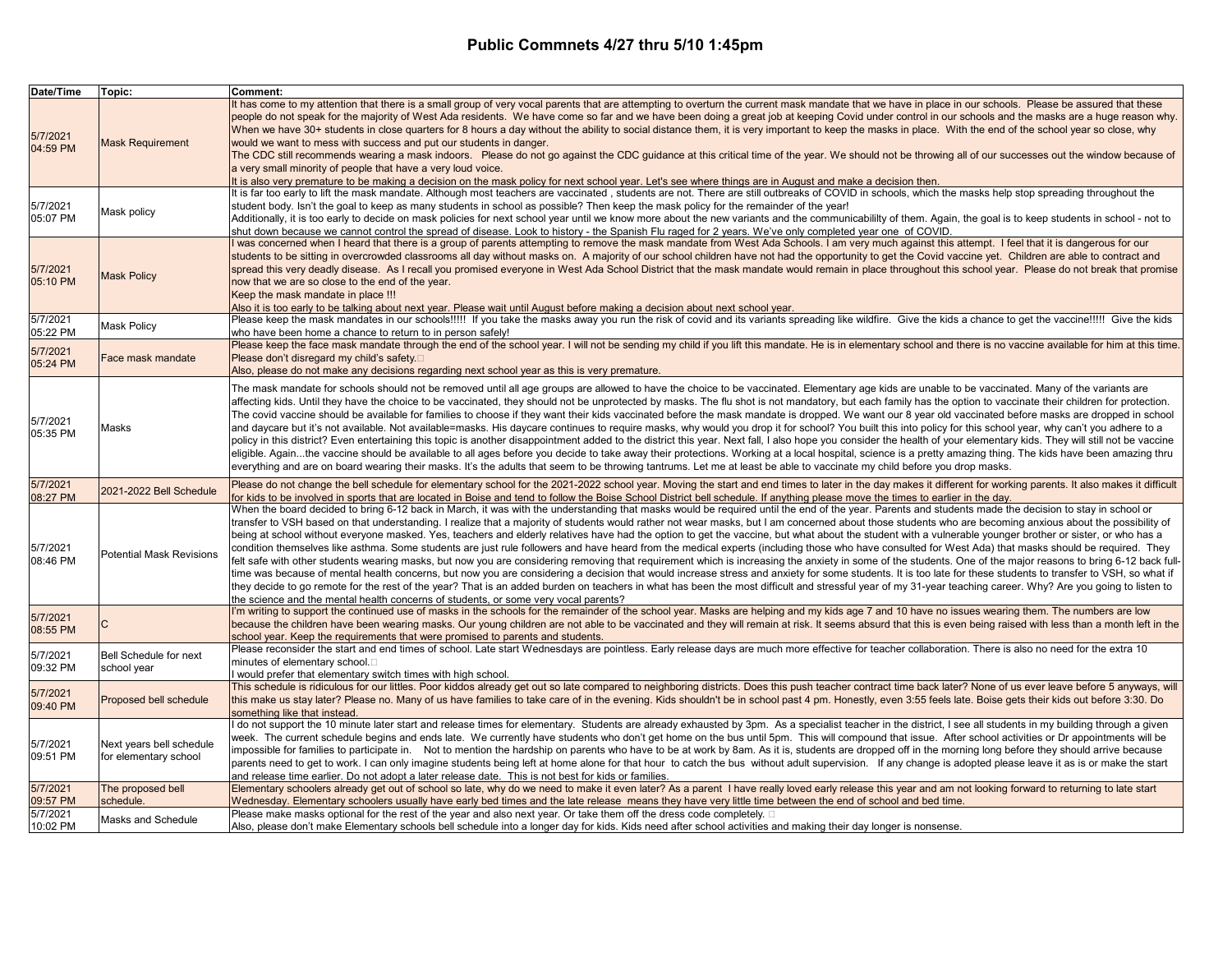| Date/Time            | Topic:                                                              | <b>Comment:</b>                                                                                                                                                                                                                                                                                                                                                                                                                                                                                                                                                                                                                                                                                                                                                                                                                                                                                                                                                                                                                                                                                                                                                                                                                                                                                                                                                      |
|----------------------|---------------------------------------------------------------------|----------------------------------------------------------------------------------------------------------------------------------------------------------------------------------------------------------------------------------------------------------------------------------------------------------------------------------------------------------------------------------------------------------------------------------------------------------------------------------------------------------------------------------------------------------------------------------------------------------------------------------------------------------------------------------------------------------------------------------------------------------------------------------------------------------------------------------------------------------------------------------------------------------------------------------------------------------------------------------------------------------------------------------------------------------------------------------------------------------------------------------------------------------------------------------------------------------------------------------------------------------------------------------------------------------------------------------------------------------------------|
| 5/7/2021<br>10:10 PM | 21/22 Bell Schedules                                                | I am opposed to the proposal to start and end elementary school 10 minutes later than it is now. This could be very troublesome for parents commuting to work. More students will be left home alone in the<br>mornings. In addition, they get out late enough as it is. Currently, Elementary students have very little time after school for activities, sports or family time. It may seem like 10 minutes is not much, but that<br>10 minutes compounds with added traffic. Also, as a teacher I am very disappointed to see the collaboration moved back to Wednesday mornings. Our collaboration time is taken over by meetings and<br>playground duties. Monday late start for collaboration has truly been helpful.                                                                                                                                                                                                                                                                                                                                                                                                                                                                                                                                                                                                                                          |
| 5/7/2021<br>10:17 PM | Starting elementary school<br>even later then now                   | It is already way too late for these kids to be starting school in the morning. Start middle and HS earlier if you need to Change something. These kids need to be able to have some sort of a childhood                                                                                                                                                                                                                                                                                                                                                                                                                                                                                                                                                                                                                                                                                                                                                                                                                                                                                                                                                                                                                                                                                                                                                             |
| 5/7/2021<br>10:34 PM |                                                                     | Please do not remove the mask mandate this school year. The new COVID-19 variants are more contagious and dangerous for kids and as of today most school kids are unable to get vaccinated. Seniors<br>want to be able to graduate. Students want to be able to finish out the school year in person. Removing the mask mandate puts everything kids, teachers, and staff have worked so hard to accomplish this<br>year. We only have a few weeks of school left. Please stay true to your word on at least 1 Covid policy this school year. This year has been very hard to keep faith and trust in the Board when they haven't<br>held true to their word on any of their decisions.                                                                                                                                                                                                                                                                                                                                                                                                                                                                                                                                                                                                                                                                              |
| 5/7/2021<br>10:37 PM | Bell schedule for<br>elementary students                            | I would like to state my opposition of the proposed bell schedule for elementary students for next school year. There are several reasons why and I will list a few of them here.<br>1) later start time means my children will be left at home alone while waiting for the bus bc my husband and I have to be at work by a certain time and the later bell schedule will mean a later bus pick up<br>time.<br>(2) As the bell schedule is right now both my children come home very tired as they have been awake since 7-7:30am bc they naturally wake up earlier and go to bed earlier (8:30pm). For the elementary<br>aged children studies have been done that prove they excel better in school during the earlier hours of the day. For example (8:30am-2:30pm).<br>3) A later release time also means less time for them to get homework done before extra curricular activities begin (typically around 5pm). Then there is no time left for anything else such as family time or<br>playing outside with neighbors before having to come inside to get ready for bed.<br>4) A later release will also cause a later bus drop off time and possibly even later because traffic is getting more and more congested through out the treasure valley.<br>In my opinion the bell schedules for elementary students and high school students should be switched. |
| 5/8/2021<br>12:27 AM | <b>Mask policy</b>                                                  | Please leave the current mask policy in place. We have less than a month until the last day of school, and it would be a shame to quit following Covid-19 prevention protocols now. Our students deserve to<br>be kept as safe as possible so they can keep coming to school in person. Why jeopardize what parents, educators, and students wanted all year - to have students in grades K-12 safely attend school full<br>time in person? We need to finish out the year strong and wait till later in the summer to discuss the 2021-22 protocols.                                                                                                                                                                                                                                                                                                                                                                                                                                                                                                                                                                                                                                                                                                                                                                                                                |
| 5/8/2021<br>12:56 AM | School schedule                                                     | I started the school year in your school district, and have since moved. However, based off of previous years I painfully knew the daily schedule your school district chooses. I am sad to see you repeat this<br>decision to make elementary school end so late in the day.<br>We would come home, have dinner, clean it up and get ready for bed as kids in young elementary school grades need 12 hours of sleep. There was little time to even talk. Zero time for any extra curricular<br>activities or a playdate with friends. There was zero time for my middle schoolers to do homework.<br>I HATE your schedule getting out so late. It feels like you cater to babysitting for the working parents. Not to productive education. Your job is not to take control of my child's entire life! It is ridiculous, kids<br>don't need to be in school that long. If they do, it should be a Special Ed after school program. More than Covid, this was the reason I homeschooled this year. Please respect our children's time and<br>freedom.                                                                                                                                                                                                                                                                                                                |
| 5/8/2021<br>07:03 AM | New schedule for<br>elementary students                             | DO NOT CHANGE THE BELL SCHEDULE!! My son already gets out of school way too late as it is and it's ridiculous.we don't have any chance to do any extracurricular activities because he gets home so<br>late, and it's disappointing. We get out the latest out of any other district in the valley and it makes no sense! If it's a driver shortage problem fix your advertising and campaigning for bud drivers instead of<br>making our kids pay AGAIN. You keep advocating you're about the students and doing what's best for students, you think making them get home at 5pm only to have to eat dinner and go to bed without<br>playtime or family time is really what's best for them? I'm so frustrated with how West Ada does things and it seems to get worse and worse. At this rate I will have no choice but to pull my kids out and<br>either homeschool or move to another district because this district is abysmal. I'm so sick of the incompetence this district has displayed for years and it hasn't improved at all. It was a pain when I was a kid<br>in the district and it's still a pain. Stop messing with our students and fix the problem!                                                                                                                                                                                               |
| 5/8/2021<br>08:20 AM | <b>Bell schedule</b>                                                | Late start Wednesday needs to be removed permanently. If there need to be a collaboration time then do an early release. Even in high school and middle school practices can wait to start for 15/20 mins<br>after school, in fact the kids wouldn't feel so rushed to get to practice. Late start Wednesday has been a pain since it started and the majority of parent felt the only positive things that happened this school<br>year was NOT having late start Wednesday. There has to be a plan that can easily be made to accommodate this as an early release instead of late start. Everyone has managed this year and I believe<br>there would be less unhappy parents and teachers with early release opposed to late start.                                                                                                                                                                                                                                                                                                                                                                                                                                                                                                                                                                                                                               |
| 5/8/2021<br>08:33 AM | <b>Elementary school time</b><br>change                             | It has come to my attention that the elementary times have changed by 10 minutes on both ends, making the release time 4:05. As a parent of 3 children currently enrolled in West Ada, and two in<br>elementary, I find this time to be too late for young children. The current time of 3:55 was too late as well, and 4:05 is even worse. My children currently don't get home until 5pm if they take the bus. This<br>new time will make it even later. It makes after school activities nearly impossible, and often they even feel pressed for simple downtime. I moved here from the east coast 6 years ago and never<br>experienced and elementary school that let out so late. Please consider shifting the elementary schedule for an earlier release and reinstating the Monday early release instead of the late start Wednesday.                                                                                                                                                                                                                                                                                                                                                                                                                                                                                                                         |
| 5/8/2021<br>09:08 AM | <b>Mask Mandate</b>                                                 | I have two children enrolled at West Ada. One of them is an 11th grader that has been fully vaccinated, the other is a second grader that has not been vaccinated. Keeping the mask mandate does not hurt<br>anyone but removing it would create unnecessary risk for working families. I am a working mom that can't afford to stay home for two weeks with a sick child if my kid contracts covid at school. I don't have<br>the luxury of working from home. The virus is still spreading in Meridian and most children do not have the opportunity to get the vaccine. Please follow the science and keep the mask requirement until all<br>kids and families can be protected                                                                                                                                                                                                                                                                                                                                                                                                                                                                                                                                                                                                                                                                                   |
| 5/8/2021<br>09:47 AM | The proposed later start<br>time and release time of<br>elementary. | Our kids already have a hard time with how late school starts and ends, please don't make it worse. If anything we need the elementary schools to be earlier. Maybe a proposed plan to get more funds for<br>more busses if that's needed. Just please don't start school any later.                                                                                                                                                                                                                                                                                                                                                                                                                                                                                                                                                                                                                                                                                                                                                                                                                                                                                                                                                                                                                                                                                 |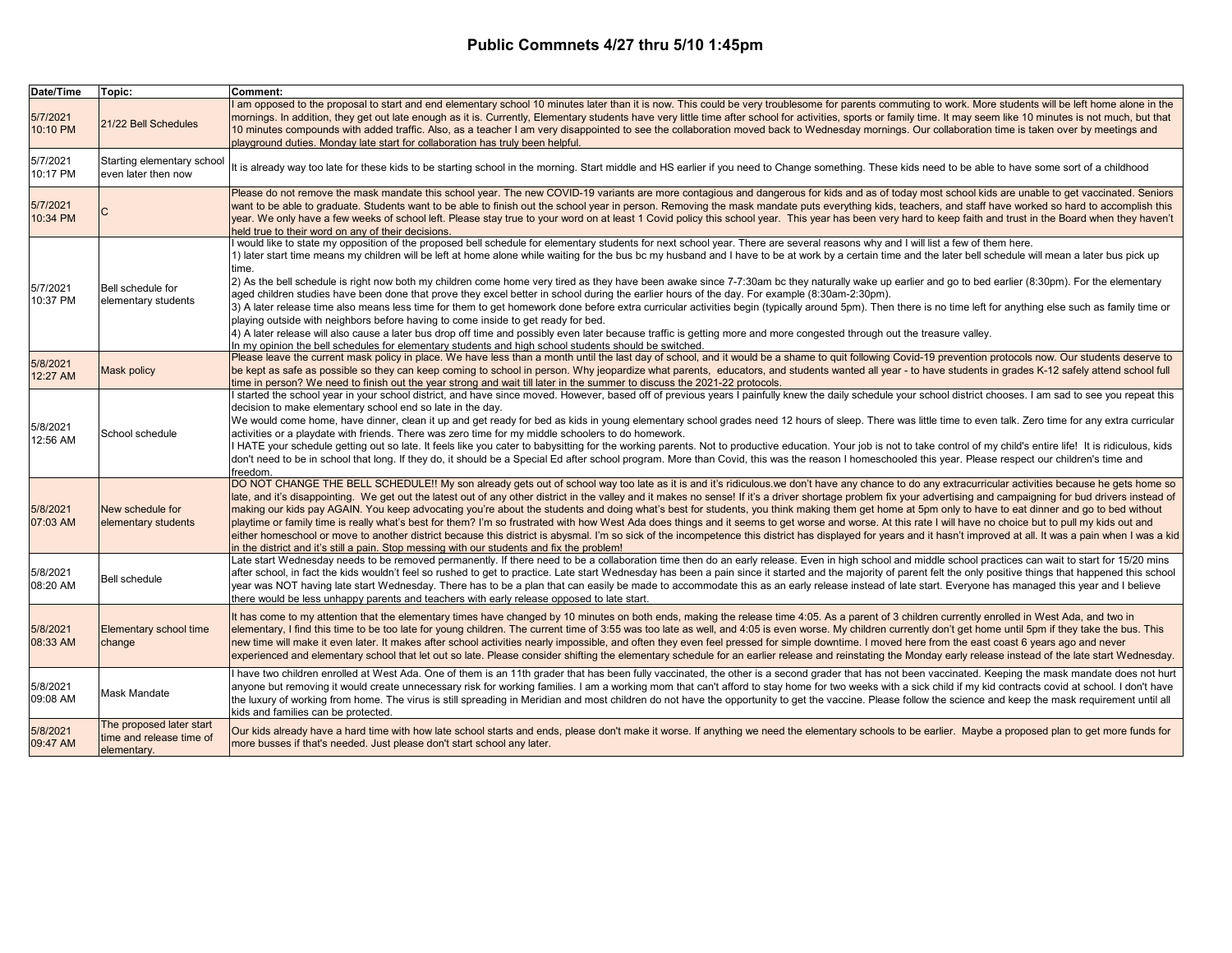| Date/Time            | Topic:                        | Comment:                                                                                                                                                                                                                                                                                                                                                                                                                     |
|----------------------|-------------------------------|------------------------------------------------------------------------------------------------------------------------------------------------------------------------------------------------------------------------------------------------------------------------------------------------------------------------------------------------------------------------------------------------------------------------------|
|                      |                               | To West Ada School District Board Members,                                                                                                                                                                                                                                                                                                                                                                                   |
|                      |                               | Personally, I don't think we should visit this issue of masks until next school year. I thought it had been decided that this is the school dress code. Decisions need to stay consistent and not be wishy-washy.                                                                                                                                                                                                            |
|                      |                               | If you make a decision quit changing it.                                                                                                                                                                                                                                                                                                                                                                                     |
|                      |                               | My senior just got vaccinated and my other child isn't old enough. I've sent them with N95 masks and I've heard no complaints. They feel they are keeping the spread down. The smallest class is 40+                                                                                                                                                                                                                         |
| 5/8/2021             |                               | students. I think we need to follow the indoor science. Outside they are fine if not in big groups.                                                                                                                                                                                                                                                                                                                          |
| 09:47 AM             | Masks                         | Have you also considered the welfare of the staff? My wife is a teacher. I have personally been wearing a mask at work with asthma since March 2020.                                                                                                                                                                                                                                                                         |
|                      |                               | I think we should give serious consideration to limiting mask discussion for the 2021-22 school year. Don't change anything! Let's just finish the year in person learning in school with masks. We've come so                                                                                                                                                                                                               |
|                      |                               | far. Please do not let let a few loud voices ruin our 20-21 school year. Make decisions that are sensible and stick to them. Parents need clarity.                                                                                                                                                                                                                                                                           |
|                      |                               | In addition, remember the hair salon?                                                                                                                                                                                                                                                                                                                                                                                        |
|                      |                               | 2 positive cases, zero spread because of masks. https://www.cdc.gov/<br>Thank you for your consideration.                                                                                                                                                                                                                                                                                                                    |
| 5/8/2021             |                               | Masks are the only safety precaution still in place. There is no way to social distance in classrooms. Keep the mask mandate in place until all school aged kids have an opportunity to be vaccinated.                                                                                                                                                                                                                       |
| 10:00 AM             | Mask mandate                  | Elementary kids can get Covid and spread Covid, it's not fair to put them at an unnecessary risk. Keep masks until kids can get vaccinated!                                                                                                                                                                                                                                                                                  |
|                      |                               | am a healthcare provider and get to witness the physical damage this virus can cause first hand while on the job. There is a great deal of data to support the fact that masks work when worn consistently                                                                                                                                                                                                                   |
| 5/8/2021             | The mask mandate              | and correctly. Even our ability to contain spread within the schools with mask mandates supports the research data. Please continue to enforce the mask mandate until all ages of children have had an                                                                                                                                                                                                                       |
| 10:47 AM             |                               | opportunity to get vaccinated. I've really appreciated you keeping our kids, teachers, and staff safe through this pandemic and just ask that you continue to keep our kids safe.                                                                                                                                                                                                                                            |
| 5/8/2021             | This falls bell schedule      | I'd like to support elementary kids going to school later in the morning and have no problem with a 4pm end of day. My youngest children always need more sleep and breakfast at home is a good thing                                                                                                                                                                                                                        |
| 03:08 PM             |                               |                                                                                                                                                                                                                                                                                                                                                                                                                              |
|                      |                               | Please do NOT change the elementary bell schedule to later. Taking into consideration parents' work schedules, traffic later in the day, older siblings' sports and activities schedules, and how long it takes                                                                                                                                                                                                              |
| 5/8/2021             | New elementary bell           | busses to currently get our students home, changing to an even later start and release time is ludicrous. Our 5 year old kindergartners won't be getting home until close to 5 or later, leaving absolutely no                                                                                                                                                                                                               |
| 03:44 PM             | schedule                      | time for family time/dinner let alone the mandatory homework they are assigned. Our elementary students should get out earlier, not later. And not starting until 9:20 or 9:45 on Wednesdays? In households<br>with both parents working (let's be honest, that's most households) this is near impossible. This should not even be on the agenda to talk about. No one should consider voting yes on this item. There is no |
|                      |                               | reason and no logical or realistic way to explain this or make it happen.                                                                                                                                                                                                                                                                                                                                                    |
| 5/8/2021             | Face mask mandate for         | Setting a mandate for next year now is a mistake. Things can change very quickly and no one knows what next year is going be like. We need to wait until August to make a decision for the next school                                                                                                                                                                                                                       |
| 04:48 PM             | next year                     | vear.                                                                                                                                                                                                                                                                                                                                                                                                                        |
|                      |                               | I do not approve of the proposed bell schedule. The later start time for elementary is not best for student learning. It seems that it's created just for working parents and not for students best interests.                                                                                                                                                                                                               |
| 5/8/2021             | The change in bells           | Shouldn't the focus be on the students and what is best for their learning and development? It will also create issues with parents who have elementary school students as well as middle and high school                                                                                                                                                                                                                    |
| 08:21 PM             | schedule.                     | students who participate in extra curricular activities unless the start time of those activities is also part of the proposed changes. Please don't make these changes and return the focus of your proposal as                                                                                                                                                                                                             |
|                      |                               | well as future proposals to the students learning rather then the parents needs.                                                                                                                                                                                                                                                                                                                                             |
| 5/8/2021             | 21-22 Bell Schedule           | It is absolutely ridiculous that you are pushing the start time and release time later for the elementary students. As a parent and teacher of elementary age, the young ones do better in the morning. As the                                                                                                                                                                                                               |
| 08:49 PM             |                               | day progresses, they tire quickly. So frustrating. Try reading the research!!<br>Studies from Standford, Oxford and Dr Ryan Cole have now all said that masks don't work and are more harmful to kids. If you aren't willing to remove them the last two weeks of school when cold and flu                                                                                                                                   |
| 5/8/2021             | Masks                         | season is at its lowest, than you will never remove masks from schools. There are schools in the Treasure Valley that have operated without masks all year and some that allow kids not to wear masks                                                                                                                                                                                                                        |
| 09:42 PM             |                               | outside or during PE. If you aren't willing to remove masks, I and many other parents will find another schooling options outside of West Ada.                                                                                                                                                                                                                                                                               |
|                      |                               | I would like to propose continuing with early release rather than late start for the upcoming school year. As a teacher and from my experience, the late start doesn't allow for real, genuine collaboration as I                                                                                                                                                                                                            |
|                      |                               | was more worried about making sure the classroom was ready for students. When great ideas or thoughts were rolling on a topic, there had to be a hard stop for continuing because students were arriving.                                                                                                                                                                                                                    |
|                      |                               | And busses came at or near the regular start time anyway, which meant no collaboration most weeks. Children NEED consistency and a schedule everyday. There are families juggling outside services and                                                                                                                                                                                                                       |
| 5/9/2021             |                               | school, which gets hard when they can't just squeeze in a therapy in the morning on Wednesday before school, but could go after school as there is more time. As a parent, my child gets up around the                                                                                                                                                                                                                       |
| 07:29 AM             | <b>Proposed Bell Schedule</b> | same time every day, so having an extra 15 - 20 minutes in the morning only means that there is more time to get distracted by what is around him, instead of just getting up, getting ready and going to                                                                                                                                                                                                                    |
|                      |                               | school. We are coming to West Ada from a local charter school for a few reasons including being on the same schedule and transportation as he can walk to our neighborhood school. Our previous local                                                                                                                                                                                                                        |
|                      |                               | charter he attends does early release Wednesday and I love it! We get to keep the regular routine every morning and then he gets an extra hour at home with dad. It is perfect! I really, really, really hope                                                                                                                                                                                                                |
|                      |                               | you consider moving to early release instead of late start.                                                                                                                                                                                                                                                                                                                                                                  |
| 5/9/2021             |                               | support maintaining the mask mandate through the remainder of the 20-21 school year. I am a teacher and parent with the district. Masks work. My family has been exposed to the virus at least a couple                                                                                                                                                                                                                      |
| 08:02 AM             | Mask mandate                  | of known times this year, but the masks protected us and we did not get sick. I would hate for any of my students, especially seniors, to get sick at the last second and miss graduation or other events. We                                                                                                                                                                                                                |
|                      |                               | will have to withdraw our 3rd grade daughter from school if the mandate goes away.                                                                                                                                                                                                                                                                                                                                           |
| 5/9/2021             |                               | As a parent and educator in the WASD, can you please just let us get this through this year without one more change. You have been relatively consistent at not staying true to your word/decisions this                                                                                                                                                                                                                     |
| 08:12 AM             | <b>Masks</b>                  | year. Every meeting is a "wonder what they will do to turn the tables today.". I know the world around us is pretty much "return to normal," but you have families whoade decisions (like VSH) based on your                                                                                                                                                                                                                 |
|                      |                               | decisions to add masks to the dress code for the remainder of the year Please don't make it optional for the last few weeks of the year - please only discuss changes for NEXT year.                                                                                                                                                                                                                                         |
|                      |                               | Please change the mandated masks to masks optional for the rest of the year. I am a teacher and I would love to see my students faces for the rest of the year. Please listen to the science about masks                                                                                                                                                                                                                     |
| 5/9/2021<br>08:36 AM | Mask mandate                  | and the science about kids not being spreaders. $\square$                                                                                                                                                                                                                                                                                                                                                                    |
|                      |                               | Thank vou for vour time.                                                                                                                                                                                                                                                                                                                                                                                                     |
|                      |                               | Please do not take the school mask rule away. Not when we are so close to the end of the school year. Let them finish it safely. Masks are the only reason I am ok with my child being in school. They have                                                                                                                                                                                                                  |
|                      |                               | been proven to work. (Unless you believe fox "news"). They have kept us safe. That, and the fact that our school is committed to being responsible. It would be nice to trust that the board has the same                                                                                                                                                                                                                    |
| 5/9/2021             | Masks in schools              | concerns for health and responsibility. It would be nice to believe the board is putting our Children's safety first. It would be reckless to take the mask rule away with weeks left of school. It would be                                                                                                                                                                                                                 |
| 10:04 AM             |                               | dangerous to listen to the loud minority. The anti-Vaxxers. The ones more concerned with themselves than others. Please! Don't rush the mask rule change. Why can't a revision wait until the start of the                                                                                                                                                                                                                   |
|                      |                               | next school year, after more people have been vaccinated? Why is there a rush to do this now? Because of pressure? □<br>The loud few, the bullies, the inconsiderate don't speak for the majority. They definitely don't speak for our household.                                                                                                                                                                            |
|                      |                               |                                                                                                                                                                                                                                                                                                                                                                                                                              |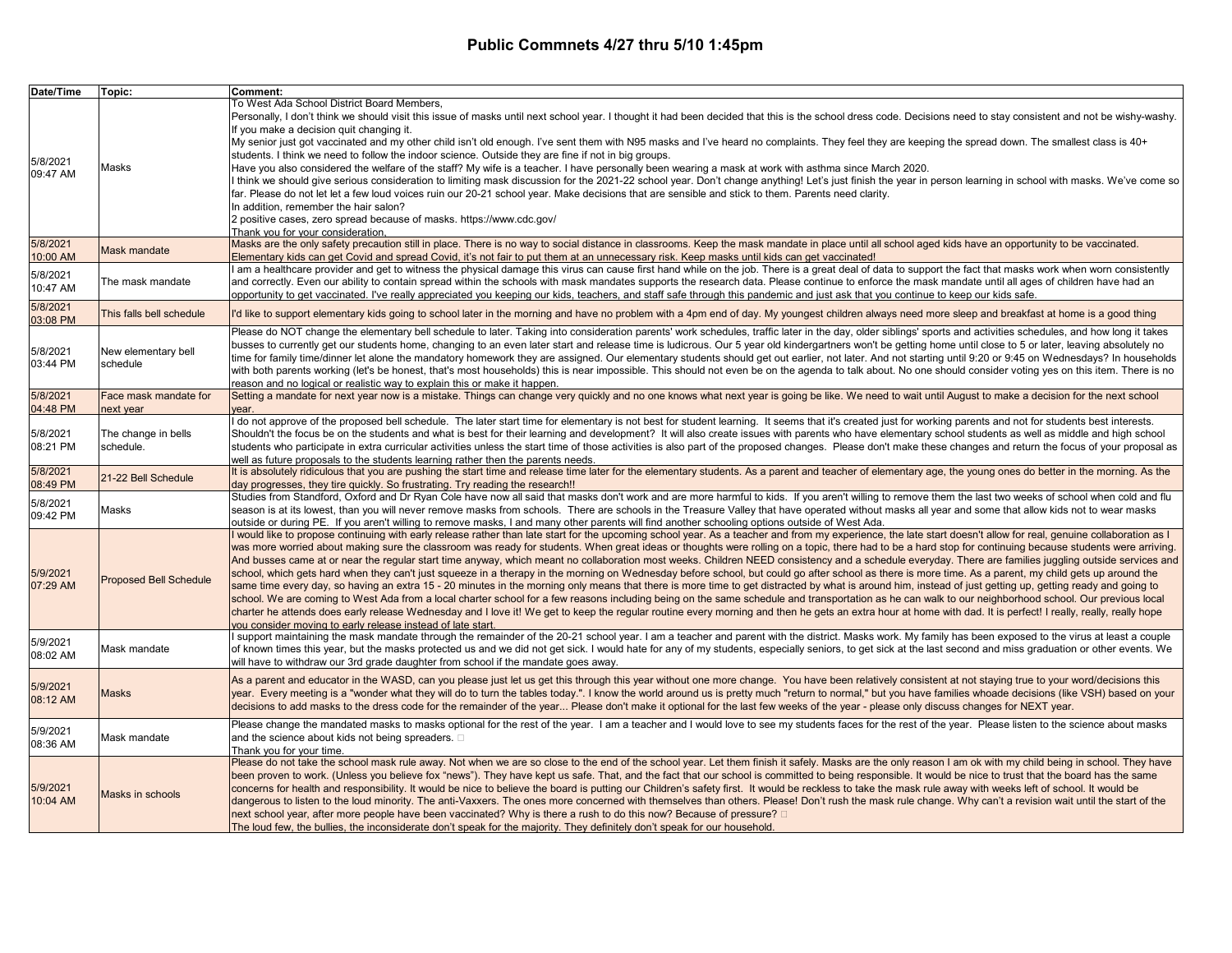| Date/Time             | Topic:                  | <b>Comment:</b>                                                                                                                                                                                                                                                                                                                                                                                                                                                                                                                                                                                                                                                                                                                                                                                                                                                                                                                                                                                                                                                                                                                                                                                                                                                                                                                                                                                                                                                                                                                                                                                                                                                                                                                                                                                                                                                                                                                                                                                                                                                                                         |
|-----------------------|-------------------------|---------------------------------------------------------------------------------------------------------------------------------------------------------------------------------------------------------------------------------------------------------------------------------------------------------------------------------------------------------------------------------------------------------------------------------------------------------------------------------------------------------------------------------------------------------------------------------------------------------------------------------------------------------------------------------------------------------------------------------------------------------------------------------------------------------------------------------------------------------------------------------------------------------------------------------------------------------------------------------------------------------------------------------------------------------------------------------------------------------------------------------------------------------------------------------------------------------------------------------------------------------------------------------------------------------------------------------------------------------------------------------------------------------------------------------------------------------------------------------------------------------------------------------------------------------------------------------------------------------------------------------------------------------------------------------------------------------------------------------------------------------------------------------------------------------------------------------------------------------------------------------------------------------------------------------------------------------------------------------------------------------------------------------------------------------------------------------------------------------|
| 5/9/2021<br>12:14 PM  | <b>Bell schedule</b>    | I am an Elementary teacher in West Ada. I am against changing the bell schedule. The current bell schedule for elementary is already way too long and late of a day for these kids. My 5th graders even<br>complain about being in school so late. I have worked in 3 other school districts that all get out between 2-3. Students were present and alert early in the morning and did not complain about being in school<br>too long ever. Parents did not have to take their kids out of school early (I have never had so many kids leave early on a weekly basis) for appointments, nor did I as a teacher. I was able to book my<br>appointments for later in the day and still had time for my family. With the current schedule, I have little time with family after school before bedtime and my daughter and friends who are in sports are out<br>way too late past their bedtimes. I support research that states that High School kids are the ones who need the extra sleep in the morning and stay up late anyways. The way I see it, the schedules need to<br>be flip flopped. I know there is a concern always around sports, but isn't there a current and future focus on mental and emotional health in West Ada? Good mental health starts with good sleep and family<br>time.<br>I also am so disappointed in the board taking away our Monday early release time. That extra time has been invaluable in helping our mental health through this year. Again, every other district I have been<br>has had an early release day. Teachers participated in staff meetings, collaboration, and planning committees. We were much more willing and positively engaged in more district committees when we have<br>that time to do it within a normal school day.<br>I moved to Idaho and was told by numerous community members that Idaho is all about family and community. I have not felt that at all because of the late West Ada bell schedule. I can't imagine taking<br>away more of our time with our families. My morale is already down and next year isn't even here yet. |
| 5/9/2021<br>04:34 PM  | Face mask mandate       | I believe we should continue to enforce the mask mandate indoors. Children are less likely to die of Covid19 and yet there ARE cases of death and permanent injury among infected children. There is no<br>vaccine for children at this time. Poorer countries have little to no access to vaccines. American's are reluctant to get vaccines due to lack of trust in the healthcare system. These factors (and others) mean<br>that Covid19 cases are still a major threat. More infections mean the virus will continue to mutate. There have already been cases of more infectious strains of Covid19 and strains that are more deadly for<br>children. Even if the threat to our children stays the same, I don't think a single child should die just so I can go mask free indoors. Our kids are worth protecting. Our elderly and disabled population are<br>worth protecting. Wearing a mask WILL prevent deaths and it will prevent new Covid19 cases. Individuals have short attention spans and it is difficult to maintain safety precautions as this pandemic<br>continues. We can't trust individuals to protect themselves and their families without a mask mandate. If Idahoans don't care about disabled, elderly, or immune compromised folk perhaps they are<br>concerned about public cost. Covid19 is causing permanent disability in many folks who have recovered from the virus. The cost of this will be much more significant than the cost of enforcing indoor mask<br>wearing.                                                                                                                                                                                                                                                                                                                                                                                                                                                                                                                                                                                             |
| 5/9/2021<br>06:22 PM  | Mandatory mask policy   | I am a teacher and a WAEA member who believes that the board should lift the mask mandate and make masking optional immediately. At this point, every staff member who wants it has had ample time<br>to get vaccinated, as have older high school students (16+). Data has shown that children aged 5-17 are at very low risk from COVID-19. The recovery rate is 99.986%, much higher than the seasonal flu<br>for their age group. Because of these two factors, I believe that the mask mandate is unnecessary. Optional masking should be allowed for those who are still concerned, but those who have been<br>vaccinated should be able to make their own decision about masking, as should parents of children who are (by the science) at very low risk.                                                                                                                                                                                                                                                                                                                                                                                                                                                                                                                                                                                                                                                                                                                                                                                                                                                                                                                                                                                                                                                                                                                                                                                                                                                                                                                                       |
| 5/9/2021<br>06:55 PM  | Mask requirement        | As a parent with two kids in the district, one a high risk individual, i'm asking you not to change the mask requirement at this time and to wait to even consider the fall until later in the year. There are no<br>vaccines available yet for our children and while we all want things to go back to normal, the pandemic is not yet over. Please keep the mask requirement in schools in place until health officials advise it is<br>safe to lift it. I recently went into two high schools and observed numerous students and some adults wearing their masks below their nose is, under their chin's, improperly and there's clearly no<br>enforcement anyway. For the students whose health and safety is ieopardized being indoors in school all day, mask requirements is a lifeline. Please don't take that away,                                                                                                                                                                                                                                                                                                                                                                                                                                                                                                                                                                                                                                                                                                                                                                                                                                                                                                                                                                                                                                                                                                                                                                                                                                                                            |
| 5/9/2021<br>08:09 PM  | Next year bell schedule | Please do not approve this bell schedule change for next year. 4:05 is way too late for little elementary kids to be getting out of school. 3:55 is already too late to be getting out and 4:05 is absolutely crazy to<br>consider. An important part of childhood is play and using their imagination, they need to have time to unwind and to actually be a child. Getting out at 4:05 does not provide this opportunity that is vital in<br>their development. Please keep the schedule the same as this year, with early out on Mondays. It has been so good for my elementary age children. It gives them a day to look forward to, to plan play dates<br>and to be kids. It helps them focus the other four days they are at school. They grow up so fast. I don't want the memories of their childhood be held up in a classroom all day until dinner time, doing<br>homework, and then going to bed. We need to let them be little. Please think of your childhood, remember what it is like to be a child as you consider this change. Remember the fun you had after school.<br>We need to remember that being home is just as important as being in school for their well-being. Early out has been a life saver for my first grader. She already feels like she is at school too much and<br>Monday gives her a day to look forward to. I know our elementary school is losing students. More and more parents are deciding to move their kids to other educational options, this may make me<br>reconsider what I do with my children. I will always be an advocate for what is best for my children and this is something that I believe is detrimental for my children's love of school and love of learning. We<br>are firm believers in education. My husband has his doctorate and I have my bachelors. I can't risk them getting burned out at such a young age. They still have so much education ahead of them. They<br>need Monday early release and to get out of school no later than 3:55. Please.                                                                             |
| 5/10/2021<br>06:36 AM | Mask requirement item C | This school year has seen change time and time again. What has been a constant all year is the language surrounding masks. That being, that masks will remain a part of dress code and be required to be<br>worn for the entirety of the 2020-2021 school year. Despite all that has happened, this is the one thing has given me some comfort as an employee and as a parent in the district. □<br>Masks work. I have never been so healthy in all my 24 years of teaching. I think our ability to control the virus in our schools has absolutely been aided by our mask requirement. □<br>Change causes disruption to learning. Both staff and students are exhausted of the constant change. Please maintain the consistency of masks being worn in the buildings for the duration of this school<br>year. CDC guidelines have changed for mask wearing outside. Following the science makes sense. If we need to reevaluate outdoor mask wearing because of the latest scientific guidelines, then let's do it.<br>But indoors we are not even able to maintain 3 feet distance, much less 6 feet. Most classrooms in our secondary schools do not have windows that open for fresh air. And the science is still showing that<br>indoor spaces are the most likely places for spread of the virus. West Ada does not need to be the cause of a kick off to summer surge. □<br>And finally, respectfully, having a discussion about what should occur during the 2021-2022 school year in May does not make any sense at all. Any decision about masks for next year should be discussed<br>in August when you can see the current numbers and look at the science as it pertains to those numbers. We are an educational, not emotional, institution. We need to listen to those educated in the fields<br>that pertain to viruses and epidemiology. If we don't follow the educated world, how can we claim education is important to us?                                                                                                                                                        |
| 5/10/2021<br>07:20 AM | Mask Mandate            | Please do not release the mask mandate in our schools until the younger students have had at least the chance to be vaccinated. I have a 7th grader who was really close to having an exposure. The ONLY<br>thing that saved him from being considered exposed by CDC guidelines was the fact that he was wearing a mask. Please, do not make our students feel unsafe. You already forced them to come back to<br>full classes even when they felt uncomfortable. Please do not take away the only thing that is considered security for many of our students. If you remove the mandate, you are opening up our students for<br>the potential of bullying if they choose to continue to wear their masks. When it is required everyone wears one no questions asked. We only have a month left of school. I implore you to focus on more<br>important tasks at hand and leave the masks alone.                                                                                                                                                                                                                                                                                                                                                                                                                                                                                                                                                                                                                                                                                                                                                                                                                                                                                                                                                                                                                                                                                                                                                                                                        |
| 5/10/2021<br>09:37 AM | West Ada mask mandate   | Removing the mask mandate as West Ada schools during the last two weeks would negate the entire message and purpose of the mask mandate. If children are exposed in a classroom to someone who is<br>sick and people are not masked SO many students will have to quarantine. Students will miss so much. Some students have health conditions so in the spirit of inclusion students should mask. If the<br>pandemic gets worse in the fall (think virus mutation) and the mask mandate has been removed people will go nuts if it has to be reinstated, why open yourself up to that? Public schools should follow the<br>advice of public health experts. Not doing so may harm children and open the district up to litigation. Do not can to the few VERY loud voices who push anti science views.                                                                                                                                                                                                                                                                                                                                                                                                                                                                                                                                                                                                                                                                                                                                                                                                                                                                                                                                                                                                                                                                                                                                                                                                                                                                                                 |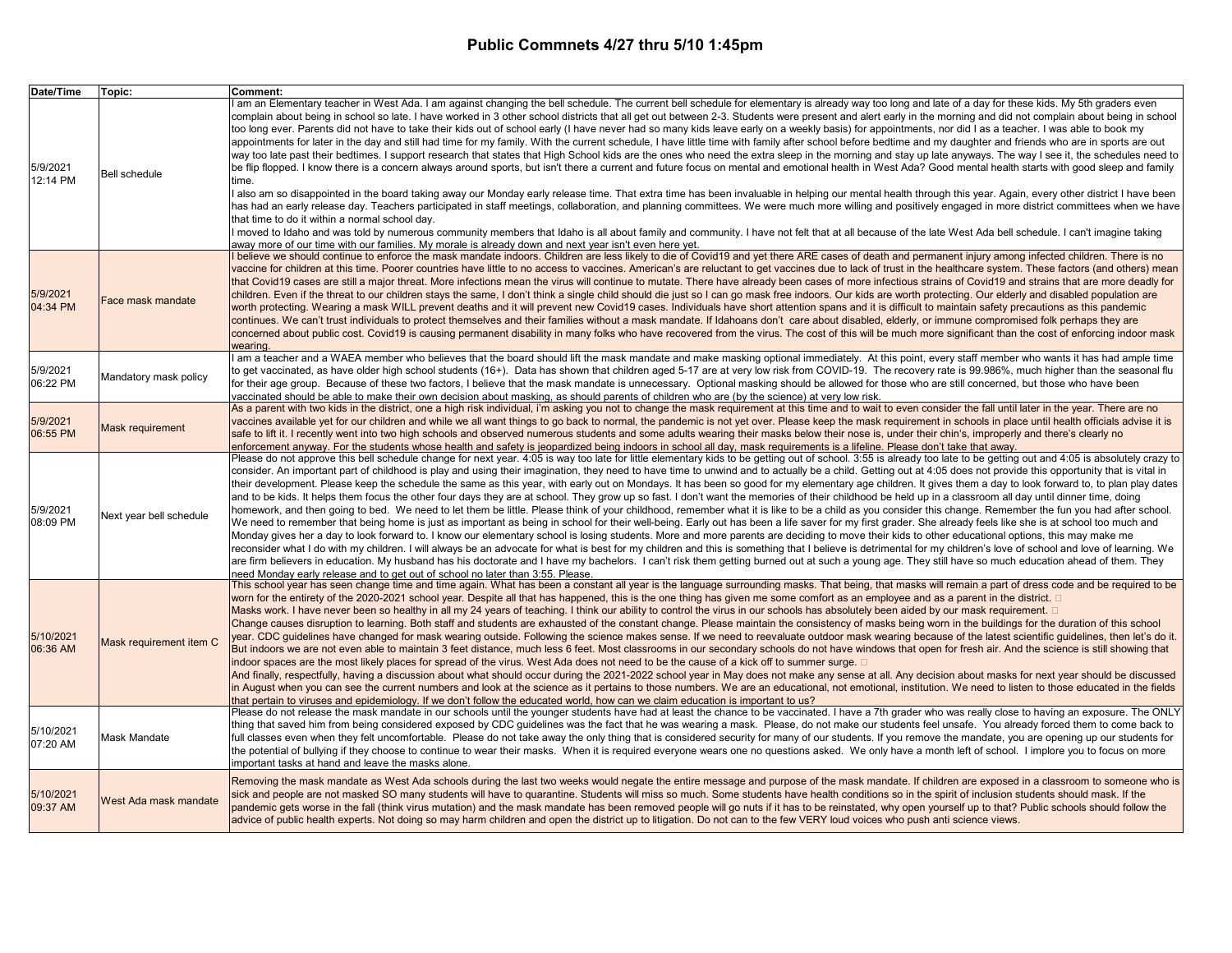| Date/Time             | Topic:                          | Comment:                                                                                                                                                                                                                                                                                                                                                                              |
|-----------------------|---------------------------------|---------------------------------------------------------------------------------------------------------------------------------------------------------------------------------------------------------------------------------------------------------------------------------------------------------------------------------------------------------------------------------------|
|                       |                                 | I have spent a significant amount of time reviewing the data regarding masks. I am a physician in a local ICU & spend time daily reviewing publications & data around the best treatments & public health                                                                                                                                                                             |
|                       |                                 | measures for COVID. □                                                                                                                                                                                                                                                                                                                                                                 |
|                       |                                 | A significant point has been missed about masks from the public understanding. Many believe, & will likely testify, that if people want to wear masks, that is their individual right. The evidence of masks,<br>however, is not about individual protection. $\square$                                                                                                               |
|                       |                                 | When masks were studied prior to this pandemic, the evidence showed lack of benefit when the general public wore them to protect from respiratory infections. These studies looked at individual protection                                                                                                                                                                           |
|                       |                                 | with typical respiratory infections at that time. $\square$                                                                                                                                                                                                                                                                                                                           |
| 5/10/2021             |                                 | Since 2020, studies have looked at COVID specifically, which has a high level of asymptomatic spread, & where viral load spread has a significant impact on illness. Studies have found that there is a small                                                                                                                                                                         |
| 11:16 AM              | <b>Potential Mask revisions</b> | amount of personal protection provided by wearing masks, but a significant amount of protection when the person with the virus is wearing the mask. The greatest benefit is when both parties are wearing                                                                                                                                                                             |
|                       |                                 | the mask. $\square$                                                                                                                                                                                                                                                                                                                                                                   |
|                       |                                 | If we remove the requirement for all to wear masks, then we lose the vast majority of the benefit of masks, & the individuals wearing them receive little protection. □                                                                                                                                                                                                               |
|                       |                                 | When the school presented the plan to return to in person classes, we looked at the plan & I reviewed the studies that applied to the plan the district created. We felt that, even though 6ft distance could not<br>be maintained, universal masking provided adequate protection with the lower viral loads found in children. We chose to the in person option. □                  |
|                       |                                 | If the school is changing the plan on which we made the decision, we would ask them to also consider those of us who would feel obligated to pull our children from school. I believe removing the universal                                                                                                                                                                          |
|                       |                                 | mask requirement is not medically advisable, but would ask the school provide a virtual option for those last two weeks.                                                                                                                                                                                                                                                              |
| 5/10/2021             |                                 | Masks make a difference⊡                                                                                                                                                                                                                                                                                                                                                              |
| 11:37 AM              | Mask mandate for schools        | Infection rates are still elevated $\square$                                                                                                                                                                                                                                                                                                                                          |
|                       |                                 | Maintain course as is<br>Please continue the district wide mask mandate for students/staff during school hours. Until we are able to vaccinate children, its important to protect students as well as outside family members who may                                                                                                                                                  |
|                       |                                 | not be able to be vaccinated and/or are medically compromised. $\square$                                                                                                                                                                                                                                                                                                              |
| 5/10/2021             |                                 | As a parent of a 4th grader, I can say that most of the kids are completely comfortable and now used to wearing a mask to help protect others. Wearing a mask is not impacting learning; what does impact                                                                                                                                                                             |
| 11:46 AM              | mask mandates                   | learning is having to pivot from in class learning to virtual for quarantining after exposure. $\Box$                                                                                                                                                                                                                                                                                 |
|                       |                                 | Having had three exposures this year, I can confidently say that my child wearing a mask helped her not to contract COVID.                                                                                                                                                                                                                                                            |
|                       |                                 | Please continue the mandate for the remainder of the school year and revisit in the fall.<br>Dear Trustees,                                                                                                                                                                                                                                                                           |
|                       |                                 | I am disappointed to see that you've arranged tomorrow's comments to take place in a 50/50, pro mask vs. anti mask fashion.                                                                                                                                                                                                                                                           |
|                       |                                 | First off, to label us as "anti-mask" is misleading and incorrect. Our request is that wearing masks become OPTIONAL, not that we rid our schools of masks completely. What we are really asking for is the                                                                                                                                                                           |
| 5/10/2021<br>12:15 PM | <b>Mask Policy Revision</b>     | freedom and responsibility to make our own health choices for our families.                                                                                                                                                                                                                                                                                                           |
|                       |                                 | Second, to arrange these comments in a 50/50 fashion does not allow for accurate representation of the majority of the community. You're assuming that we are equally divided on this issue. I strongly                                                                                                                                                                               |
|                       |                                 | believe that is not the case!                                                                                                                                                                                                                                                                                                                                                         |
|                       |                                 | The agenda, as it is currently set, appears biased and discouraging. Parents deserve to be heard. Based on tomorrow night's agenda, I fear that you have not been listening.<br>Masks should remain required for all school-aged children and staff. Preventing disease is the responsibility of all adults. Until children can be vaccinated, human concern demands we protect them. |
| 5/10/2021             | Mask mandate and                | Vaccines in public schools should be required. Those who do not choose to vaccinate their children should provide education of their children as a result of this choice. I remember vividly as a child seeing                                                                                                                                                                        |
| 12:43 PM              | vaccines for schools            | children in iron lung machines and going to school with kids wearing metal leg braces. Today's children are not under threat from Polio because of vaccines and overwhelming participation of the public to                                                                                                                                                                           |
|                       |                                 | end that threat.                                                                                                                                                                                                                                                                                                                                                                      |
| 5/10/2021             | Lifting school mask             | am concerned with the possibility of allowing students to not wear face coverings in the last 2 weeks of school. Precautions have been taken and should be followed until Summer break. This sends a                                                                                                                                                                                  |
| 12:45 PM              | requirement for last 2<br>weeks | message that the steps taken were important rather than diminish the cooperation every family had in following face covering requirements. The kids will have all Summer to play with their friends without<br>masks and the school year should finish with the same policy. I believe this will help ensure that in the Fall lighter restrictions can occur.                         |
|                       |                                 | In considering the bell schedule, PLEASE DO NOT move the start and/or release times for elementary schools ten minutes later. The elementary age kids are already getting out late and do not have time                                                                                                                                                                               |
| 5/10/2021             | Changing the bell schedule      | for homework, family dinner and any other extra curricular activities. If there is a reason the time needs to be moved due to busses or another issue, consider starting and releasing ten minutes earlier. This                                                                                                                                                                      |
| 12:53 PM              |                                 | is a much better option for many of the families, especially since many kids are awake and ready early anyway. There is no need to keep the kids at school later and later. Let them get out of school and be                                                                                                                                                                         |
|                       |                                 | with and influenced by parents at home. They need this! I understand not all kids go straight home to family but it is beneficial for the kids that do.<br>West Ada School District Board of Trustees:                                                                                                                                                                                |
|                       |                                 | As a school board, you have made safety quidelines/requirements to help keep kids in school for in-person learning. As a parent, and an ICU Nurse, I support the safety requirements for in person learning                                                                                                                                                                           |
|                       |                                 | and want to be able to trust that your recommendations and/or requirements are truly in the best interest of our children and the school staff's safety.                                                                                                                                                                                                                              |
|                       |                                 | Since the students are not able to physically distance from one another, now more than ever, the mask requirement needs to still be in place and required from ALL students and staff. A student deciding                                                                                                                                                                             |
|                       |                                 | not to wear a face mask doesn't just put themselves at risk, It puts all the students at risk. The mask requirement supports student safety, helps keep kids in school for in-person learning, and helps ensure                                                                                                                                                                       |
| 5/10/2021             | <b>Keeping the Mask</b>         | that the greatest number of students will be able to participate in some of the most memorable milestones of their lives.                                                                                                                                                                                                                                                             |
| 01:04 PM              | <b>Mandate in Schools</b>       | Parents and students who did not want to wear a mask had the option of attending VSH for the year. Parents, students, and staff who are concerned by the removal of the mask mandate will have no<br>recourse; students won't be able to transfer to VSH for the last three weeks, and teachers/staff will not be able to request new accommodations if they have concerns.           |
|                       |                                 | With the FDA about to authorize the Pfizer for emergency use in students 12 to 15 years old in the coming weeks, waiting until next year will allow middle and high school students who want the vaccine to                                                                                                                                                                           |
|                       |                                 | have the opportunity to be fully vaccinated before the mask requirement is lifted Middle school and high school students are the most "at risk" of spreading the virus, as they cannot be contained in pods like                                                                                                                                                                      |
|                       |                                 | elementary students.                                                                                                                                                                                                                                                                                                                                                                  |
|                       |                                 | With cases in Oregon and Washington surging this is not good news for Idaho. There are significant increases in 7-day moving average of daily new cases per 100,000 in a number of the counties that                                                                                                                                                                                  |
|                       |                                 | border Oregon or Washington, including Canyon County.<br>We have a child who is a senior and one in middle school, both, want masks to remain in school. They have also expressed that all of their friends want masks and are afraid to attend if masks are not                                                                                                                      |
|                       |                                 | required anymore. □                                                                                                                                                                                                                                                                                                                                                                   |
| 5/10/2021             | Keeping the Mask                | The CDC states that "When you wear a mask, you protect others as well as yourself. Masks work best when everyone wears one. A mask is NOT a substitute for social distancing. Masks should still be                                                                                                                                                                                   |
| 01:08 PM              | Mandate in Schools              | worn in addition to staying at least 6 feet apart, especially when indoors around people who don't live in your household."□                                                                                                                                                                                                                                                          |
|                       |                                 | In not following the guidelines, students are not able to physically distance at school. Please give them the same respect as you gave Teachers, allow them the opportunity to get vaccinated before masks                                                                                                                                                                            |
|                       |                                 | are made optional.                                                                                                                                                                                                                                                                                                                                                                    |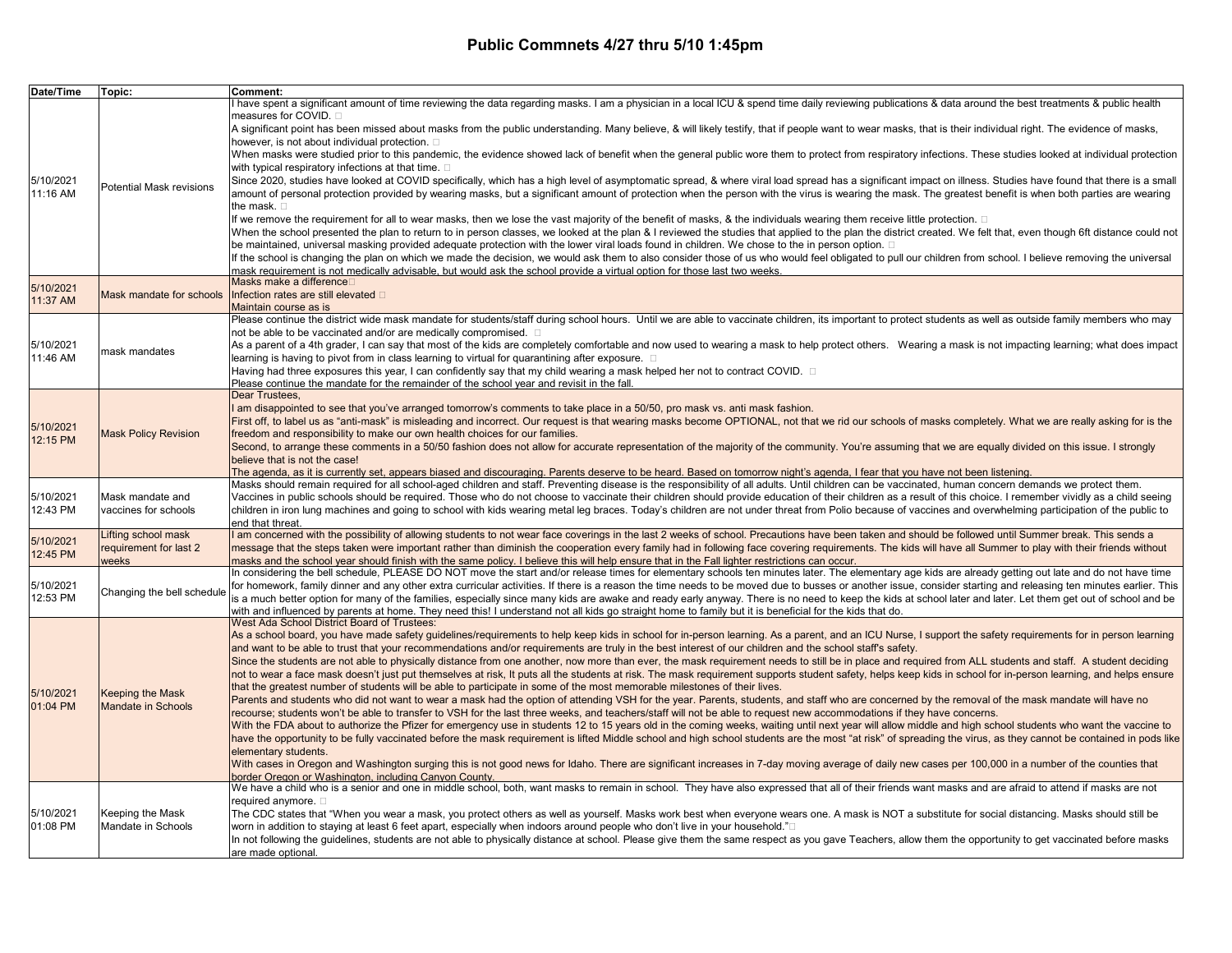| Date/Time             | Topic:                        | Comment:                                                                                                                                                                                                          |
|-----------------------|-------------------------------|-------------------------------------------------------------------------------------------------------------------------------------------------------------------------------------------------------------------|
| 5/10/2021             | <b>Masks</b>                  | Please allow masks to be optional. Let parents choose what is best for their children.□                                                                                                                           |
| 01:31 PM              |                               | <b>Thank vou</b>                                                                                                                                                                                                  |
| 5/10/2021<br>01:32 PM | Keep the Mask Mandate         | Please Keep the mask mandate in school. NOT optional, but required. $\square$                                                                                                                                     |
|                       |                               | A student deciding not to wear a face mask doesn't just put themselves at risk, It puts all the students at risk. The mask requirement supports student safety, helps keep kids in school for in-person learning, |
|                       |                               | and helps ensure that the greatest number of students will be able to participate in some of the most memorable milestones of their lives. □                                                                      |
|                       |                               | Parents and students who did not want to wear a mask had the option of attending VSH for the year. Parents, students, and staff who are concerned by the removal of the mask mandate will have no                 |
|                       |                               | recourse; students won't be able to transfer to VSH for the last three weeks, and teachers/staff will not be able to request new accommodations if they have concerns.□                                           |
|                       |                               | I am a Physician Assistant and fully support keeping the mask mandate. Allow the students the opportunity to get vaccinated, before making masks optional.                                                        |
| 5/10/2021             | <b>C Masks Current School</b> | If feel like we have made it this far through the school year and 2 more weeks is not too much to ask for continuing to wear masks. As a West Ada employee, I feel it is important to finish strong and keep      |
| 01:32 PM              | <b>Year</b>                   | our students and staff safe before the summer break by keeping masks on until school is over for the year. Thank you for your consideration.                                                                      |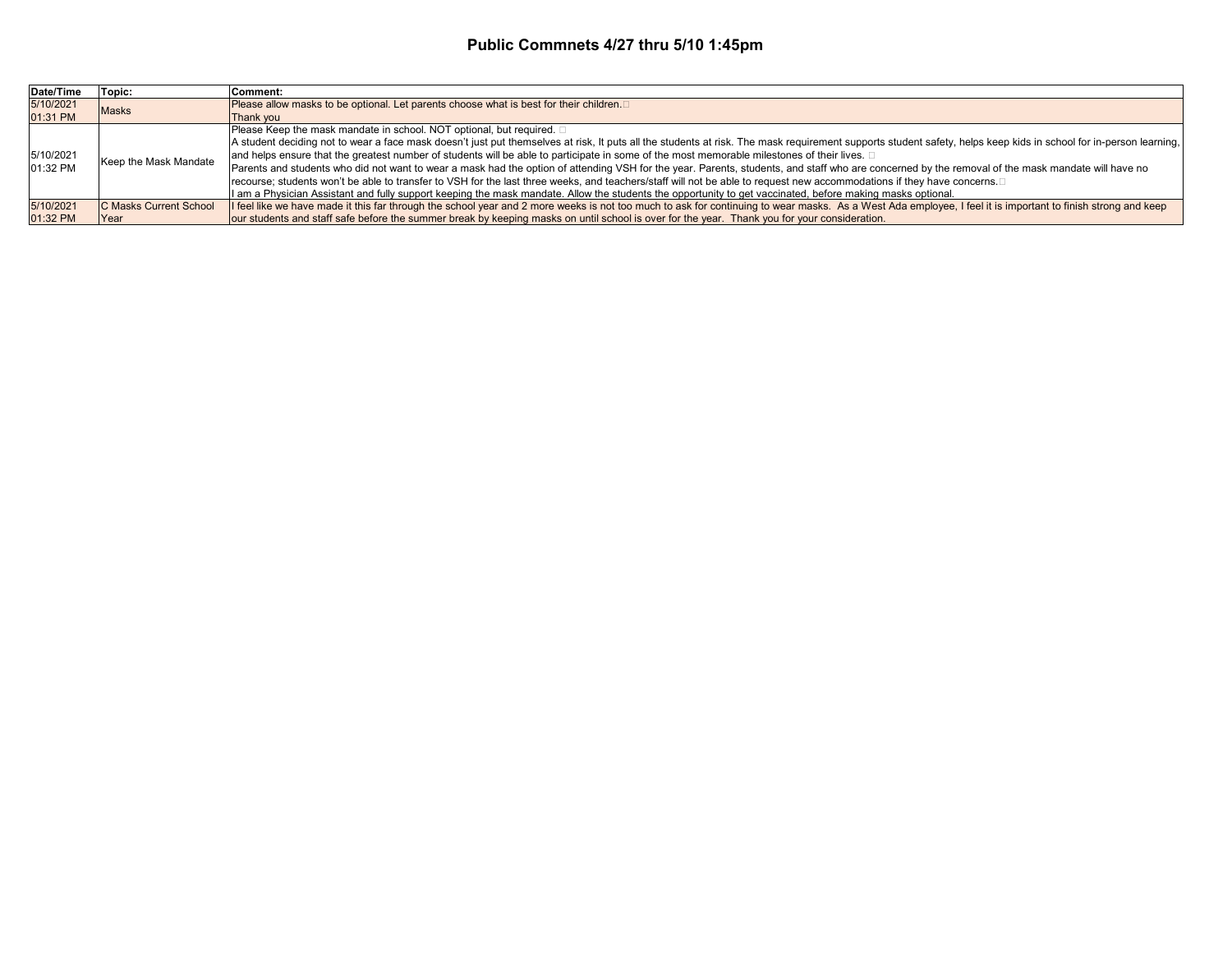# To whom it may concern,

Please take the mask requirement off of the dress code. I recognize that you originally put it there to help you to enforce wearing them at school, but the time has come for that to end. We now know that covid has a 99.997% survival rate for the 0-19 age group. Teachers and older students have had the opportunity to receive the vaccine if they want it and the teachers who want to be are now protected. At what point is this mask requirement all going to end? When we are 100% sure that no one will ever get sick?! That will never happen and that is not the school's responsibility. You are trapping our kids in a forever pandemic!! Give parents back their rights as parents to make the decision to mask our children or not. Will you send out a survey to parents to see if the majority are in favor of lifting the mask requirement? Children should not be required to wear masks all day, every day. It is unhealthy to not be allowed fresh air all day. Other school districts have removed the mask mandate and they have not seen a surge in cases. Why not at the very least do a phased-in approach like you did in the Fall with in-person school? Keep the plexiglass dividers in place, but allow Kindergarteners to not wear masks and move up grade by grade? This seems like a reasonable way to test the waters and get this mask requirement where it belongs-at the decision of the PARENTS.

# Thank you for your time,

I hope this is the right email to get to the West Ada School Board.

I was watching the channel 7 news and heard an item about parents wanting to do away with mandatory masks. My concern is the health and safety of the students. Last i heard there is no vaccine yet for Elementary age children, of which my daughter is a 3rd grader. Children can and have contracted Covid19 some with severe cases and even death in some cases. I honestly don't believe we should stop precautions until there is a vaccine for ALL ages.

Please continue all precautions in all the schools until we have a better way to combat Covid19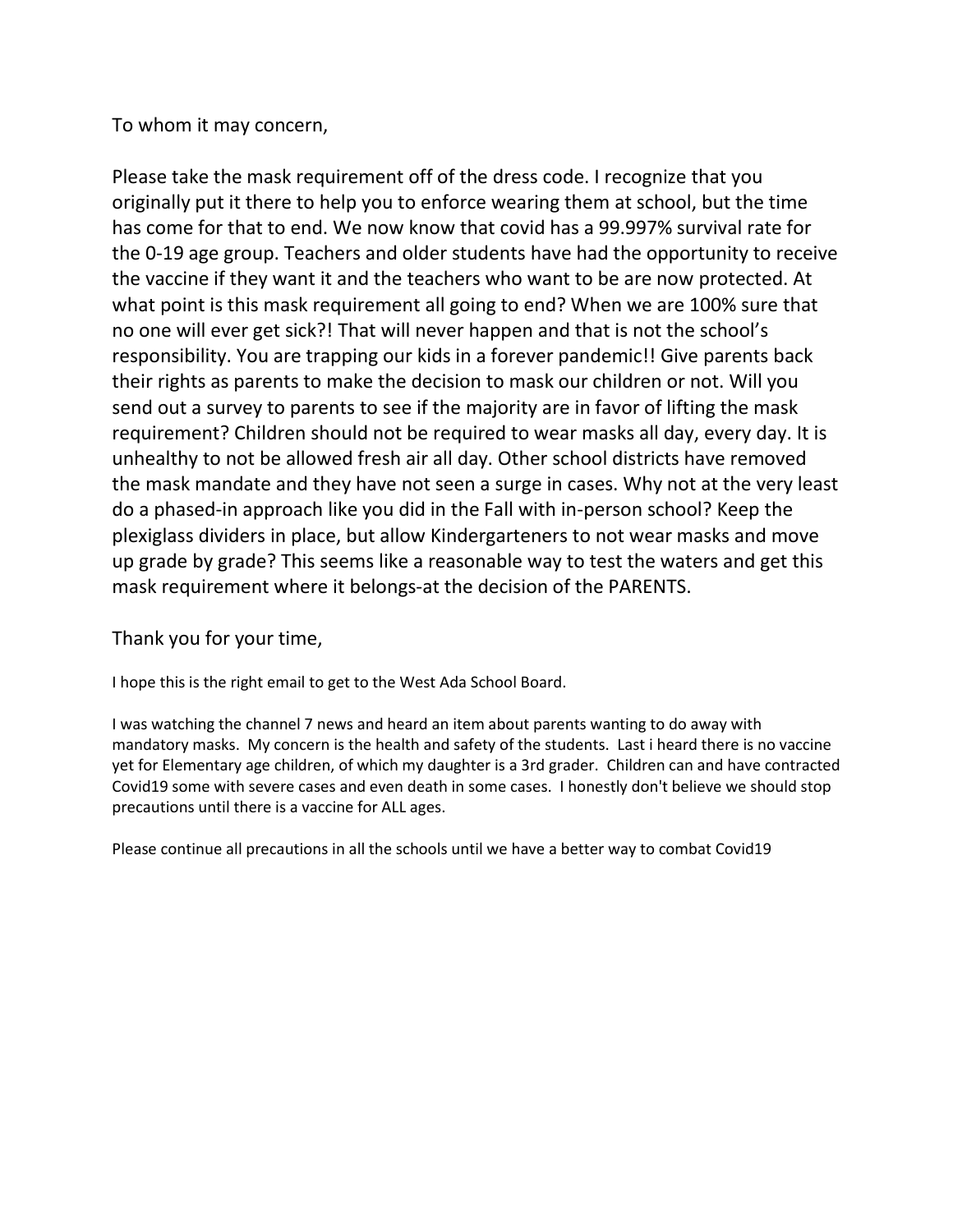| Date/Time   Topic:    |                                                         | Comment:                                                                                                                                                                                                                                                                                                                                                                                                                                                                                                                                                                                                                                                                                                                                                                                                                                                                                                                                                                                                                                                                                                                                                                                                                                                                         |
|-----------------------|---------------------------------------------------------|----------------------------------------------------------------------------------------------------------------------------------------------------------------------------------------------------------------------------------------------------------------------------------------------------------------------------------------------------------------------------------------------------------------------------------------------------------------------------------------------------------------------------------------------------------------------------------------------------------------------------------------------------------------------------------------------------------------------------------------------------------------------------------------------------------------------------------------------------------------------------------------------------------------------------------------------------------------------------------------------------------------------------------------------------------------------------------------------------------------------------------------------------------------------------------------------------------------------------------------------------------------------------------|
| 5/10/2021<br>01:47 PM | May 11, 2021 Agenda Items III.C<br>and D (mask updates) | Regarding student mask-wearing policy updates: please make the wearing of masks optional for the remainder of the 2020/21 school year. And, do not mandate masks for the 2021/22 school year. Our son has developed staph infe<br>of mandatory masks, and like it or not, medical professionals are finally tumbling to the fact that COVID-19 (and its variants) are pretty much "flu-like" in nature. There is no one-time vaccine (such as polio, measles, mu<br>be due to COVID mutations. We never had mask mandates for flu season, and COVID is no different. Please stop making COVID out to be more than it is. It was novel for a period of time, not in perpetuity. With time, and cont<br>exposure annually, the virus is what is and our immune responses will adjust and react accordingly; like the flu. The sensationalism and politicism needs to stop. Thank you.                                                                                                                                                                                                                                                                                                                                                                                              |
| 5/10/2021<br>01:47 PM | Masks Removal for the last two<br>weeks                 | Thank you to the board for reading this comment. I mentioned to my husband that the board was considering removing masks for the last two weeks of school and my 11 year old heard me. She said, "Coo!! But why? It is only tw<br>This was not promoted. It was the first time I had mentioned it. And I agree with her. It is only two weeks. I understand the point of the kids seeing each others faces but we aren't living in the movie where taking away m<br>damage of covid in a short amount of time. It's not Footloose. where dancing (or masks in this case) fixes the whole district. Actually, taking away masks does the opposite in some respects. It allows for confusion and anx<br>spreading right before end of the year activities. Would the kids rather remove masks or would they rather have yearbook signings, graduations, dances and other fun activites? Would the kids rather remove masks or add a la<br>immediate summer activities and vacations? I guess my question is is this really about our kids at all? My daughter showed me this in her comment. Please stop listening to adults fight over what matters for our kids when w<br>them. Allow the children to transition to summer without contention. Revisit masks for August of 2021. |
| 5/10/2021<br>01:57 PM | . Potential Mask revisions                              | Please begin a phased in approach to eliminating the mask requirement. The issue that was emphasized in the Fall was that teachers wouldn't be safe and needed to be vaccinated. Now that has happened, those who wanted to ha<br>opportunity. Those 16 years of age and older have also had the vaccine available. I hear time and time again from those that are adamant that we keep masks to be "safe" and that without them Covid will spread. Do they not<br>kids leave school grounds they are going to extracurricular activities, sports, and playing with friends and neighborhood kids and no one is wearing a mask!! It is a false sense of safety!! Outside of school kids are not w<br>the risk that we once feared, we now know that kids ages 0-19 have a 99.997% survival rate. Please stop this mask requirement and let parents have the right to decide what they deem necessary for their own children. This s<br>decision, not something that the district is forcing on everyone. The last few weeks of the school year is a perfect time to test the waters and try a phased in approach starting with Kindergarten and going on up. Please g                                                                                                            |
| 5/10/2021<br>02:46 PM | Masks in School                                         | am very concerned about removing the mask requirement in West Ada Schools. I have 2 children in West Ada schools, and my husband and I are also both teachers in the district. As teachers, we are to the point of not trustin<br>from leadership and the board. As a parent, I am concerned about the anxiety this change will create for my kids. The group that wants to make masks optional speaks about wanting to see their kids smiles. That is a horribl<br>contains nothing in the way of science and facts. It is a few more weeks, the students will be better off with masks than without, and until the CDC says that schools don't need to require masks, they should continue to be<br>already thrown in the towel where social distancing is required. Stop changing what is working. We need to go the rest of the year just as it is. In August, we need to follow CDC guidelines for schools.                                                                                                                                                                                                                                                                                                                                                                 |
| 5/10/2021<br>02:51 PM | <b>Bell Schedule</b>                                    | As an elementary school teacher in the West Ada District I oppose extending the school day any longer than it already is. By 3:30, little kids are done. They are so tired and ready to go home. How is it that Boise schools<br>shorter days, and still meet the requirements needed? Little kids need to be done earlier, not later in the day.                                                                                                                                                                                                                                                                                                                                                                                                                                                                                                                                                                                                                                                                                                                                                                                                                                                                                                                                |
| 5/10/2021<br>02:57 PM | C. 1. Potential Mask Revisions                          | Please keep the mask requirement! I teach 5th grade at Barbara Morgan STEM Academy. Opponents to the current policy say teachers have had a chance to be vaccinated. Yes, I am fully vaccinated but my 11-year-old students ar<br>and won't be for some time. This isn't about me, it's about protecting them from unnecessary infection and keeping to the plan that parents agreed to in the fall (deja vu!) and the semester break when deciding to keep stud<br>only have 5 weeks left - please let us finish as strong as we can and don't throw another change at us. Thank you.                                                                                                                                                                                                                                                                                                                                                                                                                                                                                                                                                                                                                                                                                           |
| 5/10/2021<br>03:37 PM |                                                         | am writing this as a concerned parent. We moved into the district from Colorado 5 years ago and all three of our sons have attended Rocky Mountain High School. We have been very pleased with the academics that the district<br>oldest son is now back East attending a top 5 engineering school. Needless to say, we are very supportive of public education and hope that our children decide to be life long learners. That being said, we also are aware t<br>demanding that the mask mandate be dropped for the last few weeks of school. This is utterly ridiculous for any district that claims to be listening to science. The CDC still recommends wearing masks in any indoor setting.<br>understanding until now. It seems like the rules of the game are changing constantly. But I urge you to follow through with the mandate for the rest of the semester. If the mask mandate is dropped, please provide options f<br>wish to expose themselves to stay home and learn remotely.You are a district whose primary purpose is to educate. Please DO NOT ignore science. We can do betterJennifer Miller                                                                                                                                                          |
| 5/10/2021<br>03:45 PM | Optional Masks. Please remove<br>from dress code        | ask that you please REMOVE facial coverings/masks from the dress code. Please REMOVE THE VERBAGE. With the vaccine readily available, I personally feel like the need for masks has gone away. However, those who wish to wear<br>be permitted to. I can give examples of how masks have been emotionally harmful to our students. One example being my daughter who has some test anxiety. She's admitted to crying before tests. Now put a mask on her, ask he<br>through the tears and fast breathing, focus, and do well on her test; NEARLY IMPOSSIBLE!!!! I have withdrawn her from school for all but 2 classes this year because of this specific issue. Please consider the positive effe<br>legative effects of keeping our kids faces covered. We need free faces for MANY reasons. I've sent emails with detailed scientific data, so I won't address that here. But please, help our children and remove the mask manda                                                                                                                                                                                                                                                                                                                                             |
| 5/10/2021<br>04:07 PM | Masks at school                                         | want to voice my concern that there will not be masks required next year. So many things can change in the next 4 months that I do not think it's appropriate to vote on this now. I wanted to come to the meeting but I do no<br>will turn into a mob mentality. I believe you are a school district that teaches science, which means we need to follow science and the recommendations. Please consider keeping masks in place until the CDC says it is safe<br>hildren back into the classroom with no masks and that is really not fair for those kids either.                                                                                                                                                                                                                                                                                                                                                                                                                                                                                                                                                                                                                                                                                                              |
| 5/10/2021<br>04:28 PM | C 1. Potential Mask revisions                           | I am asking for our children to please be able to remove masks for the rest of this school year and next.                                                                                                                                                                                                                                                                                                                                                                                                                                                                                                                                                                                                                                                                                                                                                                                                                                                                                                                                                                                                                                                                                                                                                                        |
| 5/10/2021<br>04:52 PM | <b>Bell schedule</b>                                    | Leave the schedule alone. The elementary kids go let enough and already get out late! The kids don't get anytime to do extra curricular activities. Fix the mask mandate and worry about something that needs attention!                                                                                                                                                                                                                                                                                                                                                                                                                                                                                                                                                                                                                                                                                                                                                                                                                                                                                                                                                                                                                                                         |
| 5/10/2021<br>05:18 PM | Mask Mandates                                           | Please do not change the mask requirement for the remainder of this year. I believe it is an unnecessary risk since majority of the kids are too young to have the option to be vaccinated. Masks are an easy way to keep more<br>school. My child is so used to masks at this point that I have to remind him to take it off after school. Additionally, please don't make any decisions about masks for next year at this time. We don't know what vaccines wi<br>for what age groups they will be available for. We also don't know what variants may be prevalent this fall, what age groups will be susceptible to them, how severe they will be, and how effective the vaccines will be agai<br>dissatisfaction with West Ada's response to COVID has been with sudden changes in policy. Making a decision now regarding masks this fall is setting West Ada up for more frustration.                                                                                                                                                                                                                                                                                                                                                                                     |
| 5/10/2021<br>05:26 PM | Elementary bell schedule                                | Please don't consider extending the school day an additional 10 minutes. Also, please consider keeping the Monday early release/PLC schedule. The school day is too long as is, making it impossible for staff and students to<br>without taking a day off in order to do so. The Monday PLC day lends itself to attending and keeping appointments without losing instructional time for both staff and students.                                                                                                                                                                                                                                                                                                                                                                                                                                                                                                                                                                                                                                                                                                                                                                                                                                                               |
| 5/10/2021<br>05:41 PM | Masks optional for students and<br>teachers!            | Please make masks optional for students and teachers.<br>I removed one kid out of West Ada because of the way this year was. My other one is excepted to another school for the next year as well. She doesn't want to leave, but will if you guys don't start listening to parents and<br><b>DPTIONAL FOR ALL.</b>                                                                                                                                                                                                                                                                                                                                                                                                                                                                                                                                                                                                                                                                                                                                                                                                                                                                                                                                                              |
| 5/10/2021<br>06:42 PM | Mask Policy Change                                      | am strongly in favor of keeping our mask policy in place unchanged through the end of the year. We do not need another experimental change so close to the end of the year. My children are happy to do their part to reduce s<br>mask to school. We've been doing it all year and removing them now could precipitate an outbreak right as we have been given approval for more school age children to be able to be vaccinated. Children are proven vectors of<br>Let's not make West Ada a super-spreading school.                                                                                                                                                                                                                                                                                                                                                                                                                                                                                                                                                                                                                                                                                                                                                            |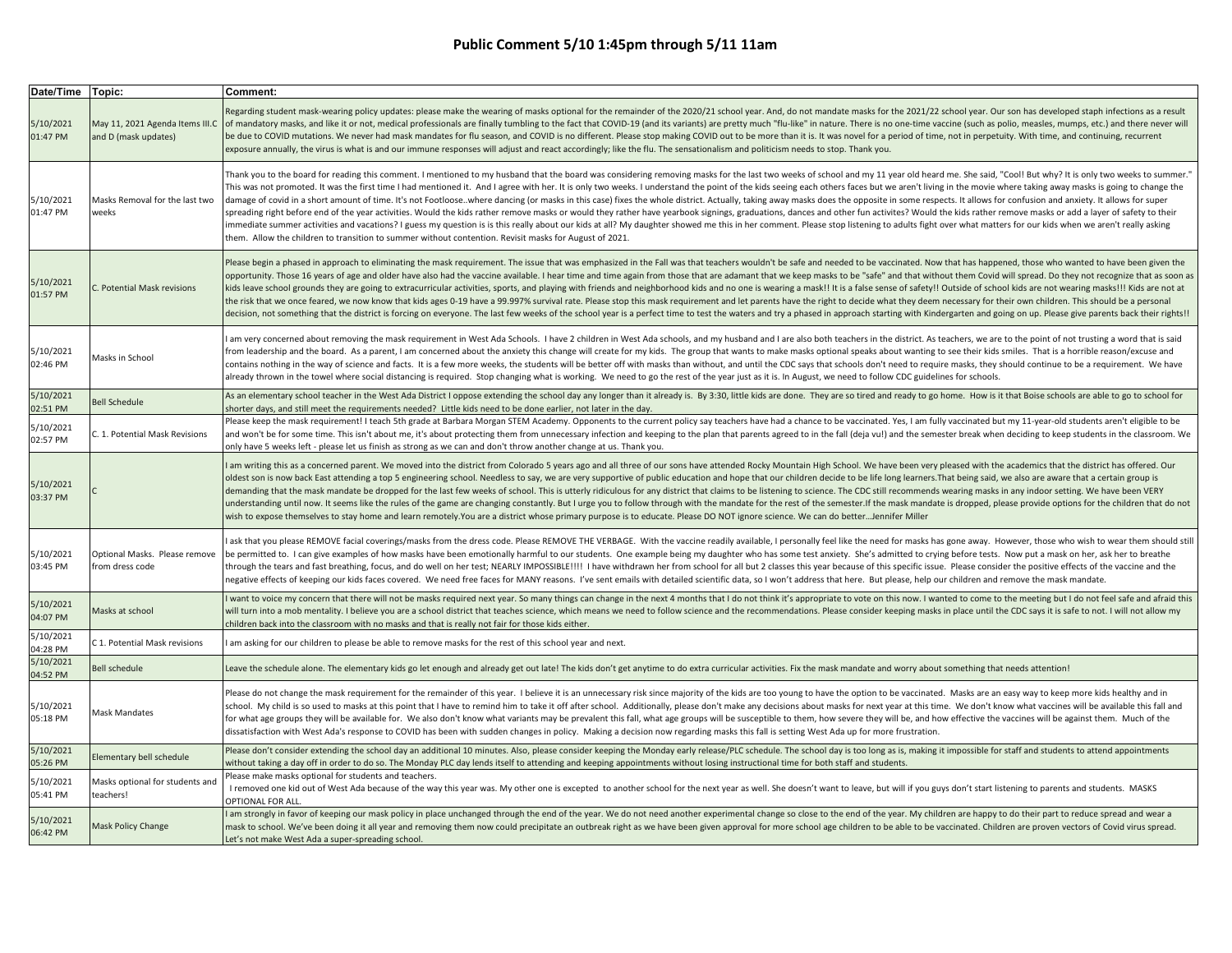| Date/Time Topic:      |                           | Comment:                                                                                                                                                                                                                                                                                                                                                                                                                                                                                                                                                                                                                                                                                                                                                                                                                                          |
|-----------------------|---------------------------|---------------------------------------------------------------------------------------------------------------------------------------------------------------------------------------------------------------------------------------------------------------------------------------------------------------------------------------------------------------------------------------------------------------------------------------------------------------------------------------------------------------------------------------------------------------------------------------------------------------------------------------------------------------------------------------------------------------------------------------------------------------------------------------------------------------------------------------------------|
| 5/10/2021<br>06:48 PM | Masks                     | Take the masks off our elementary kids now! We deserve the option to chose what is best for our own children.                                                                                                                                                                                                                                                                                                                                                                                                                                                                                                                                                                                                                                                                                                                                     |
| 5/10/2021<br>06:52 PM | <b>Bell schedul</b>       | Please do not do late start again keep original schedule for elementary. With early mondays and same start time every day.                                                                                                                                                                                                                                                                                                                                                                                                                                                                                                                                                                                                                                                                                                                        |
|                       |                           | Please do not push our start time back and get out later when kids have other activities it makes it hard to fit it all in.                                                                                                                                                                                                                                                                                                                                                                                                                                                                                                                                                                                                                                                                                                                       |
| 5/10/2021<br>08:16 PM | Mask policy for next year | Vaccines have been available to all teachers for MONTHS. There is no excuse anymore. Get our kids out of masks and back to normal.                                                                                                                                                                                                                                                                                                                                                                                                                                                                                                                                                                                                                                                                                                                |
| 5/10/2021<br>09:02 PM | Masks                     | Please lift the mask requirement and allow us to choose for ourselves. Our kids and youth need to connect and they can not do so in a mask! Mental health issues are worse than they've ever been, removing the mask requireme<br>healthy mental health!                                                                                                                                                                                                                                                                                                                                                                                                                                                                                                                                                                                          |
| 5/10/2021<br>09:02 PM | Masks                     | Please consider making masks optional before the end of this school year to give parents the choice of what their decision will be this fall. We cannot wait till the start of school to find out the decision. It's not fair<br>on for an entire year. People need their choice back.                                                                                                                                                                                                                                                                                                                                                                                                                                                                                                                                                            |
| 5/10/2021<br>09:02 PM | Unmask the children       | I do not recognize your authority over our children, and my child does not wear a mask.<br>For those who believe in your power, since our schools are teaching critical thinking, surely students can now think for themselves and choose what is best for their own bodies. If masks work, then only those who believe i<br>required to wear them, as they will be impervious to those who choose to free-breathe.<br>Fresh air has always been a pillar of health and development, while face coverings have always been a tool to divide and suppress.<br>The Teacher's Union has no authority over our children.<br>The school board has no authority over our children.<br>The Central District Health has no authority over our children.<br>Parents-take no heed to the vote or mismanagement of this meeting. Simply unmask the children. |
| 5/10/2021<br>09:06 PM | Masks                     | Remove the mask mandate now!!!!! This is child abuse. Some one has to stand up for those kids. Don't be on the wrong side of history!                                                                                                                                                                                                                                                                                                                                                                                                                                                                                                                                                                                                                                                                                                             |
| 5/10/2021<br>09:06 PM | Mask mandate              | Our children are being asked to bare a burden that was never theirs! Case numbers are down. Vaccines are available to all staff and teachers. Social distancing is in place when appropriate. What else are we looking for? Ch<br>to be children! Parents should be given a choice about the safety and health of their own child. Masks need to be optional in our schools now.                                                                                                                                                                                                                                                                                                                                                                                                                                                                  |
| 5/10/2021<br>09:08 PM | Masks                     | Take these masks off of our children! There is no need to continue to mask our children/ teens. Bring back the freedom of choice! Those that want to continue to mask up are welcome to do that! You realize that all those ki<br>soon as they are off the school grounds, they go out and hang with their friends, compete in out of school activities and sports without masks, what good are they doing them? I am homeschooling my son because he can no con<br>on, it is too much for him, they give him headaches. Idaho's covid numbers are consistently dropping, kids 12 and up will soon be able to be vaccinated, it is time to remove the masks, let our kids be kids and let them see                                                                                                                                                |
| 5/10/2021<br>09:08 PM | Masks                     | Please make masks optional for the last two weeks and make them optional for next year as well.                                                                                                                                                                                                                                                                                                                                                                                                                                                                                                                                                                                                                                                                                                                                                   |
| 5/10/2021<br>09:08 PM | Masks                     | End the mask mandates now!! If a kid and their parent chooses for them to wear one, great let them wear one. Leave the decision up to each family. The board has overstepped their authority in keeping this ridiculous mandat<br>right to mask healthy children. You have no right to decide what's right for my child and what decisions are being made between my child and their doctor.                                                                                                                                                                                                                                                                                                                                                                                                                                                      |
| 5/10/2021<br>09:09 PM | Mask Mandate              | Please remove the mask mandate for children. They are not super spreaders. I need to be able to connect through smile and facial expression. You don't know the future damage that could do. It's not worth it! Especially wit                                                                                                                                                                                                                                                                                                                                                                                                                                                                                                                                                                                                                    |
| 5/10/2021<br>09:13 PM | Mask mandate              | Masks need to be made optional NOW and done away with next school year. If someone still wants to wear one, give. This mask wearing is causing so much anxiety from the students. It is now 90 degrees outside and they are re<br>for PE and for recess as well. How many school board members have put on a mask and went to PE and recess in the 90 degree weather with these kids? If you haven't then you have no right to suggest that they wear one. I wou<br>thick mask like you want them to wear and heading on down to your local elementary school to join a PE and recess class when it's 90+ degrees out. Then, maybe you can report back about how amazing this is for these kids                                                                                                                                                   |
| 5/10/2021<br>09:15 PM | Masks                     | would like the parents to have the right to choose whether or not to mask their children. Our children don't understand what is happening. Children have never been a source of spread. Please let us exercise our parental ri<br>smile and breathe freely.                                                                                                                                                                                                                                                                                                                                                                                                                                                                                                                                                                                       |
| 5/10/2021<br>09:15 PM | Unmasking our youth       | This political insanity has gone on long enough. 99% recovery rate! Children hardly affected. 99% recovery rate! Look at the actual statistics 99% recovery rate doesn't support the ongoing agenda of keep our kids masked. P<br>driven to be fearful. There are more deaths from tuberculosis and we never shut down or masked up  COVID has a 99% recovery rate. Get these damn masks off these kids.                                                                                                                                                                                                                                                                                                                                                                                                                                          |
| 5/10/2021<br>09:15 PM | Masks                     | Regarding mask mandates for next year, I ask why have there not been large outbreaks in Idaho school districts where masks were "encouraged" or not required? I believe the mandate should be optional for staff and students.<br>Ada and I would love to have the mandate lifted. Also, if a staff member has concerns, they can ask their students to wear masks. Honestly, by now everyone who has wanted to get a vaccine has done so. The survival rate for<br>us see our students smiles.                                                                                                                                                                                                                                                                                                                                                   |
| 5/10/2021<br>09:16 PM | Masks                     | No masks please the last two weeks of school. If masks are mandated for this fall, we will find an alternative to west ada. And it will not be the west ada virtual school program. No more masks                                                                                                                                                                                                                                                                                                                                                                                                                                                                                                                                                                                                                                                 |
| 5/10/2021<br>09:18 PM | Masks                     | There is no mask mandate in the state of Idaho! Take the mask off of our children! Let them breathe fresh air!<br>My daughter has scoliosis and wears a back brace 20 hours a day. It is pure torture! She has endured this disability so well over the past three years! Not only is she in pain for the 20 hours that she is in her brace it a<br>breathe deeply. Now imagine her wearing a brace for 20 hours and then being forced to cover her mouth and nose while at school It is utterly ridiculous! All for a virus that if she had, she would recover from. It litera<br>school every day with her mouth and nose covered in a mask. I am so disgusted with West Ada school district. The board does not represent the voices of parents well. Let the parents and children who want to mask, wear them<br>the children be mask free.   |
| 5/10/2021<br>09:19 PM | Mask Mandate              | Please allow masks to be optional. Immune systems help individuals stay healthy. Not fabric or paper masks.                                                                                                                                                                                                                                                                                                                                                                                                                                                                                                                                                                                                                                                                                                                                       |
| 5/10/2021<br>09:20 PM | Mask wearing              | have two elementary school kids. They have been compliant with masks this year. But it is time to move to the next step. There is no data supporting the mandates of masks any more. In fact they are not mandated in Ada Coun<br>not be mandatory in Ada County schools. Make mask wearing optional. The vaccine is available for all teachers and staff now. There has never been evidence of spread among the kids. I implore you to stop requiring masks in                                                                                                                                                                                                                                                                                                                                                                                   |
| 5/10/2021<br>09:20 PM | Mask optional             | Masks need to be optional the last 2 weeks of school. This isn't one side against another - pro-mask vs. anti-mask. This is about choice. Removing the mandate from the dress code and providing everyone with a choice is wha<br>teachers and staff members. Teachers and staff have had the choice to be vaccinated and we know that masks are not 100% effective. Give everyone a choice and make masks optional.                                                                                                                                                                                                                                                                                                                                                                                                                              |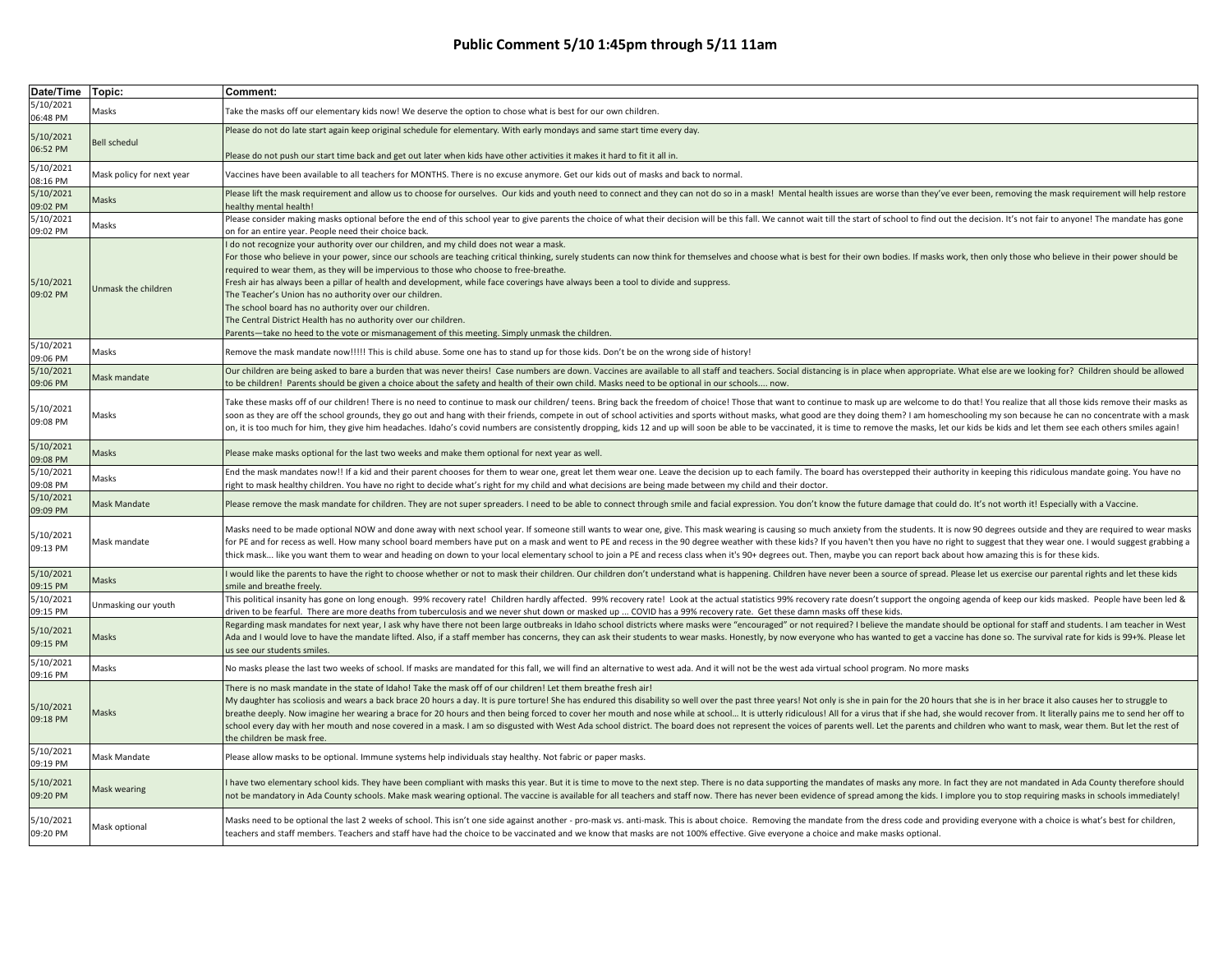| Date/Time Topic:      |                                                       | Comment:                                                                                                                                                                                                                                                                                                                                                                                                                                                                                                                                                                                                                                                                                                                                                                                                                                                                                                                                                                                                                                                                                                                                                                                                                                                                                                                                                                                                                                                                                                                                                                                                                                                                                                                                                                                                                                                                                               |
|-----------------------|-------------------------------------------------------|--------------------------------------------------------------------------------------------------------------------------------------------------------------------------------------------------------------------------------------------------------------------------------------------------------------------------------------------------------------------------------------------------------------------------------------------------------------------------------------------------------------------------------------------------------------------------------------------------------------------------------------------------------------------------------------------------------------------------------------------------------------------------------------------------------------------------------------------------------------------------------------------------------------------------------------------------------------------------------------------------------------------------------------------------------------------------------------------------------------------------------------------------------------------------------------------------------------------------------------------------------------------------------------------------------------------------------------------------------------------------------------------------------------------------------------------------------------------------------------------------------------------------------------------------------------------------------------------------------------------------------------------------------------------------------------------------------------------------------------------------------------------------------------------------------------------------------------------------------------------------------------------------------|
| 5/10/2021<br>09:23 PM | <b>REMOVE MASK MANDATE</b>                            | Please for the mental health and well being of our children, remove the mandate. Allow parents to decide for their children. Optional is best, not mandatory.                                                                                                                                                                                                                                                                                                                                                                                                                                                                                                                                                                                                                                                                                                                                                                                                                                                                                                                                                                                                                                                                                                                                                                                                                                                                                                                                                                                                                                                                                                                                                                                                                                                                                                                                          |
| 5/10/2021<br>09:23 PM | Mask Mandate                                          | At this point in time, any adult who wishes to have the Covid vaccine has had the opportunity to obtain it, and because of this I highly suggest masks should be optional. Parents should have the right to make this decision<br>should certainly not be forced to wear a mask while doing physical activities, or while outside, but ultimately it should be at the parents discretion.                                                                                                                                                                                                                                                                                                                                                                                                                                                                                                                                                                                                                                                                                                                                                                                                                                                                                                                                                                                                                                                                                                                                                                                                                                                                                                                                                                                                                                                                                                              |
| 5/10/2021<br>09:24 PM | Mask mandates                                         | Please visit the mask mandate and make it OPTIONAL. By making it optional you are not taking away anyone's right to continue mask wearing if they feel the desire. But by pushing everyone to wear one has made families make<br>that has seriously impacted their health and well being, and will continue to impact them if masks are kept in the coming school year. Please stop listening to science experts shut up in a room making guesswork. Parents an<br>science. We can tell you with certainty it is not what's best for everyone, and continuing to mandate them could put a lot of families in a tough position, such as homeschooling and/or quitting jobs to support the homescho<br>prepared to lose thousands of students over this mandate?                                                                                                                                                                                                                                                                                                                                                                                                                                                                                                                                                                                                                                                                                                                                                                                                                                                                                                                                                                                                                                                                                                                                         |
| 5/10/2021<br>09:27 PM | Masks                                                 | am in support of making masks optional. Let these kids have some normalcy back, like we do at grocery stores. Teachers are vaccinated, there should be no worries since there isn't any statistical data of kids passing it to<br>smiles at school. Most of my kids teachers have told they want masks optional too.                                                                                                                                                                                                                                                                                                                                                                                                                                                                                                                                                                                                                                                                                                                                                                                                                                                                                                                                                                                                                                                                                                                                                                                                                                                                                                                                                                                                                                                                                                                                                                                   |
| 5/10/2021             | Mask mandate                                          | would like to see kids have a choice to wear a mask or not at school the remainder of the year. Everyone that wants to get vaccinated has had the chance to do so, why do we still need to masks? It isn't healthy to be weari                                                                                                                                                                                                                                                                                                                                                                                                                                                                                                                                                                                                                                                                                                                                                                                                                                                                                                                                                                                                                                                                                                                                                                                                                                                                                                                                                                                                                                                                                                                                                                                                                                                                         |
| 09:28 PM<br>5/10/2021 |                                                       | need fresh air and need to be able to see others expressions. Let's do what is best for our kids please!                                                                                                                                                                                                                                                                                                                                                                                                                                                                                                                                                                                                                                                                                                                                                                                                                                                                                                                                                                                                                                                                                                                                                                                                                                                                                                                                                                                                                                                                                                                                                                                                                                                                                                                                                                                               |
| 09:30 PM              | Remove mask mandate                                   | Please remove the mask mandate for children in schools. Masks should be optional and definitely should not be required. Thank you.                                                                                                                                                                                                                                                                                                                                                                                                                                                                                                                                                                                                                                                                                                                                                                                                                                                                                                                                                                                                                                                                                                                                                                                                                                                                                                                                                                                                                                                                                                                                                                                                                                                                                                                                                                     |
| 5/10/2021<br>09:30 PM | Masks                                                 | Please remove the mask mandate now for this school year and next. I am a student and urge you to allow masks to be each persons own choice. You have no business making medical decision for me or anyone else  you have no<br>even the science is mixed on whether masks work or not. Quit being biased and a dictatorship and allow us to make our own educated decisions. If for some reason you still decide to unfairly flex your power on poor innocent<br>urge you to allow medical mask exemptions which were written into the law for a reason. Who are you to say a medical doctor or mental health professional is wrong when based on their years of training and experience have i<br>are not healthy for some individuals. You are creating an unhealthy and unsafe learning environment for these students. Mental health issues and suicides are on the rise due to this pandemic and when you are not fighting t<br>normal and give students a choice in wearing a mask which keeps them stuck in the situation and socially isolated, then you are responsible for the lives lost both physically and mentally. You are damaging this generation.<br>to be social, we want to freely attend school and events without fear and shame and dictatorship, we want to see smiles and we want to exchange hugs and high fives, because, you know what, this is what is age appropriate f<br>Unmask the children! Do the right thing and give us a chance to enjoy school and friends again. I miss my friends and interacting with them in the way we should be allowed to. The numbers don't lie  the curve has been c<br>over, there are plenty of places we can look at for an example of where making masks optional has worked. Ada County and Canyon County don't even have mandates and people are living and interacting daily with masks optiona<br>places. Make masks optional! |
| 5/10/2021<br>09:32 PM | Making masks optional for this<br>current school year | My vote is to remove any mandatory mask rules, and make it optional for students. Mental health is becoming much more concerning for our children than this virus ever was. How is my kindergartner supposed to learn socials<br>when she can see other faces? Please do the right thing and make masks optional! If not, I will be removing my 5 children from West Ada. This has gone on too long.                                                                                                                                                                                                                                                                                                                                                                                                                                                                                                                                                                                                                                                                                                                                                                                                                                                                                                                                                                                                                                                                                                                                                                                                                                                                                                                                                                                                                                                                                                   |
| 5/10/2021<br>09:32 PM | Masks                                                 | Please let our kids have the option of going without a mask. For those who are still uncomfortable they can choose to wear a mask. I think it has been shown that the transmission levels in schools is very low and the recov<br>children is extremely high. Those two factors, in combination with the fact that teachers have had the chance to be vaccinated, should be reason enough to allow our kids to choose whether or not they prefer to wear a mask.<br>kids to return to a sense of normalcythe state of their education and mental health demands such!!                                                                                                                                                                                                                                                                                                                                                                                                                                                                                                                                                                                                                                                                                                                                                                                                                                                                                                                                                                                                                                                                                                                                                                                                                                                                                                                                 |
| 5/10/2021<br>09:32 PM | Mask Mandate                                          | Our children have worn masks for way to long. I understand why they were required in the beginning but my kids (4 in westada) have now been in school all year and wear masks in classes/class rooms where they know they have<br>then take them off in other rooms where they know the rules are more relaxed. They take them off to each lunch with all their classmates, take them off at every recess and play, after school they get play with the whole ne<br>anywhere, go to stores and restaurants, play sports and on and onthe masks don't do anything!!!!!! Please allow our kids to be free from make!                                                                                                                                                                                                                                                                                                                                                                                                                                                                                                                                                                                                                                                                                                                                                                                                                                                                                                                                                                                                                                                                                                                                                                                                                                                                                     |
| 5/10/2021<br>09:33 PM | Masks                                                 | As a West Ada parent I would like to offer some insight to shed light on what effects masking can have on a small child. As if being a child during this last year hasn't been hard enough socially and emotionally, masking h<br>developmental and mental health issues. I have a first grader that has suffered so much with self esteem, social cues and has even gone so far as to mention killing himself. As a mother, this absolutely breaks my heart! He<br>reading social cues through masks and has had a very hard time socially and emotionally because of it. He doesn't complain about wearing a mask and we have gone with the flow all year as a family, but I see the toll it's t<br>but still struggling. Enough is enough. It's been a year! Children are not at risk and all of the staff have had the opportunity to be vaccinated if they so choose. I have a second child set to start in West Ada in the fal<br>mask or are expected to receive the vaccine before returning in the fall our family will leave West Ada entirely! I will not allow this narrative to continue past this school year! So many parents feel the same. I am not a<br>school year for something that wasn't a risk to them. They need a proper, unmasked education for the 21-22 school year. They deserve the right to be children and do developmentally appropriate things like seeing each other<br>distance. This is how they learn!                                                                                                                                                                                                                                                                                                                                                                                                                                                          |
| 5/10/2021<br>09:35 PM | Masking                                               | would like us to make masks optional for the remainder of the school year and next school year. We can learn from other school districts in Idaho that have not had masks mandatory all school year and there have been no sig<br>related to school age children. Our hospitals are not overwhelmed and all adults have had the opportunity to be vaccinated. Pfizer is also making its vaccine available for those 12 and over. It is time to let these kids ex<br>the science and medical advancements surrounding Covid 19 can back that up. Please remove from the school dress code. It is time. If our medical community was overwhelmed as it was the end of last year I would agree with k<br>but we are no longer there. Please consider this for the sake of our children and their education. I think we can all agree that their education has suffered this past year. Thank you!                                                                                                                                                                                                                                                                                                                                                                                                                                                                                                                                                                                                                                                                                                                                                                                                                                                                                                                                                                                                         |
| 5/10/2021<br>09:35 PM | Masks                                                 | The lack of oxygen my daughter gets because of masks is causing her to have headaches daily. My son has trouble with his hearing and the masks make it even harder for him to hear and understand his teacher. I would like th<br>completely removed or at the very least give parents a choice if their children wear them or not.                                                                                                                                                                                                                                                                                                                                                                                                                                                                                                                                                                                                                                                                                                                                                                                                                                                                                                                                                                                                                                                                                                                                                                                                                                                                                                                                                                                                                                                                                                                                                                    |
| 5/10/2021<br>09:35 PM | Mask                                                  | Please unmask our children. The numbers are so low. All people have had the chance to be vacinated, let it be up to the parents and the children. I am also an employee of the district. I miss seeing faces and smiles. Kids                                                                                                                                                                                                                                                                                                                                                                                                                                                                                                                                                                                                                                                                                                                                                                                                                                                                                                                                                                                                                                                                                                                                                                                                                                                                                                                                                                                                                                                                                                                                                                                                                                                                          |
| 5/10/2021<br>09:36 PM | Mask mandate                                          | Itd time to end the politics. WAEA has no say in our children. CDH has no say in our children. Only us parents have a say in the health of our children. Everyone else is a service provider and we are your customers. Stop t<br>you are listening and really care. We have lost all hope in you, WAEA, CDHProve to us you are hearing us and stop the insanity. No more masks.                                                                                                                                                                                                                                                                                                                                                                                                                                                                                                                                                                                                                                                                                                                                                                                                                                                                                                                                                                                                                                                                                                                                                                                                                                                                                                                                                                                                                                                                                                                       |
| 5/10/2021<br>09:38 PM | Mask mandate                                          | My son suffers from asthma. The masks make him unable to breathe. He had to come home early because of it<br>I am a substitute teacher. I see kids from all schools and all ages. Staff and students touch their masks all day long. They touch lockers, desks, doors, etc and then touch their masks. The same mask they wear everyday tha<br>pockets rolled up and dirty. Masks have no point any more. As a person on the front line of classrooms. Take them off. They are dirty and worthless. As a mom free my son. Let him breathe Let him love school again. He hates<br>mask.                                                                                                                                                                                                                                                                                                                                                                                                                                                                                                                                                                                                                                                                                                                                                                                                                                                                                                                                                                                                                                                                                                                                                                                                                                                                                                                 |
| 5/10/2021<br>09:39 PM | Masks                                                 | Please let us make the choice for our children if we want them to wear a mask or not. I do not think it is OK that children should be wearing masks. The entire idea for kids to wear masks were for protecting adults from sp<br>and teachers have the right to get a vaccine we do not need to have our kids wearing masks anymore! Leave the kids out of it!!                                                                                                                                                                                                                                                                                                                                                                                                                                                                                                                                                                                                                                                                                                                                                                                                                                                                                                                                                                                                                                                                                                                                                                                                                                                                                                                                                                                                                                                                                                                                       |
| 5/10/2021<br>09:40 PM | Mask mandate                                          | Please remove the mask mandate and make it optional. The data does not support children needing to wear masks. It is also not psychologically healthy for children to be wearing these masks. They need to breathe oxygen vers<br>co2 there was a report of a young girl fainting cause of not receiving adequate oxygen levels plus it's now reported that 1/2 a million Idahoans have been vaccinated, the justification no longer holds weight.                                                                                                                                                                                                                                                                                                                                                                                                                                                                                                                                                                                                                                                                                                                                                                                                                                                                                                                                                                                                                                                                                                                                                                                                                                                                                                                                                                                                                                                     |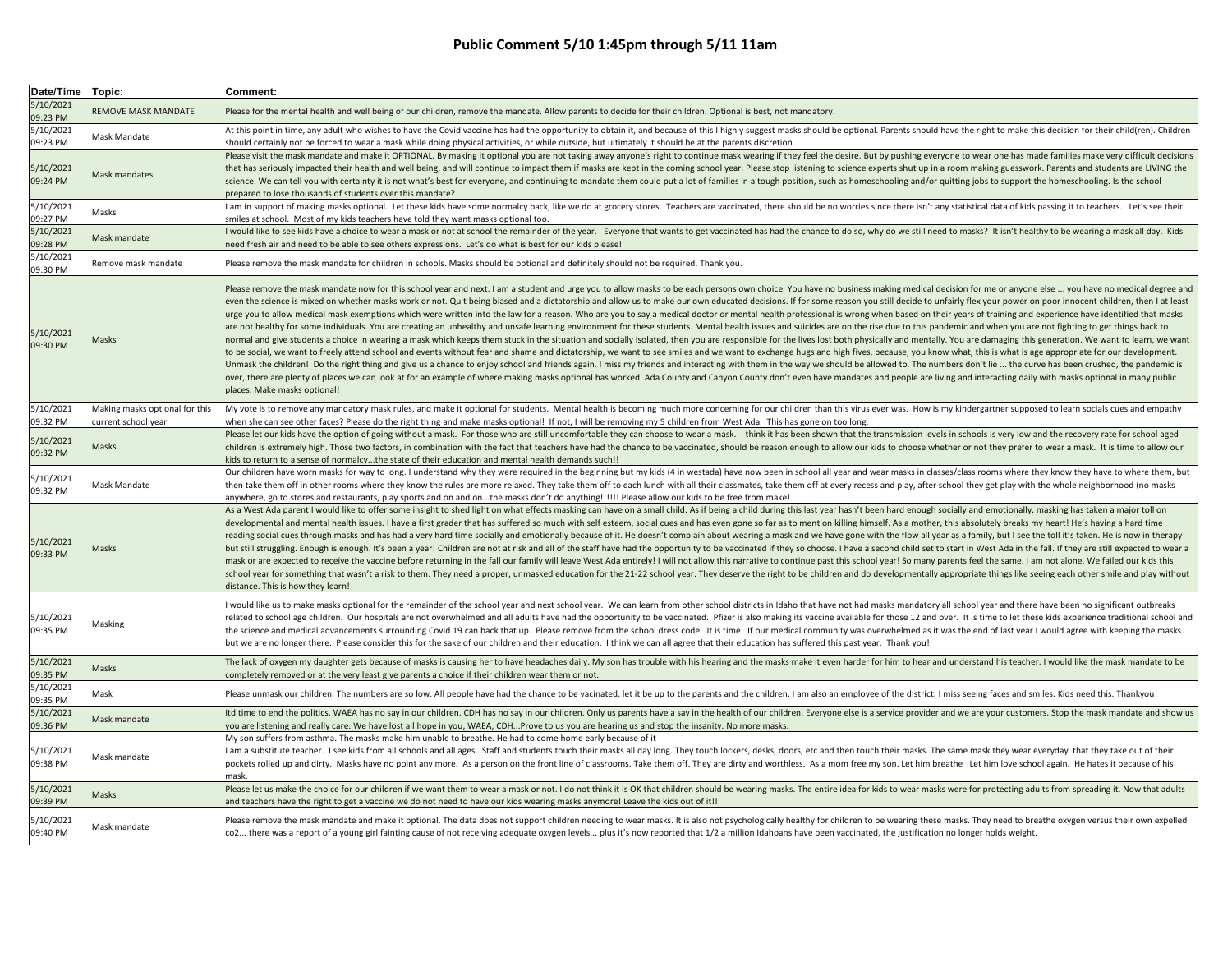| Date/Time Topic:      |                                               | Comment:                                                                                                                                                                                                                                                                                                                                                                                                                                                                                                                                                                                                                                                                                                                                                                                                                                                                                                                                                                                                                                                                                                                                                                                                                                    |
|-----------------------|-----------------------------------------------|---------------------------------------------------------------------------------------------------------------------------------------------------------------------------------------------------------------------------------------------------------------------------------------------------------------------------------------------------------------------------------------------------------------------------------------------------------------------------------------------------------------------------------------------------------------------------------------------------------------------------------------------------------------------------------------------------------------------------------------------------------------------------------------------------------------------------------------------------------------------------------------------------------------------------------------------------------------------------------------------------------------------------------------------------------------------------------------------------------------------------------------------------------------------------------------------------------------------------------------------|
| 5/10/2021<br>09:40 PM | Face mask should NOT be<br>required in school | have already pulled one of my kids from the West Ada School District due to schools going online. I have another one in 3rd grade and may pull her as well. The face mask requirements are a mess. These kids need to breathe.<br>headaches, rashes, anxietythe list goes on and on. If the teachers are scared have them get vaccinated. Let our kids breathe! The risk is low, the death rate low, the spread risk lowSO WHY ARE THEY FORCED TO WEAR MAS<br>isk kids, let them go virtual or wear a mask, but don't force all the kids and teachers. Let our kids breathe! Please make the masks optional!                                                                                                                                                                                                                                                                                                                                                                                                                                                                                                                                                                                                                                |
|                       |                                               |                                                                                                                                                                                                                                                                                                                                                                                                                                                                                                                                                                                                                                                                                                                                                                                                                                                                                                                                                                                                                                                                                                                                                                                                                                             |
| 5/10/2021<br>09:43 PM | Masks are a health decision for<br>parents    | Masks have a real impact on the health of some people, both mentally and physically. Requiring masks equally for all children ignores the health impact on my children as well as others. Please let parents make health choic<br>responsibility has always been and should always be!                                                                                                                                                                                                                                                                                                                                                                                                                                                                                                                                                                                                                                                                                                                                                                                                                                                                                                                                                      |
| 5/10/2021<br>09:43 PM | Mask Mandate                                  | Please make masks optional for our students.<br>Wearing masks may have physical side effects. Face masks impair face recognition and face identification. Face masks impair verbal and non-verbal communication. Face masks block emotional signaling between teacher and lear<br>ight thing and make masks optional. Thank you!                                                                                                                                                                                                                                                                                                                                                                                                                                                                                                                                                                                                                                                                                                                                                                                                                                                                                                            |
| 5/10/2021<br>09:43 PM | Masks                                         | Please allow masks to be optional at this time for our children. Enough is enough. It's time to start progressing towards normalcy. Remove it from the dress code policy and allow parents and children to do what is right fo                                                                                                                                                                                                                                                                                                                                                                                                                                                                                                                                                                                                                                                                                                                                                                                                                                                                                                                                                                                                              |
| 5/10/2021<br>09:46 PM | Masks in Dress Code                           | Since the mask requirement was put into the dress code there is now more information available supporting a decision to make masks optional. As we all know the virus is not easily transmitted by children. Our teachers, par<br>not 1 but 3 vaccines available to them if they choose. The CDC has announced masks are no longer needed outside. We have local private schools that have been masks optional the duration of the year and there has not been o<br>in neighboring counties have changed their stance from mandatory masks to optional masks. Kids have been gathering mask free for sports, social activities and extracurricular activities for months without an outbreak. Ada<br>mask mandate. Restaurants and stores are no longer requiring their employees or patrons to wear masks. I'm asking to please let our teachers and students have the OPTION to be mask free for the duration of the school year.<br>wear a mask still can.                                                                                                                                                                                                                                                                               |
| 5/10/2021             | Masks                                         | Please give my 2 elementary aged children the chance to go to school without a mask. Let's at least give it a try!!<br>Any adult who works at a school has now had the opportunity to get vaccinated if they so choose.                                                                                                                                                                                                                                                                                                                                                                                                                                                                                                                                                                                                                                                                                                                                                                                                                                                                                                                                                                                                                     |
| 09:47 PM              |                                               | There is not any evidence based data to force mask wearing in schools. There is no evidence that schools are a major transmitter of covid.                                                                                                                                                                                                                                                                                                                                                                                                                                                                                                                                                                                                                                                                                                                                                                                                                                                                                                                                                                                                                                                                                                  |
| 5/10/2021<br>09:49 PM | Masks being made optional                     | It is time we made masks optional for the kids.<br>Let parents make the choice if they want<br>To send their kids to school with masks. We now know kids are not major spreaders of the virus and the physiological damage we are doing to our kids is<br>mmeasurable. Time for choice.                                                                                                                                                                                                                                                                                                                                                                                                                                                                                                                                                                                                                                                                                                                                                                                                                                                                                                                                                     |
| 5/10/2021<br>09:50 PM | Masks                                         | Masks-- time to make them OPTIONAL. The 14 day average daily case rate is .002% only 13 out of 42,405 students and employees. It literally can't get much lower. This is NO indication that masks are responsible for this low<br>schools have been mask free all year and have the same spread rate. Please do the right thing and give our children back their bodily autonomy.                                                                                                                                                                                                                                                                                                                                                                                                                                                                                                                                                                                                                                                                                                                                                                                                                                                           |
| 5/10/2021<br>09:51 PM | Keep masks until end of school<br>year        | lease keep masks through end of school year. There is only 1 month left. We are not out of the woods just yet and it is premature to remove them right now. With only 1 month left, it's prudent to wait. With the recent allo<br>to get the vaccine, this next month is important to curtail the spread and allow the vaccinations to play through. If masks are removed, spread is more possible, which will push back many kids from being able to get the va<br>get vaccinated while sick. And spread will increase. We are almost there, but it is prudent to maintain masks for this last month, especially with the close contact kids have in school. Thank you.                                                                                                                                                                                                                                                                                                                                                                                                                                                                                                                                                                    |
| 5/10/2021<br>09:52 PM | The Masks                                     | feel like it is time to drop the mask. It's has been shown that they are not spreading it. Also with the opportunity for All teachers to have received the vaccine it shouldn't be an issue. Our children need to breathe fres<br>ace and be able to hear when they are talking to them. Enough is enough.                                                                                                                                                                                                                                                                                                                                                                                                                                                                                                                                                                                                                                                                                                                                                                                                                                                                                                                                  |
| 5/10/2021<br>09:52 PM | Mask mandate                                  | There is nothing to back mask mandates in schools anymore. This nonsense needs to end! The mask actually working is SO LOW! And the benefit of wearing a mask compared to not wearing one is not worth it. Look at EVERYTHING!<br>bhysical abuse you're putting our kids through needs to stop!!!! You have no reasoning to keep this up. Do not let the teachers union control anything! Take care of our kids!!!                                                                                                                                                                                                                                                                                                                                                                                                                                                                                                                                                                                                                                                                                                                                                                                                                          |
| 5/10/2021<br>09:53 PM | Mask                                          | As a West Ada employee and parent Masks should be a choice. I personally get headaches from the mask pulling on my ears! My sons, in middle school and High School, have issues being forced to wear them during PE and are ca<br>issues, as I know this may not be important to most people but for a preteen and a teenager it's devastating. They also complain of headaches too and get anxiety when they forget their mask to school. It is time to make it<br>to respect everyone's individual choice. It has been proven scientifically and locally by other schools not wearing mask that they do not help reduce the spread of COVID.                                                                                                                                                                                                                                                                                                                                                                                                                                                                                                                                                                                              |
| 5/10/2021<br>09:53 PM | School children and masks                     | With our Covid numbers down children should not have to wear masks to school anymore. Stop the mask mandate for public schools.                                                                                                                                                                                                                                                                                                                                                                                                                                                                                                                                                                                                                                                                                                                                                                                                                                                                                                                                                                                                                                                                                                             |
| 5/10/2021<br>09:53 PM | Mask policy                                   | Please remove the mask mandate from the dress code! My daughter comes home from school regularly with headaches from wearing a mask all day. Wearing a mask is not healthy for my child. Make masks optional. I am the one who<br>lecisions for my child not the district. Ada county no longer has a mask mandate and neither should West Ada. Make masks optional!                                                                                                                                                                                                                                                                                                                                                                                                                                                                                                                                                                                                                                                                                                                                                                                                                                                                        |
| 5/10/2021<br>09:54 PM | Masks                                         | am a teacher at Galileo. The union does not represent my opinion or feelings toward masks and covid. Also, there is an underlying division between those for masks and vaccinations and those who aren't for them.<br>From what I've heard schools in the district are doing things their own way. For example, some grades still do recess as a pod. Others let an entire grade level mix. Some teachers are super strict about masks and others ar<br>snap at a student if it falls under their nose. And some teachers who have been vaccinated are more relaxed with others than with those who are not getting vaccinated (like myself).<br>am done with masks. I never wear them unless I'm at school. My life is normal until I'm at school. Let's try no masks for the last two weeks of school to help decide what the first weeks of school will look like in August.<br>them, they can. If a student wants to still wear the mask, that's fine. Let's make the last two weeks of school optional for masks. Those who are concerned can wear a mask. Those who aren't concerned can choose not to wear<br>collected. Can see if having masks off changes the numbers and to what degree they change. We won't know until we try. |
| 5/10/2021<br>09:55 PM | Mask mandate                                  | am requesting that the mask requirement be removed for the students in West Ada. The mask mandate has been lifted by the CDH and therefore should be on the district level. My son cannot attend his local school because he i<br>hearing and I was told by his principal that the teachers were not comfortable without a mask. No one asked my son if he was comfortable with one ear. My child has the right to an equal education. Please lift the masks so<br>school and hear his teacher.                                                                                                                                                                                                                                                                                                                                                                                                                                                                                                                                                                                                                                                                                                                                             |
| 5/10/2021<br>09:55 PM | Masks                                         | There is ZERO reason our innocent children should be forced to wear face coverings any longer! The vaccine is readily available to those who wish to receive it, it's been proven by numerous studies that this SARS virus doe<br>same ways as adults, AND it is detrimental to the mental well-being of their developing psyche. MAKE MASKS OPTIONAL. YOU HAVE A CHOICE TO BE VACCINATED TO MITIGATE YOUR RISK OF HOSPITALIZATION. After all, that's why these<br>were put in place, correct? To ensure the health system was not overrun, which it is currently not. How many of you are eating at restaurants?                                                                                                                                                                                                                                                                                                                                                                                                                                                                                                                                                                                                                           |
| 5/10/2021<br>09:55 PM | Masks                                         | Now that the vaccine is readily available and counties throughout the state have dropped their mask mandates it's time to drop the mask mandate for our schools. Make masks optional.                                                                                                                                                                                                                                                                                                                                                                                                                                                                                                                                                                                                                                                                                                                                                                                                                                                                                                                                                                                                                                                       |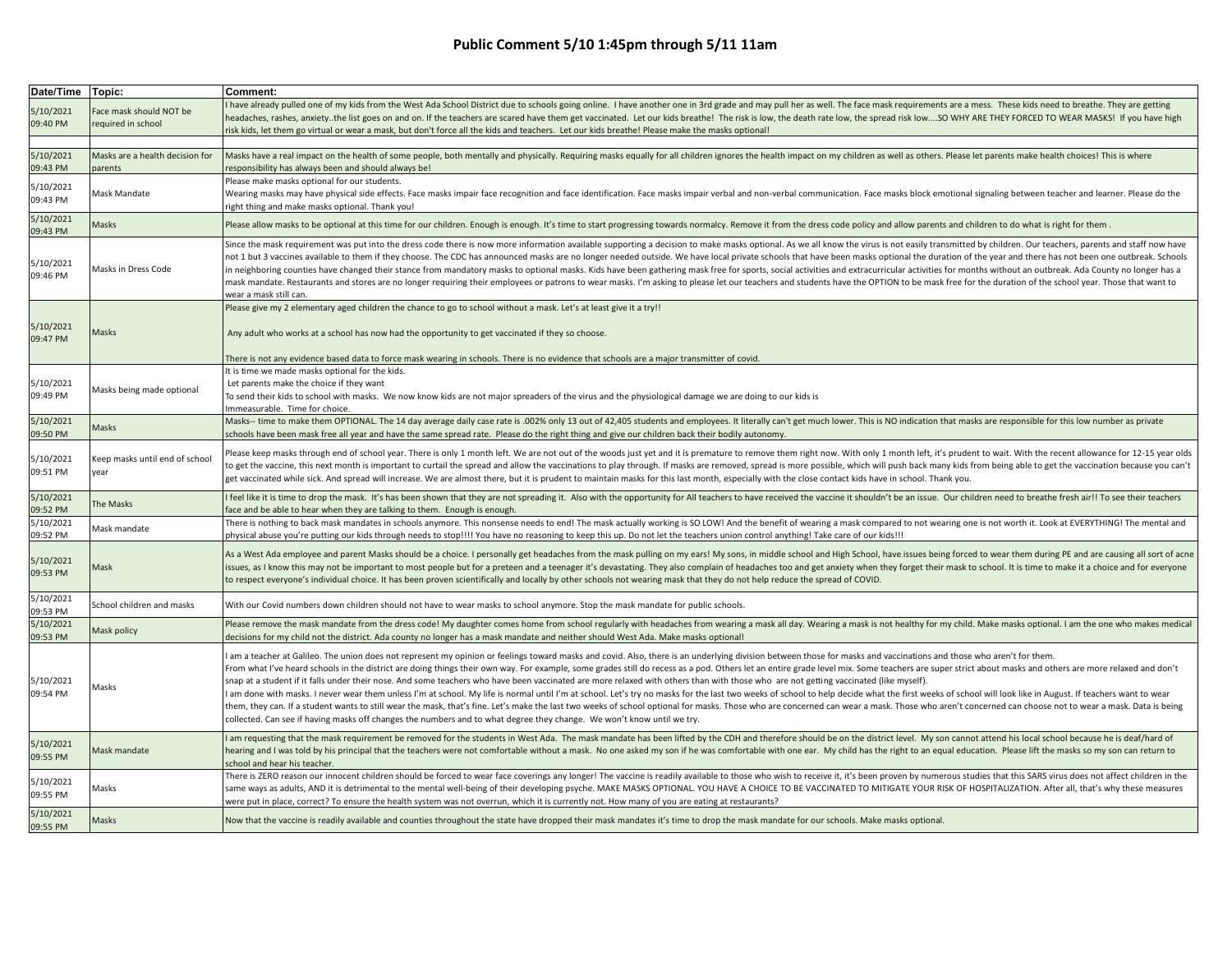| Date/Time Topic:      |                                                        | Comment:                                                                                                                                                                                                                                                                                                                                                                                                                                                                                                                                                                                                                                                                                                                                                                                                                                                                                                                                                                                                                   |
|-----------------------|--------------------------------------------------------|----------------------------------------------------------------------------------------------------------------------------------------------------------------------------------------------------------------------------------------------------------------------------------------------------------------------------------------------------------------------------------------------------------------------------------------------------------------------------------------------------------------------------------------------------------------------------------------------------------------------------------------------------------------------------------------------------------------------------------------------------------------------------------------------------------------------------------------------------------------------------------------------------------------------------------------------------------------------------------------------------------------------------|
| 5/10/2021<br>09:57 PM | <b>Optional Masks</b>                                  | My kids chose to homeschool this year because masks and distancing requirements ruin what they enjoy about school: seeing friends and connecting with teachers. It is very difficult to understand teachers who are masked. It<br>smiling face. It is isolating not to have human connection.<br>There is no sound science or logic supporting the forced masking of children. Why are kids being forced to carry this burden of fear, especially when case numbers are low and teachers are vaccinated?<br>Masks or no masks, West Ada has lost a lot of trust in the community by not putting kids first. That won't be fixed no matter what is decided this evening or next fall or perhaps ever.                                                                                                                                                                                                                                                                                                                       |
| 5/10/2021<br>09:57 PM | Masks at school                                        | I feel that masks should be optional at this point in our schools. Let our kids finish out the school year in a normal setting. Anyone who wishes to continue wearing their masks should do so. The amount of new cases and ca<br>schools do not warrant the continuation of mandatory masks. It is ridiculous that we can be out In public, eating at restaurants and our kids are still wearing masks in their classrooms.                                                                                                                                                                                                                                                                                                                                                                                                                                                                                                                                                                                               |
| 5/10/2021<br>10:02 PM | Masks                                                  | Allow choice for masks at school. I have three children in this District and we as the parents deserve and demand the right to choose. I do not want my children in masks any longer.                                                                                                                                                                                                                                                                                                                                                                                                                                                                                                                                                                                                                                                                                                                                                                                                                                      |
| 5/10/2021<br>10:04 PM | Unmask our kids!                                       | Stop with the masks already. Our kids mental health is just as important.                                                                                                                                                                                                                                                                                                                                                                                                                                                                                                                                                                                                                                                                                                                                                                                                                                                                                                                                                  |
| 5/10/2021<br>10:04 PM | Masks                                                  | I do not want children to be required to wear a mask in school next year. All people 16 and older have the option to be vaccinated, so Please make masks optional.                                                                                                                                                                                                                                                                                                                                                                                                                                                                                                                                                                                                                                                                                                                                                                                                                                                         |
| 5/10/2021<br>10:04 PM | Masks                                                  | The original purpose of wearing masks was to limit spread/exposure. The primary threat has passed, so to should the requirement to wear masks. Give children and teachers a choice. The risk is so low in school-age demograph<br>transmissions for this age don't support the requirement.<br>My children have struggled to understand teachers and peers this year compared to others. Not being able to see facial expressions has been difficult.                                                                                                                                                                                                                                                                                                                                                                                                                                                                                                                                                                      |
| 5/10/2021<br>10:05 PM | Masks                                                  | The kids should not be in mass. The science proves This is not needed for our children. The harm of wearing it outweighs the benefit per science.                                                                                                                                                                                                                                                                                                                                                                                                                                                                                                                                                                                                                                                                                                                                                                                                                                                                          |
| 5/10/2021<br>10:07 PM | No more mandatory masks for<br>kids, make it optional. | It's time to remove the mask mandate for kids, make it optional. This is affecting children significantly, it needs to stop, the repercussions of anxiety and depression from this are real.                                                                                                                                                                                                                                                                                                                                                                                                                                                                                                                                                                                                                                                                                                                                                                                                                               |
| 5/10/2021<br>10:07 PM | Mask Mandate                                           | I am in favor of relaxing the mask mandate for the last two weeks of school. Here's why:<br>When masks are worn, wearers are *rarely* following CDC guidance (e.g. not a substitute for social distance, not fitting snugly, hands not washed/sanitized after touching mask). So it's more theater than anything else.<br>-Evidence suggests the student population is more resilient to, and less likely to transmit, COVID.<br>-Human interactions are better when you can see someone's face.<br>Mask-wearing isn't normal or healthy (emotionally, phytologically, or physically). The sooner we get back to normal, the better for everyone in the school community. Give it a shot, do the experiment, for the last two week<br>set a precedent that masks aren't needed, and West Ada can get back to normal when we go back in the Fall.                                                                                                                                                                           |
| 5/10/2021<br>10:11 PM | Masks at school                                        | At a minimum there should be no masks during recess, PE, and any outside activity. More so though is the psychological effects the masks are having. Anxiety, depression, unable to hear clearly the teachers instruction. I l<br>the unions ruining that state. If I need to homeschool my children, I will. How have you LOST enrollment during the MASSIVE influx of people moving here?                                                                                                                                                                                                                                                                                                                                                                                                                                                                                                                                                                                                                                |
| 5/10/2021<br>10:11 PM | No masks                                               | Please un mask these kids. They are not spreading covid.<br>The science tells us to unmask<br>For those who are comfortable wearing them please continue as your right. But please allow those who are ok with no mask to have the freedom to breath.                                                                                                                                                                                                                                                                                                                                                                                                                                                                                                                                                                                                                                                                                                                                                                      |
| 5/10/2021<br>10:11 PM | Masks                                                  | My grandchildren attend West Ada Schools. It is emotionally and physically taxing for them to wear masks at school. The science says masks don't stop Covid spread, Covid is not easily transmitted between young persons, and<br>predominately not dangerous to the health and f young people. That's real science not political manipulation science. Please end all mask requirements as soon as possible. Be of my grandchildren has had to come home from s<br>because he became physically ill due to CO2 buildup from playing energetically at recess. It's time to end all this snd let children be children. The masks are worse than the disease. Kids need to be able to sit their frie<br>at recess. Please!                                                                                                                                                                                                                                                                                                   |
| 5/10/2021<br>10:13 PM | Mask mandate in school                                 | Masks need to be optional NOW! There is evidence that masks do not prevent the spread of viral infections and are causing more harm than good. As a nurse at St Luke's children's hospital, I have seen first hand the devasta<br>isolation have caused. There are more beds being filled in the pediatric units due to suicide attempts than from illness caused by this virus. If you want to "follow the science", take a good look at Eriksons theory of pys<br>how not seeing faces, losing autonomy, not having any control over their social interactions, and being isolated from their peers will affect them. This has been studied for decades. There are long term effects from masks<br>children's development. There is proof that children are not affected from this virus. There is proof that children are not super spreaders of the virus. There is proof that wearing masks are harming our children mentally<br>fear! Stop harming our children! Give our children the choice to wear a mask or not. |
| 5/10/2021<br>10:14 PM | Masking of Children                                    | Please consider letting the grade school children remove their masks, especially during recess and PE. These young children are suffering not seeing facial expressions and cues. I observed the elementary children holding P<br>80 degree day wearing masks. It was completely ridiculous and seemed unsafe in such warm conditions. The numbers of confirmed cases in our grade schools is currently 4! Please let the children be able to breathe and see<br>teacher's faces.                                                                                                                                                                                                                                                                                                                                                                                                                                                                                                                                          |
| 5/10/2021<br>10:14 PM | Masks                                                  | As a parent of 2 kids in the west ada district I am asking for the board to lift the mask mandate enforcement on our kids. Staff have had the opportunity to be vaccinated, sanitation within the schools have been establishe<br>enforced. The time for options is now, these children have suffered both physically and mentally from having to wear masks for the duration of the school day. The weather is heating up and for them to be forced to wear the<br>PE is absurd. Please allow these kids to once again see each other smile.                                                                                                                                                                                                                                                                                                                                                                                                                                                                              |
| 5/10/2021<br>10:14 PM | Mask wearing                                           | I believe masks should be optional for all students. We know that this virus has virtually no effect on children, they don't get it and they don't spread it. The reason we did it in the first place was to protect grandma a<br>grandpa have all had the chance to get vaccinated so at this point there is no reason to be making kids wear masks. I would like to see parents/volunteers back in schools. Again everyone has had a chance to vaccinate at th<br>get back to normal life and to no longer let the media drive fear into us for the sake of winning an election.                                                                                                                                                                                                                                                                                                                                                                                                                                         |
| 5/10/2021<br>10:16 PM | Make masks optional                                    | My 6 year old can NOT wear a mask all day! We should have the right to choose. I respect the decision of others to wear a mask if they feel safer but to force it on everyone, especially a child so young, is ridiculous. I a<br>100% positive this will alter her learning. Please make masks optional!                                                                                                                                                                                                                                                                                                                                                                                                                                                                                                                                                                                                                                                                                                                  |
| 5/10/2021<br>10:17 PM | No more masks for children                             | It's time to stop the mask mandates for our children. The warmer weather and fresh air is best for all, and the virus isn't prominent in warmer weather. Please effective immediately, it's time to remove the mandate for our                                                                                                                                                                                                                                                                                                                                                                                                                                                                                                                                                                                                                                                                                                                                                                                             |
| 5/10/2021<br>10:17 PM | Masks                                                  | Please, remove the mask mandate.                                                                                                                                                                                                                                                                                                                                                                                                                                                                                                                                                                                                                                                                                                                                                                                                                                                                                                                                                                                           |
| 5/10/2021<br>10:21 PM | <b>Mask option</b>                                     | Our children should in no way be forced to wear a mask any longer. Study after study has come out now proving that children do not spread COVID. Schools have been open Nationwide and even in our local area with no masks ma<br>have been perfectly fine. Our children deserve better! Parents deserve the choice to do what is best for their children. It is NOT the boards or the districts right to determine what is best for the loath of MY CHILD. That<br>parent. You do not know better than I do as to what is best for my children! Put politics aside and do what is best for the children's health and social emotional growth and make masks optional for the remainder of this ye<br>year.                                                                                                                                                                                                                                                                                                                |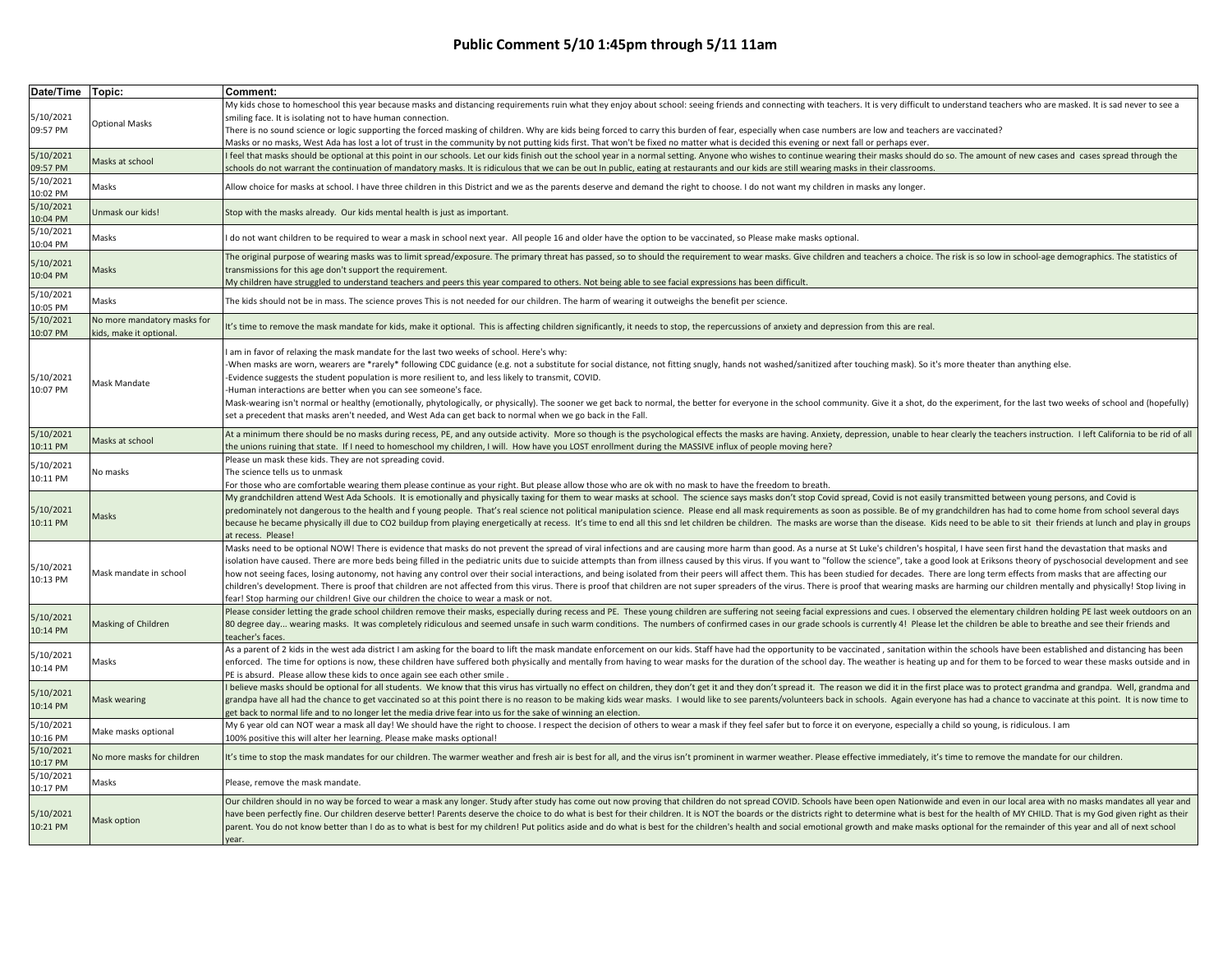| Date/Time Topic:      |                                                                 | Comment:                                                                                                                                                                                                                                                                                                                                                                                                                                                                                                                                                                                                                                                                                                                                                                                                                                                                                                                                                                                                                                                                                                                                                                                                                                                                                                                                                                                                                                                                                                                                                                                                                                                                                                                                                                                                                                                                                                                                            |
|-----------------------|-----------------------------------------------------------------|-----------------------------------------------------------------------------------------------------------------------------------------------------------------------------------------------------------------------------------------------------------------------------------------------------------------------------------------------------------------------------------------------------------------------------------------------------------------------------------------------------------------------------------------------------------------------------------------------------------------------------------------------------------------------------------------------------------------------------------------------------------------------------------------------------------------------------------------------------------------------------------------------------------------------------------------------------------------------------------------------------------------------------------------------------------------------------------------------------------------------------------------------------------------------------------------------------------------------------------------------------------------------------------------------------------------------------------------------------------------------------------------------------------------------------------------------------------------------------------------------------------------------------------------------------------------------------------------------------------------------------------------------------------------------------------------------------------------------------------------------------------------------------------------------------------------------------------------------------------------------------------------------------------------------------------------------------|
| 5/10/2021<br>10:22 PM | Masks at school                                                 | Masks should not be mandatory at school. They should be optional. Please remove the mask mandate and allow them to be optional.                                                                                                                                                                                                                                                                                                                                                                                                                                                                                                                                                                                                                                                                                                                                                                                                                                                                                                                                                                                                                                                                                                                                                                                                                                                                                                                                                                                                                                                                                                                                                                                                                                                                                                                                                                                                                     |
| 5/10/2021<br>10:22 PM | Mask Mandates                                                   | As a science teacher (degree in microbiology) and a parent, I implore you to remove the requirement for masks in school. Continuing to require masks simply cannot be supported with actual scientific evidence at this point.<br>for those who wish to wear them but not required.<br>Policy decisions had to be made last year in an environment with a lot of unknowns. However, it is past time to adjust current policies based on what we now know. There is an overwhelming body of evidence that shows that c<br>significant risk from COVID-19 and that they are NOT a significant source of spreading the virus either. Fears that schools will become spreading centers or that teachers are at a higher risk in a classroom are simply unsu<br>Worldwide, there is no significant difference between the cases in children or adults in schools that require masks and schools that do not. In short, mask mandates provide no measurable benefit in a school environment but<br>risk of harm to the respiratory systems of children. There is mounting evidence that masks are not effective at preventing the spread of this or other Corona viruses. Some preliminary data even suggests that masks may make<br>because a mask creates more concentrated particles that leak out from openings in the mask, like the sides.<br>As a teacher, masks are actually unhygienic in many cases, especially in elementary aged students. I teach almost 300 different students in each week. In every class, students are chewing on their masks, masks are often vi<br>Students wipe and blow their noses into their masks. They rarely wear them in a proper manner. Soiled masks have been shown to increase bacterial and fungal infections.<br>One hearing impaired student cried this week as another student wrote her a note. It was the first conversation she had with a peer for a YEAR since she can't read lips through masks. |
| 5/10/2021<br>10:22 PM | Masks and distancing                                            | Remove the masks on our children and let them be kids. They have gone through enough and they deserve to get back to normal life. They have suffered enough.                                                                                                                                                                                                                                                                                                                                                                                                                                                                                                                                                                                                                                                                                                                                                                                                                                                                                                                                                                                                                                                                                                                                                                                                                                                                                                                                                                                                                                                                                                                                                                                                                                                                                                                                                                                        |
| 5/10/2021<br>10:24 PM | Making masks optional                                           | Per the data posted on the districts website - there are 4 active covid cases among all high school students and staff, 5 cases among middle school and 5 among elementary school. That's 0.000366% of all students and staff<br>covid cases. How many zeros do you need in the percentage before you remove the mask mandate?<br>My elementary age child is very active and has come home several times complaining that he couldn't catch his breath or felt dizzy and nauseous. My middle school age daughter has mentioned that some of her teachers don't p<br>masks while they are at their desks but demand the children to do so. My freshman son has been harassed and verbally abused by teachers and staff that feel that they can treat my children however they feel but I know they<br>things in front of parents. It's time to remove the ridiculous mask mandate along with the negative fear mongering and divisive culture that has accompanied it.                                                                                                                                                                                                                                                                                                                                                                                                                                                                                                                                                                                                                                                                                                                                                                                                                                                                                                                                                                               |
| 5/10/2021<br>10:24 PM | Remove Mask mandate                                             | In a nut shell mask mandate should be removed as there is no scientific evidence proving they work, it is not the school board/district job to make decisions for my child or other children regarding medical decisions and/o<br>the virus, other schools have already removed the mask mandate, and vaccines are available for those that choose, it has been year it is time to go back to normal and kids are doing activities outside of school with no mas<br>Ada School district isn't following science or the CDC. West Ada is making up their own rules with no supporting evidence and with no regards of how this is effecting children in the the long term. The schools say they car<br>actions show otherwise. Truly disappointing<br>Last I recall the United States Constitution gave us freedoms to make choices that fits for our personal situation not be controlled by some the government and education system which I pay with my tax dollars!!                                                                                                                                                                                                                                                                                                                                                                                                                                                                                                                                                                                                                                                                                                                                                                                                                                                                                                                                                                             |
| 5/10/2021<br>10:28 PM | Optional masks for the rest of<br>the school year and next year | We are currently facing an extreme health crisis in our nation, and no, it is not the Covid-19 virus. We are facing a severe mental, emotional, and social health crisis in our schools. Adults in charge are abusing their po<br>children in harms way; choosing to ignore the science that has been laid out. Over the past year, we have been our own case study. Schools have reopened all over the nation with minimal spread amongst children and symptoms<br>similar to any flu season. We know now our children are not super spreaders and are rarely harmed by this virus. And yet, unelected people in power continue to force our children to cover their faces. Children are being fo<br>while everyone else in Idaho has been given a choice. We know how important it is for children to be able to use facial expressions for social cues, those facial expressions are also needed to help with speech and language<br>taken away human connection amongst our young people and teenage suicide, depression, drug use, and self harm have skyrocketed. With everything we know about children and the coronavirus, choosing to keep kids masked again<br>causing harm to children. As a person of power, on the board, you are choosing to harm children by not giving them a choice. We are not asking that masks be outlawed! We are asking for choice. We are asking that you stop u<br>for our children. A mask is a medical device and should not be mandated in the dress code. That was a loophole West Ada used, and you should be ashamed of yourselves. Listen to the cries of our children who are begging to<br>begging to see their friends and teachers faces, begging for a choice. Your job is to protect the well being of all CHILDREN. Your job is not to bow down to the WAEA in fear, when they represent a very small portion of the<br>listen to what the masses are saying!                                |
| 5/10/2021<br>10:29 PM | Masks                                                           | Seriously, what the hell is wrong with you people??? Use your brains. There is absolutely no medical or scientific reasoning for children wearing masks. It is outright child abuse. We have enough statistics about covid to<br>extremely low risk as are any teachers under the age of 65. The secondary health risks to kids wearing masks are far greater than the risk of covid-19. I think you know this. You people are SICK SICK SICK !!!!                                                                                                                                                                                                                                                                                                                                                                                                                                                                                                                                                                                                                                                                                                                                                                                                                                                                                                                                                                                                                                                                                                                                                                                                                                                                                                                                                                                                                                                                                                  |
| 5/10/2021<br>10:29 PM | Masks                                                           | would like my children to have the option to be able to go to school and breathe at the same time. I want masks optional or gone!                                                                                                                                                                                                                                                                                                                                                                                                                                                                                                                                                                                                                                                                                                                                                                                                                                                                                                                                                                                                                                                                                                                                                                                                                                                                                                                                                                                                                                                                                                                                                                                                                                                                                                                                                                                                                   |
| 5/10/2021<br>10:29 PM | Remove mask mandate                                             | Please remove the ridiculous mask mandate. Not only are masks ineffective at preventing any sort of viral spread they are extremely damaging to children and adults alike. Psychologically and physically. Ada county does not<br>why should children continue to suffer? Especially if they can eat at a restaurant unmasked but not at school?? No logic. Our children deserve better. Stop allowing fear to dictate decisions impacting children for generati                                                                                                                                                                                                                                                                                                                                                                                                                                                                                                                                                                                                                                                                                                                                                                                                                                                                                                                                                                                                                                                                                                                                                                                                                                                                                                                                                                                                                                                                                    |
| 5/10/2021<br>10:30 PM | Masks                                                           | The school district has NO place to make my children wear a mask. Please remember that even though most teachers are liberal and are pro mask, we are in a very RED state. That means the majority of us don't take lightly ot<br>should live our lives and protect our children. It's pretty simple, let the parents who live in fear of Covid either keep their kids at home or send them to school with a mask. The rest of us should be able to send our chi<br>breathe without restriction. It's unhealthy, it puts them at greater risk for respiratory infections and decreasing their immune system. For a virus that you have to take a test to know you have it, with a 99% recovery rat<br>asinine. We are sick and tired of this board thinking they can tell us what is best for our children. You have robbed our children of so many things, increasing depression, increasing anxiety, increasing fear, isolation<br>are the voice and should be heard. Your place is to listen and vote based on our opinion, not your own. Idaho is not California, stop blurring the line.                                                                                                                                                                                                                                                                                                                                                                                                                                                                                                                                                                                                                                                                                                                                                                                                                                                       |
| 5/10/2021<br>10:30 PM | <b>Mask Requirements</b>                                        | Hi there. I would like to give some feedback on our experience with the mask mandates. I have 2 elementary students in West Ada who were so excited to return to school finally this year. But now they hate school, they have<br>get them there every morning. Then when I pick them up they have headaches & are over heated on the days they come from PE. I am told of stories of teachers yelling at kids when they need a break. They can't breath, they'r<br>but yes let's punish them for advocating for their own health. Masks need to be optional. These kids come out the front door every single afternoon, take their masks off and are all together, no social distancing & there h<br>drive by the middle and high schools after school and the sports teams are all out together in the fields practicing, no masks - no problem there. You go to the restaurants that the high schoolers go to at lunch, they're a<br>any of them wearing masks, no problems there. These kids are around each other all the time outside of school without masks. If they're going to cause a huge outbreak it should've already happened. Let our kids breath, the<br>socially and physically. We cannot go through another school year with the mask requirements that we have now. I'm not going to keep punishing my kids. We will be pulling from the district if masks are in the dress code fo<br>need to use the last 2 weeks of this year to do a trial for next school year. There is no County mandate in place, vaccines are available to all who want them. Let's get our kids back to something normal again.                                                                                                                                                                                                                                                                                                                      |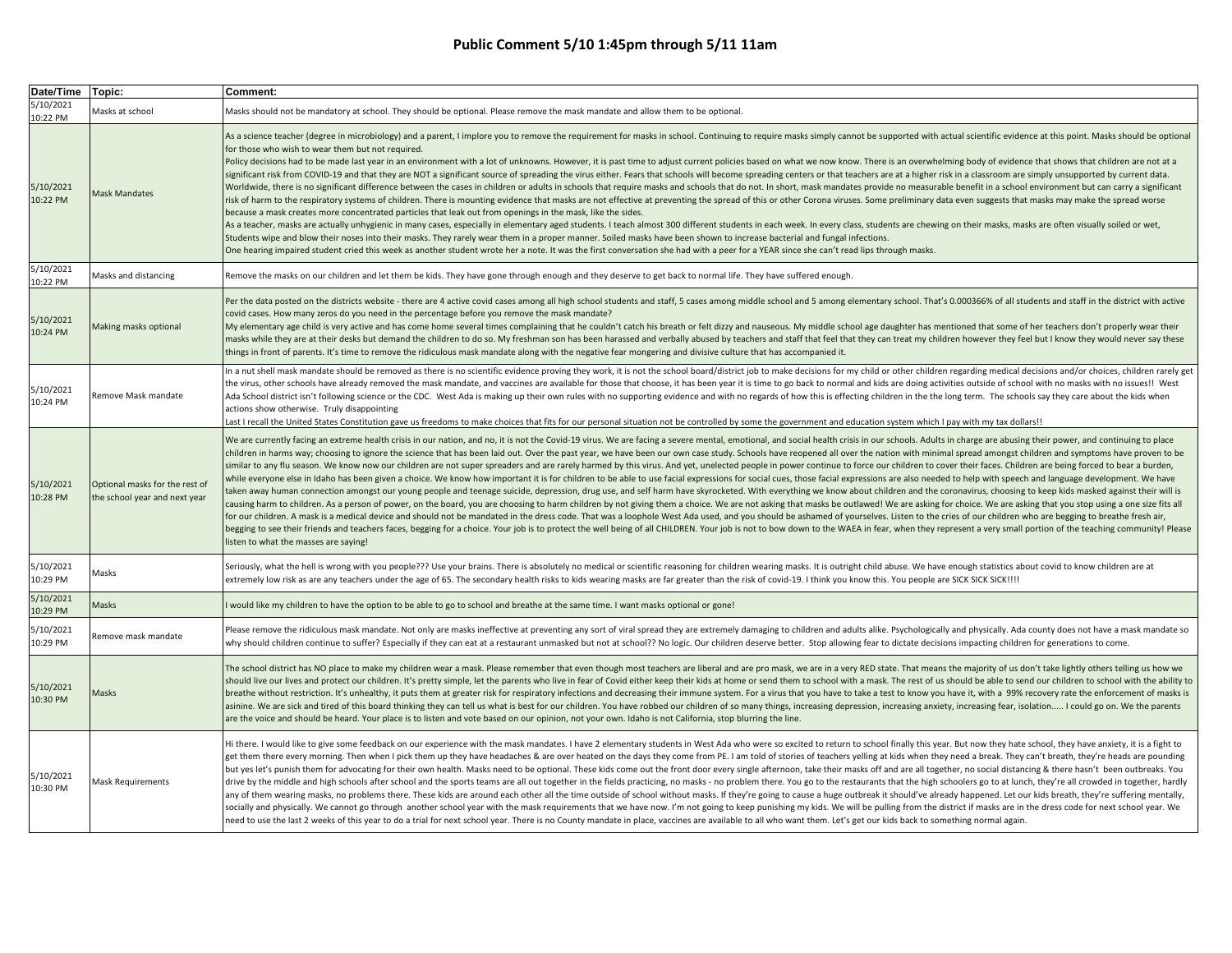| Date/Time   Topic:    |                                                                                            | Comment:                                                                                                                                                                                                                                                                                                                                                                                                                                                                                                                                                                                                                                                                                                                                                                                                                                                                                                                                                                                                                                                                                                                                                                                                                                                                                                                                                                                                                                                                                                                                                                                                                                                                                                                                                                                        |
|-----------------------|--------------------------------------------------------------------------------------------|-------------------------------------------------------------------------------------------------------------------------------------------------------------------------------------------------------------------------------------------------------------------------------------------------------------------------------------------------------------------------------------------------------------------------------------------------------------------------------------------------------------------------------------------------------------------------------------------------------------------------------------------------------------------------------------------------------------------------------------------------------------------------------------------------------------------------------------------------------------------------------------------------------------------------------------------------------------------------------------------------------------------------------------------------------------------------------------------------------------------------------------------------------------------------------------------------------------------------------------------------------------------------------------------------------------------------------------------------------------------------------------------------------------------------------------------------------------------------------------------------------------------------------------------------------------------------------------------------------------------------------------------------------------------------------------------------------------------------------------------------------------------------------------------------|
| 5/10/2021<br>10:34 PM | Keep The Mask Mandate or<br>Compromise                                                     | Good evening, my name is Angela Voll. I am a West Ada substitute, and most importantly, mother to an 11yr old 6th grader in one of our middle schools. The face mask debate has torn our community in half. I have really stru<br>of middle ground on where I stand. I have seen most students at the schools I sub wearing their mask correctly and they have had no issues following the rules surrounding them. The COVID-19 vaccine is now available to thos<br>this week, it will be available to those 12 and older. My daughter won't be able to receive her vaccine until after the school year begins, because of her late August birthday.<br>One of the biggest issues this school year has been the constant change in policy. With only 5 weeks of school left, it is reckless to change the plan that's been agreed to, ONCE AGAIN, to appease the loudest few. The curr<br>handbook is that face masks are required. PLEASE STOP CHANGING THE RULES ON US!<br>While I would prefer to continue a full mask mandate until all students, in all grade levels have the opportunity to be fully vaccinated if their parents choose. Let's COMPROMISE - If students are outside for lunch, PE, re<br>them choose to take off their masks. HOWEVER, if they are in the school building, please continue to require masks. You have brought in local medical experts throughout the year for their advice and disregarded what they h<br>this, several of you have lost the respect of this community. I know this is a difficult decision to make, and one where no answer is going to please everyone.                                                                                                                                                                                |
| 5/10/2021<br>10:39 PM | NO MORE MASKS!                                                                             | Masks aren't changing the numbers! Look around the country and you'll see that when schools lift the masks, the numbers DO NOT rise. And kids can breathe naturally. And be social. And smile. And see expressions that are so<br>adolescent development. Stop pushing your political agenda on our kids! Look at the science behind masks and look at the mental health issues they're causing!                                                                                                                                                                                                                                                                                                                                                                                                                                                                                                                                                                                                                                                                                                                                                                                                                                                                                                                                                                                                                                                                                                                                                                                                                                                                                                                                                                                                |
| 5/10/2021<br>10:40 PM | Making masks OPTIONAL                                                                      | feel it is time that we allow masks to be optional in our schools. Not only for the emotional and social health of our children, but their physical health as well. Both my son and daughter have battled headaches due the la<br>masks.<br>Over a year now we have noticed that this virus rarely affects kids under the age of 18. Every teacher and adult who wants, has access to the vaccine. It is criminal to keep kids bound up in masks. This SHOULD not be a par<br>parents have a right to determine what is best for our kids health, a school board or teachers union It is time that their little faces are free.<br>Other districts in the treasure valley have freed the kids from masksnow it is our turn. Parents and kids should have a choice.                                                                                                                                                                                                                                                                                                                                                                                                                                                                                                                                                                                                                                                                                                                                                                                                                                                                                                                                                                                                                              |
| 5/10/2021<br>10:41 PM | Masks                                                                                      | Our children should not be masked the rest of the year or next year. With vaccines available to those who want one and local cases lowering there is no need to keep pushing this on the students. Please unmask our children!<br>continue to mask up can choose to do so but leave the decision up to the parents and students.                                                                                                                                                                                                                                                                                                                                                                                                                                                                                                                                                                                                                                                                                                                                                                                                                                                                                                                                                                                                                                                                                                                                                                                                                                                                                                                                                                                                                                                                |
| 5/10/2021<br>10:42 PM | Potential Mask Revision                                                                    | Please remove the mask requirement. A child should have the option to wear a face covering or not.                                                                                                                                                                                                                                                                                                                                                                                                                                                                                                                                                                                                                                                                                                                                                                                                                                                                                                                                                                                                                                                                                                                                                                                                                                                                                                                                                                                                                                                                                                                                                                                                                                                                                              |
| 5/10/2021<br>10:42 PM | School mask mandate                                                                        | The state of Idaho does not have a mask mandate. Schools funded by the state of Idaho should not have a mask mandate either. Please let masks be optional for our kids.                                                                                                                                                                                                                                                                                                                                                                                                                                                                                                                                                                                                                                                                                                                                                                                                                                                                                                                                                                                                                                                                                                                                                                                                                                                                                                                                                                                                                                                                                                                                                                                                                         |
| 5/10/2021<br>10:43 PM | Masks                                                                                      | I don't care if it's district dress code to have kids wear masks outside, this is rediculous! They are sweating and can hardly breathe out there as they try to play! They are not going to die from covid but they sure as he<br>You have been given charge, please use some sort of common sense and decency in your judgement call on this. The schools are the only place anywhere in Idaho requiring masks outside, and at that only a few districts have t<br>anymore! Please, please, please use common sense and stop punishing our children!!!<br>In addition to that, what happened to following suit with cdh? They removed the masks long ago! There is no real reason to keep them any longer!<br>Our children are thriving as best they can but with this heat comes the time to drop this rediculous dress code adage that you allowed to happen!! It needs to be undone and undone now! You have the power to so remove this<br>making our kids suffer!<br>Other districts are thriving without the mandate! Those in the district who still want to wear their masks are still allowed, it's not like we are taking that away from them.<br>This needs to end here and now!<br>The adults who want to be vaccinated are and there will be no change on that before the new school year! Change this now!<br>We cannot let the new superintendent be tasked with this off the bat. Finish strong and free our children from this oppression that is actually causing more harm than it is supposed to be protecting them from.<br>Unmask our children now!!! You set the codes! Do what is best for the kids! For real, they have been failed enough! We are their parents and know what is best for them! Not a bunch of bureaucrats!!!<br>Thank you! Parent choice for masks! |
| 5/10/2021<br>10:43 PM | Mask mandate                                                                               | Please allow for optional masks for next school year! My kids cannot tolerate masks and so we have virtual learned all school year and their grades and education has greatly suffered! They need to be in a school setting to<br>and I fear another year of virtual learning, which has turned into basically self teaching, will significantly hinder their education for the rest of their school years. I would love to be able to send them back to school<br>our great schools have to offer. Thank you for your time.                                                                                                                                                                                                                                                                                                                                                                                                                                                                                                                                                                                                                                                                                                                                                                                                                                                                                                                                                                                                                                                                                                                                                                                                                                                                    |
| 5/10/2021<br>10:45 PM | Mask                                                                                       | Unmask these children please. There is no reason for it anymore. I work in a Drs office and see kids all day with depression, poor grades, thoughts of suicide and just pure sadness. It breaks my heart. No more for these ki<br>their psych than the actual disease. There's virtually almost no chance of kids transmitting or getting sick.                                                                                                                                                                                                                                                                                                                                                                                                                                                                                                                                                                                                                                                                                                                                                                                                                                                                                                                                                                                                                                                                                                                                                                                                                                                                                                                                                                                                                                                 |
| 5/10/2021<br>10:46 PM | School mask mandate                                                                        | There is no mask mandate in Idaho. Let parents decide whether masks are good for their children. Left the school mask mandate today!                                                                                                                                                                                                                                                                                                                                                                                                                                                                                                                                                                                                                                                                                                                                                                                                                                                                                                                                                                                                                                                                                                                                                                                                                                                                                                                                                                                                                                                                                                                                                                                                                                                            |
| 5/10/2021<br>10:47 PM | School mask mandate                                                                        | Take the masks off our kids now!                                                                                                                                                                                                                                                                                                                                                                                                                                                                                                                                                                                                                                                                                                                                                                                                                                                                                                                                                                                                                                                                                                                                                                                                                                                                                                                                                                                                                                                                                                                                                                                                                                                                                                                                                                |
| 5/10/2021<br>10:47 PM | Please consider allowing<br>elementary school children to<br>discontinue the use of masks. | Please discontinue the use of masks for elementary school children. They need to be able to see and read facial cues.                                                                                                                                                                                                                                                                                                                                                                                                                                                                                                                                                                                                                                                                                                                                                                                                                                                                                                                                                                                                                                                                                                                                                                                                                                                                                                                                                                                                                                                                                                                                                                                                                                                                           |
| 5/10/2021<br>10:51 PM | Mask Mandate                                                                               | would love to see the mask mandate ended. Teachers have all had the opportunity to be vaccinated and our children are low risk. Time to stop living in fear.                                                                                                                                                                                                                                                                                                                                                                                                                                                                                                                                                                                                                                                                                                                                                                                                                                                                                                                                                                                                                                                                                                                                                                                                                                                                                                                                                                                                                                                                                                                                                                                                                                    |
| 5/10/2021<br>10:56 PM | No more mask mandate                                                                       | Masks wearing should be optional for students and staff                                                                                                                                                                                                                                                                                                                                                                                                                                                                                                                                                                                                                                                                                                                                                                                                                                                                                                                                                                                                                                                                                                                                                                                                                                                                                                                                                                                                                                                                                                                                                                                                                                                                                                                                         |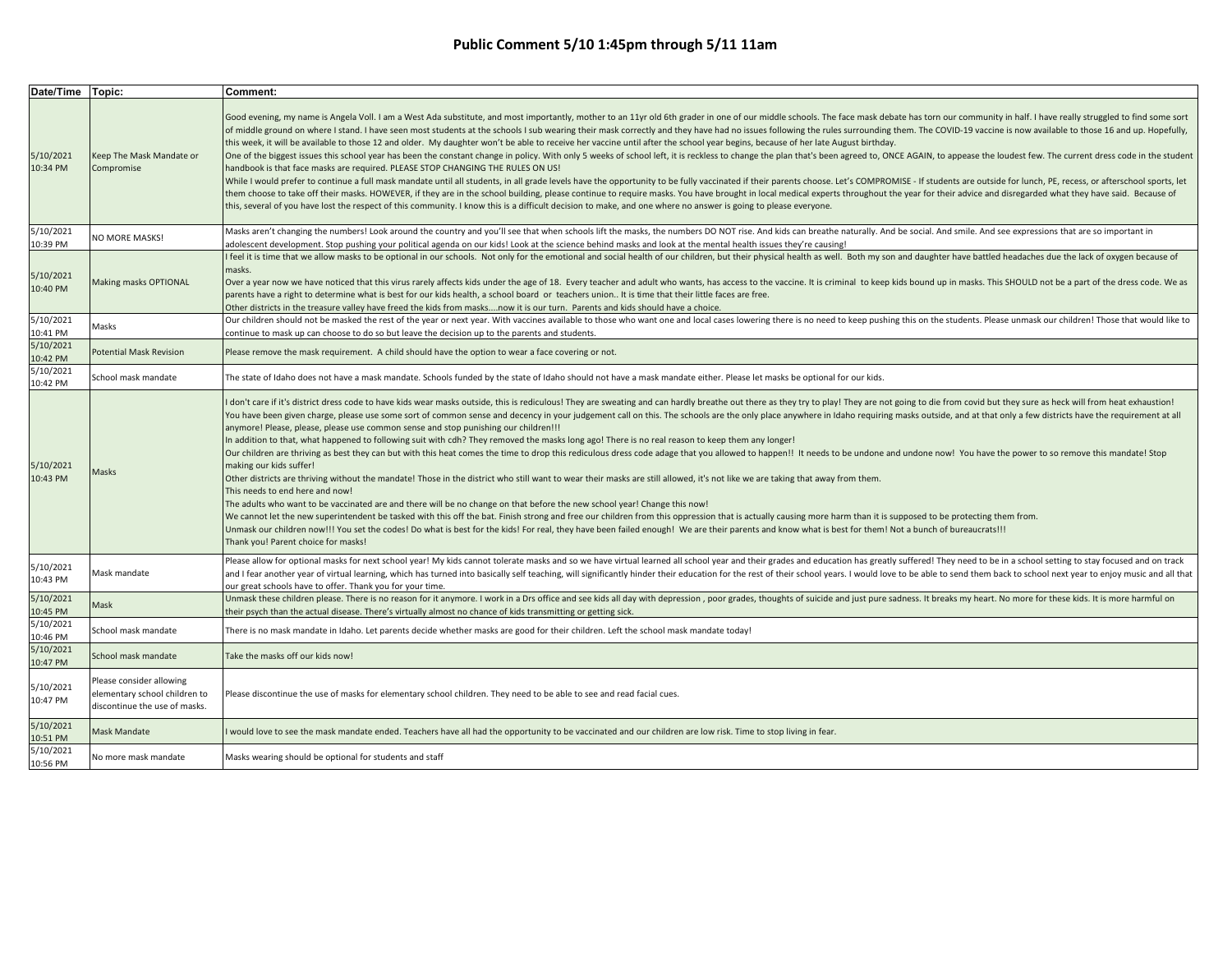| Date/Time Topic:                  |                           | Comment:                                                                                                                                                                                                                                                                                                                                                                                                                                                                                                                                                                                                                                                                                                                                                                                                                                                                                                                                                                                                                                                                                                                                                                                                                                                                                                                                                                                                                                                                                                                                                                                                                                                                                                                                                                                                                                                                                                         |
|-----------------------------------|---------------------------|------------------------------------------------------------------------------------------------------------------------------------------------------------------------------------------------------------------------------------------------------------------------------------------------------------------------------------------------------------------------------------------------------------------------------------------------------------------------------------------------------------------------------------------------------------------------------------------------------------------------------------------------------------------------------------------------------------------------------------------------------------------------------------------------------------------------------------------------------------------------------------------------------------------------------------------------------------------------------------------------------------------------------------------------------------------------------------------------------------------------------------------------------------------------------------------------------------------------------------------------------------------------------------------------------------------------------------------------------------------------------------------------------------------------------------------------------------------------------------------------------------------------------------------------------------------------------------------------------------------------------------------------------------------------------------------------------------------------------------------------------------------------------------------------------------------------------------------------------------------------------------------------------------------|
| 5/10/2021<br>10:58 PM             | Mask Mandate              | would ask the board to please remove the mask mandate for the upcoming 2021-2022 school year. Hopefully in ALL the schools, but mainly at the elementary level. As a mother with a child who deals with Sensory Processing Dis<br>feel like my voice is being ignored and my child's needs are being dismissed as invalid. My son thrives in an environment where he can have consistency and the ability to interact with his peers. This year has been so diff<br>the school. He has watched his friends go to school all year without him and it has nearly broken him. Because of his SPD wearing a mask literally drives him crazy to the point of distraction. Then because he has issues wi<br>at the thought of having to wear a mask and getting in trouble if he so much as pulls it down to get a quick breath. It has been so hard watching my happy child slowly become more and more depressed because he cannot be at<br>another year away from school will break him completely. It hurts and frustrates me to think that the very people who I trust to have my child's education and well being in mind have chosen to outright show me that my chil<br>him do not matter. With all the data and with a vaccine in place for several months now I cannot fathom why there is a need for a mask mandate for the coming school year. Please show me and my child that you care and that<br>to be the voice and stand up for those of us who so desperately need you. Thank you for your support in this matter.                                                                                                                                                                                                                                                                                                                                                                                  |
| 5/10/2021<br>10:58 PM             | Mask Mandate              | This virus has never been a serious concern to our children, in particular. The narrative has gone from the potential benefit outweighing the potential risk to simply being a placebo to placate those with a unsubstantiated<br>better today than when these decisions were originally made and it's no longer a question of safety for our children. It's also no longer a question of our teachers safety as every adult who desires a vaccination has had m<br>receive it! I whole heartedly believe we should end the requirement of masks and tangible data supports that. The schools across our country who have allowed their children to be mask free show it safe! Close to home we ha<br>and safe! Not only now but throughout this school year while West Ada kids were forced to hide their faces, large private schools in our own town have not been required to wear masks and they have not had any more incident<br>should not have to pay private school tuition for our children to be allowed to breath unfiltered air. It's cruel to continue forcing masks on our kids when we know the truth. As a substitute teacher who has worked with Sp<br>kiddos chewing on their soaking wet masks and teacher continually reminding them to pull them up over their nose. How is that stopping the spread of any germ? As a parent of a special needs child with a speech delay, havin<br>with a mask has weakened her intelligibility and negatively effecting her ability to learn and connect with her peers, which is already difficult. Our special needs kiddos do not need the education system mandating the sch<br>environment be more difficult for them. I can not stress this enough! Stand up for our kids. Put them first. They've unfairly bared the burden for far too long. Show them you care. Allow families to decide what's right for<br>free to wear or not wear a mask. |
| 5/10/2021<br>11:00 PM             | Masks optional            | With adults vaccinated, and know data that children are not at risk for this virus, masks should absolutely be optional. Every parent should have the choice to make medical decisions for their own child. A mask is a medica<br>for 8 hours a day, including running around at recess and PE. There are no standards for making sure this is safe on our children, who are fearful of even taking breaks when they are anxious & short of breath, for fear of<br>their own friends as a potential threat with a mask on. They are starting to feel more "confident" wearing a mask, than not. They are muffled and silenced. They never see smiles from their teachers or peers at school. They<br>anxiety. They do not feel welcome and safe at school any longer. The damaging effects of masks on our kids' physical health, mental health, and social health cannot continue to be overlooked. They cannot be sacrificed to f<br>anxiety of a minority of adults any longer.                                                                                                                                                                                                                                                                                                                                                                                                                                                                                                                                                                                                                                                                                                                                                                                                                                                                                                                               |
| 5/10/2021<br>11:00 PM             | Mask Mandate              | am a teacher and I believe the mask mandate should be removed. Masks should be a personal choice and a parent's right to choose for their child. There are plenty of schools that have been open all year without mask mandate<br>to no spread of Covid. We should be looking at these schools and seeing what has helped them to be successful, instead of contemplating the continuation of masks. Teachers and at risk individuals who wanted the vaccine hav<br>opportunity to get it and there is no longer a need to keep masks on kids unless it is a personal choice to wear them. As a Kindergarten teacher, I have many concerns with forcing masks on 5 year olds or any child for that<br>mirroring of facial expressions, a process that facilitates empathetic connections and trust between students and teachers, and also between peers. I believe we are missing the big picture by not looking at the social/emot<br>to our youth. Just take a look at the dramatic increase in anxiety and depression among children and teens. Just try to get into a psychologist right now and you will find that most of them are not even accepting new patie<br>full. Suicide among teens has skyrocketed through all of this. These kids are crying out for help and no one is listening to them. Lastly, there is no direct evidence on the effectiveness of masking healthy individuals to<br>viruses, including Covid-19. What I have seen is they are a breeding ground for bacteria and germs and are worn and handled improperly 99.9% of the time, thus making them ineffective. There have however been many negative<br>masking healthy kids, including an increase in headaches, stomachaches, nosebleeds, difficulty breathing, bacterial lung infections, and most concerning students losing consciousness. The need to unmask our kids outweighs<br>them in masks.                      |
| 5/10/2021<br>11:01 PM             | Masks                     | am against mask wearing in schools. The numbers don't support continued mask wearing, and kids should not be wearing them outside or during PE.                                                                                                                                                                                                                                                                                                                                                                                                                                                                                                                                                                                                                                                                                                                                                                                                                                                                                                                                                                                                                                                                                                                                                                                                                                                                                                                                                                                                                                                                                                                                                                                                                                                                                                                                                                  |
| $\frac{1}{5/10/2021}$<br>11:10 PM | Masks                     | would encourage the board to discuss removing the mask mandate for the rest of this year and allow parents the CHOICE to mask or not mask their children. This is our right to choose to have our children wear or not wear a<br>County has removed the mandate and cases are at an extreme low, it would make complete sense to remove the mandate and give parents the CHOICE!!!                                                                                                                                                                                                                                                                                                                                                                                                                                                                                                                                                                                                                                                                                                                                                                                                                                                                                                                                                                                                                                                                                                                                                                                                                                                                                                                                                                                                                                                                                                                               |
| 5/10/2021<br>11:14 PM             | Jnmasking our kids        | Our kids need to be without masks. They health risks of continuing to force them on kids is beyond any sort of good they might be doing. The kids are done with it, parents are fine with it, even the health districts let it<br>the ball game and really do what's best for the kids. And what's been scientifically proven.                                                                                                                                                                                                                                                                                                                                                                                                                                                                                                                                                                                                                                                                                                                                                                                                                                                                                                                                                                                                                                                                                                                                                                                                                                                                                                                                                                                                                                                                                                                                                                                   |
| 5/10/2021<br>11:16 PM             | Making masks optional     | Masks need to be optional. They are causing more harm than good for many and parents should have the right to chose for their children. The masks are causing many health problems and are a distraction to learning. Plus it<br>medical device on any individual in the state of Idaho. Forcing masks on our children is literally against the law. Parents and kids are fed up. The science no longer supports these mandates. Let's drop the political propa<br>our kids by giving them their right to breathe fresh air, give them their right to chose!                                                                                                                                                                                                                                                                                                                                                                                                                                                                                                                                                                                                                                                                                                                                                                                                                                                                                                                                                                                                                                                                                                                                                                                                                                                                                                                                                     |
| 5/10/2021<br>11:17 PM             | Mask mandate              | Should kids be wearing masks at school? It's a heated and very politicized question right now. The nice thing about science is that it's just truth, not political. I'm a man of science as I am an anesthesia provider. So le<br>1st question: Do kids touch their face? Yes. Do they still touch their face UNDERNEATH their mask? Absolutely! Go watch them for an hour and count!<br>Here's a Pubmed study from 2015 looking at how many times/hour kids touch their faces. 23 times/hour and 44% of the time it was nose or mouth.<br>https://pubmed.ncbi.nlm.nih.gov/25637115/<br>So if a COVID + kid at school touches their face then touches anything in the classroom and/or playground, masks have failed and are useless.<br>The ONLY way you can prevent kids spreading disease is to put them inside a bubble with a HEPA filter or to homeschool. Masks don't work with school age children if they are still touching their faces, and that's the reali                                                                                                                                                                                                                                                                                                                                                                                                                                                                                                                                                                                                                                                                                                                                                                                                                                                                                                                                          |
| 5/10/2021<br>11:18 PM             | Masks                     | Masks need to be optional. The vaccine is available to those who are concerned and families have a choice to do online school if they are unwilling to have their child attend without others wearing mandated masks. Allow ou                                                                                                                                                                                                                                                                                                                                                                                                                                                                                                                                                                                                                                                                                                                                                                                                                                                                                                                                                                                                                                                                                                                                                                                                                                                                                                                                                                                                                                                                                                                                                                                                                                                                                   |
| 5/10/2021<br>11:19 PM             | Removing the mask mandate | Masks are not effective. They are also causing great distress for children. I hear the statement that kids are doing fine wearing them at school but any respectable adult teaches their kids to obey their teachers and adult<br>negative effects are seen at home. It's isolating, has negative health effects, cause anxiety, kids touch their masks often to adjust and then touch other things. The masks are a breeding ground for bacteria especially whe<br>are at risk for increased heart rate, nausea, dizziness and headaches and several other symptoms. Anxiety and depression in our students has increased significantly! Make it stop!! Stop trading the mental well being of the<br>you are at risk stay home and mask up or voluntarily mask up at school but the rest of the healthy community needs to be released from this oppressive mandate.                                                                                                                                                                                                                                                                                                                                                                                                                                                                                                                                                                                                                                                                                                                                                                                                                                                                                                                                                                                                                                            |
| 5/10/2021<br>11:21 PM             | Masks wearing             | End the mask wearing. It is not effective and not necessary. The numbers do not justify this mandate. Stop the tyranny and allow our children their freedom.                                                                                                                                                                                                                                                                                                                                                                                                                                                                                                                                                                                                                                                                                                                                                                                                                                                                                                                                                                                                                                                                                                                                                                                                                                                                                                                                                                                                                                                                                                                                                                                                                                                                                                                                                     |
|                                   |                           |                                                                                                                                                                                                                                                                                                                                                                                                                                                                                                                                                                                                                                                                                                                                                                                                                                                                                                                                                                                                                                                                                                                                                                                                                                                                                                                                                                                                                                                                                                                                                                                                                                                                                                                                                                                                                                                                                                                  |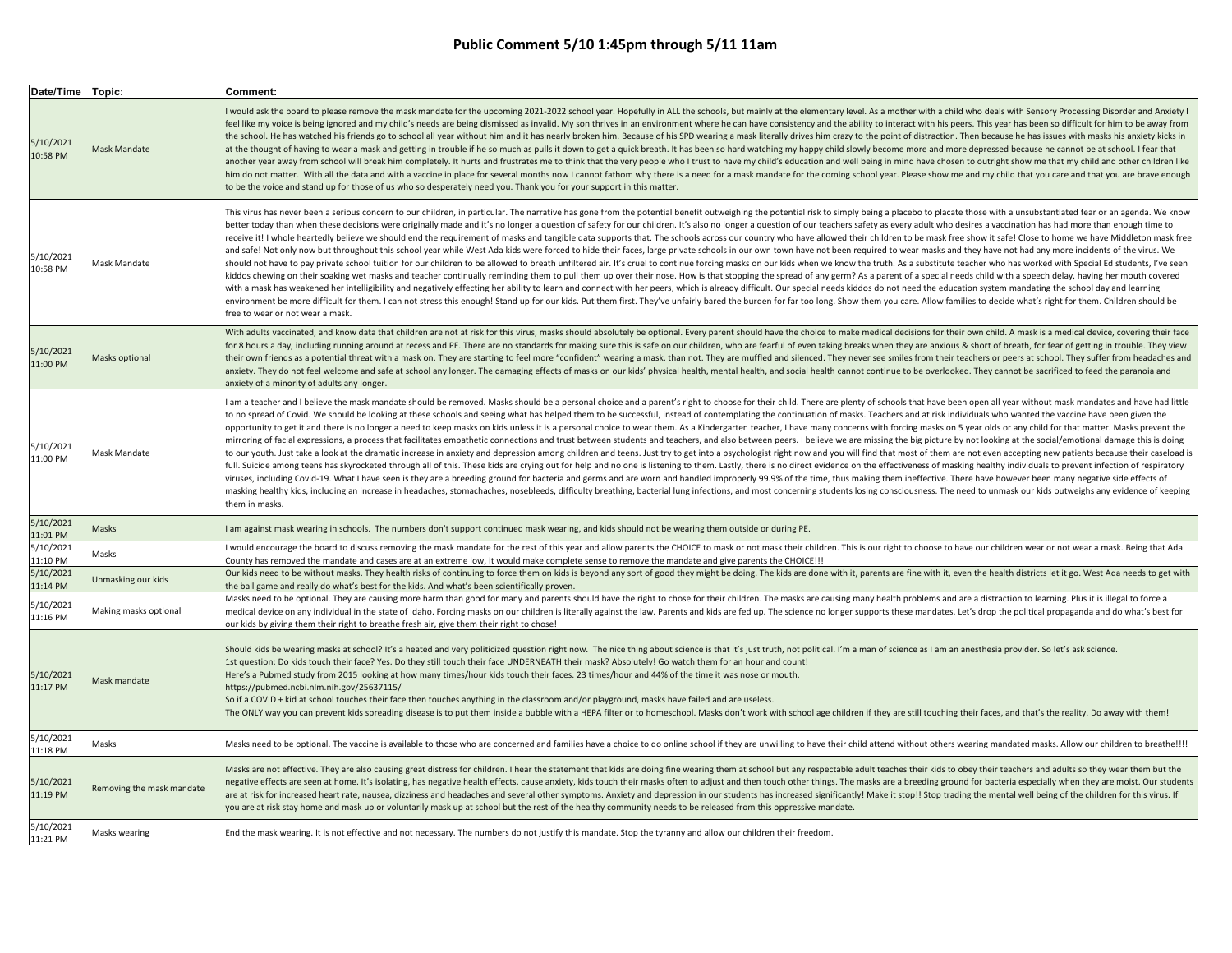| Date/Time Topic:      |                                              | Comment:                                                                                                                                                                                                                                                                                                                                                                                                                                                                                                                                                                                                                                                                                                                                                                                                                                                                                                                                                                                                                                                                                                                                                                       |
|-----------------------|----------------------------------------------|--------------------------------------------------------------------------------------------------------------------------------------------------------------------------------------------------------------------------------------------------------------------------------------------------------------------------------------------------------------------------------------------------------------------------------------------------------------------------------------------------------------------------------------------------------------------------------------------------------------------------------------------------------------------------------------------------------------------------------------------------------------------------------------------------------------------------------------------------------------------------------------------------------------------------------------------------------------------------------------------------------------------------------------------------------------------------------------------------------------------------------------------------------------------------------|
| 5/10/2021<br>11:29 PM | Mask mandate                                 | would like the district to transition to masks optional for the remainder of the school year. My son has at times developed rashes on his face from the masks. And I've heard so many horror stories of children getting dizzy<br>exertion in PE. I'm sure you've seen the many cases of teens participating in sports, especially running in track, where they are passing out from lack of oxygen during events. These masks are dangerous for our children to<br>And there's absolutely no scientific basis for needing to wear masks when recess is greater than 10 minutes, but then no masks when it's less than 10 minutes. Plus, all teachers have now had the opportunity to be fully vac<br>illness to children is less than the flu and they are more likely to be in a car accident on the way to school then to become seriously ill from covid. Everyone makes risk decisions in life every day. Nothing in life is wi<br>one to make those decisions for their children. Parents can still choose to send their children to school with masks if that is what they would like for their children. Let our children see each other's faces and smiles fo<br>ear! |
| 5/10/2021<br>11:36 PM | Masks                                        | Based on current infection rates reported on the West Ada website, mandatory masks for everyone is not warranted. Kids are at significantly low risk and all teachers that want a vaccine have had one. Let's make masks optio<br>awareness to stay home when sick, increased hygiene and lots of natural and vaccine immunity in the community. It's time. It's time to make masks optional and accept that life has risks.                                                                                                                                                                                                                                                                                                                                                                                                                                                                                                                                                                                                                                                                                                                                                   |
| 5/10/2021<br>11:42 PM | Mask mandates                                | It's way past time to eliminate the mask mandates, and the mental abuse that goes along with them. For a long time West Ada insisted they would follow the guidelines and recommendations of the CDH. When the CDH finally rec<br>mask were no longer required in Ada County, you created your own rules. It's time to stop the lies and honor your word. Our kids are not in danger, they never were. If a few are afraid, let them wear their masks, but stop<br>to live by your unhealthy ideals.                                                                                                                                                                                                                                                                                                                                                                                                                                                                                                                                                                                                                                                                           |
| 5/10/2021<br>11:46 PM | Mask mandate                                 | Please change the mask mandate to optional. Let parents and kids make the decision of what is best for their own child and themselves. My 3rd grader got in trouble the day it was 90 at recess because he got overheated and<br>his mask down. He should be able to breathe especially when it's so hot. Let the kids see each other's smile!                                                                                                                                                                                                                                                                                                                                                                                                                                                                                                                                                                                                                                                                                                                                                                                                                                 |
| 5/10/2021<br>11:49 PM | Mask wearing /this should be a<br>choice!    | No masks for school. My son had to go to the ER with labored breathing. Phneummomediastim what what he had to be treated for. With warmer weather especially HE COULD NOT GET FULL BREATHS with his mask on. THIS IS WRONG! He<br>grader. Masks should be a choice to wear now. NO MASKS. This is so unhealthy and causing more damage to not only him.                                                                                                                                                                                                                                                                                                                                                                                                                                                                                                                                                                                                                                                                                                                                                                                                                        |
| 5/11/2021<br>12:01 AM | Mask mandates                                | There are no studies that show a benefit to community members for wearing a mask. There are NO randomized, controlled trials with verified outcomes. However, we do have information documenting the potential health conseque<br>masks. Please protect our children and their future and remove the mask mandate.                                                                                                                                                                                                                                                                                                                                                                                                                                                                                                                                                                                                                                                                                                                                                                                                                                                             |
| 5/11/2021<br>12:17 AM | Masks                                        | I am writing in support of wearing masks through the remainder of the school year, especially in secondary schools. There is no possible way to keep socially distant at school and masks have proven to be effective at keepi<br>over the course of this school year.<br>would certainly hope that masks will still be required at graduation ceremonies as well. Thank you for the difficult decisions you have made due to the pandemic.                                                                                                                                                                                                                                                                                                                                                                                                                                                                                                                                                                                                                                                                                                                                    |
| 5/11/2021<br>12:33 AM | Kids wearing masks                           | There is zero reason innocent children should be forced to wear mask at school. Our kids need to breath freely and see facial expressions. This is damaging and pure child abuse.                                                                                                                                                                                                                                                                                                                                                                                                                                                                                                                                                                                                                                                                                                                                                                                                                                                                                                                                                                                              |
| 5/11/2021<br>01:07 AM | masking children                             | We need to get the masks off of our kids. It is not healthy physically or mentally. Now that every teacher/staff has had the opportunity to be vaccinated there is no excuse to keep our kids masked. (honestly they never sho<br>the first place, but since we are being sold and told how great the vaccines are, why are we still masking??) To develop properly and learn properly they need to be able to see facial expressions and clearly hear what is b<br>time to end this madness and do what is best for our kids.                                                                                                                                                                                                                                                                                                                                                                                                                                                                                                                                                                                                                                                 |
| 5/11/2021<br>05:59 AM | Masks Optional!!                             | Please allow masks to be optional! Those that want to wear one can. So many have already been vaccinated in addition to wearing a mask. It's overkill!!!! Let children's and parents decide for themselves if they want to wea<br>wear one are choosing to do so!!! Freedom to choose!!!! Let us have our rights back. America! Conservative Idaho! Enough is enough!                                                                                                                                                                                                                                                                                                                                                                                                                                                                                                                                                                                                                                                                                                                                                                                                          |
| 5/11/2021<br>06:02 AM | mask wearing                                 | Please make mask wearing optional! My granddaughter used to love school now she does not like going because of the masks!                                                                                                                                                                                                                                                                                                                                                                                                                                                                                                                                                                                                                                                                                                                                                                                                                                                                                                                                                                                                                                                      |
| 5/11/2021<br>06:27 AM | Remove mask requirement for<br>all students! | There is no longer a need for our students to wear masks now that vaccines are available and those that want the vaccine have had time to get it.                                                                                                                                                                                                                                                                                                                                                                                                                                                                                                                                                                                                                                                                                                                                                                                                                                                                                                                                                                                                                              |
| 5/11/2021<br>06:34 AM | Masks                                        | Please un mask our children.                                                                                                                                                                                                                                                                                                                                                                                                                                                                                                                                                                                                                                                                                                                                                                                                                                                                                                                                                                                                                                                                                                                                                   |
| 5/11/2021<br>06:38 AM | Masks                                        | The board needs to get rid of the masks.                                                                                                                                                                                                                                                                                                                                                                                                                                                                                                                                                                                                                                                                                                                                                                                                                                                                                                                                                                                                                                                                                                                                       |
| 5/11/2021<br>06:52 AM | Masks optional                               | Masks must be optional! Allow parents to decide what is best for their children. Enough is enough. We all know the science says that the risks is so low for children. Allow parents to decide how to mitigate their risk. Our<br>much this year and to start off next year with masks give them little hope things will change.MAKE MASKS OPTIONAL!!!                                                                                                                                                                                                                                                                                                                                                                                                                                                                                                                                                                                                                                                                                                                                                                                                                         |
| 5/11/2021<br>06:56 AM | Optional masks                               | Stop masking our kids!!!!!!                                                                                                                                                                                                                                                                                                                                                                                                                                                                                                                                                                                                                                                                                                                                                                                                                                                                                                                                                                                                                                                                                                                                                    |
| 5/11/2021<br>07:00 AM | Unmasking our students                       | With most teachers and faculty having been vaccinated, it is no longer necessary for the students to be masked to protect them. It is unhealthy for the students to not have fresh air to breathe all day at school. We have h<br>the kids aren't the ones who are getting or passing the virus on to others. But they are suffering from the effects of wearing masks daily: depression/anxiety, lack of oxygen for their growing brains, break outs and rashes<br>outweigh the positives. Unmask our children!                                                                                                                                                                                                                                                                                                                                                                                                                                                                                                                                                                                                                                                               |
| 5/11/2021<br>07:03 AM | Mask off please!                             | Let our kids be kids!! This virus isn't going anywhere! Do we expect our children to wear these masks forever!! How is this not a form of abuse! My child is starting to struggle with speech issues now, how is this okay! I<br>let our kids have a choice in this matter!                                                                                                                                                                                                                                                                                                                                                                                                                                                                                                                                                                                                                                                                                                                                                                                                                                                                                                    |
| 5/11/2021<br>07:06 AM | Mask removal                                 | Please remove the mask mandate from all schools. I don't feel it necessary to copy and paste data to demonstrate that the "science" points to liberating the children, so I won't. I will ask, that the board remove mask and<br>that run rampant through each school concerning the mask. If anything let the parents decide what level of safety is necessary for their children. It's not your job, that resides with the parents. Thank you.                                                                                                                                                                                                                                                                                                                                                                                                                                                                                                                                                                                                                                                                                                                               |
| 5/11/2021<br>07:07 AM | Mask optional                                | Let parents and students have a choice to wear a mask or not for the remainder of the school year! It's been a rough year between virtual, every other day, to just getting back to school full time for some. Let's see their<br>children should not be masked there are schools all over this valley that have not worn masks and they are not spreading the virus, no outbreaks!!                                                                                                                                                                                                                                                                                                                                                                                                                                                                                                                                                                                                                                                                                                                                                                                           |
| 5/11/2021<br>07:13 AM | Masks on children                            | I have two autistic brothers and a mother who has worked with special needs children for over 15yrs. The affects of not seeing faces and expressions is detrimental to the development of our children. If a smile is importan<br>science/social experiments, why then are we acting like they don't mean anything for children to develop properly? Our children should NOT have to suffer long term psychological effects because of a few adults fear of gett<br>selfless and think of the children. TAKE THE MASKS OFF OUR CHILDREN!<br>Be on the right side of history<br>When will it end???????<br>Who is calling the shots?<br>I hope you make the right decision.<br>Please                                                                                                                                                                                                                                                                                                                                                                                                                                                                                           |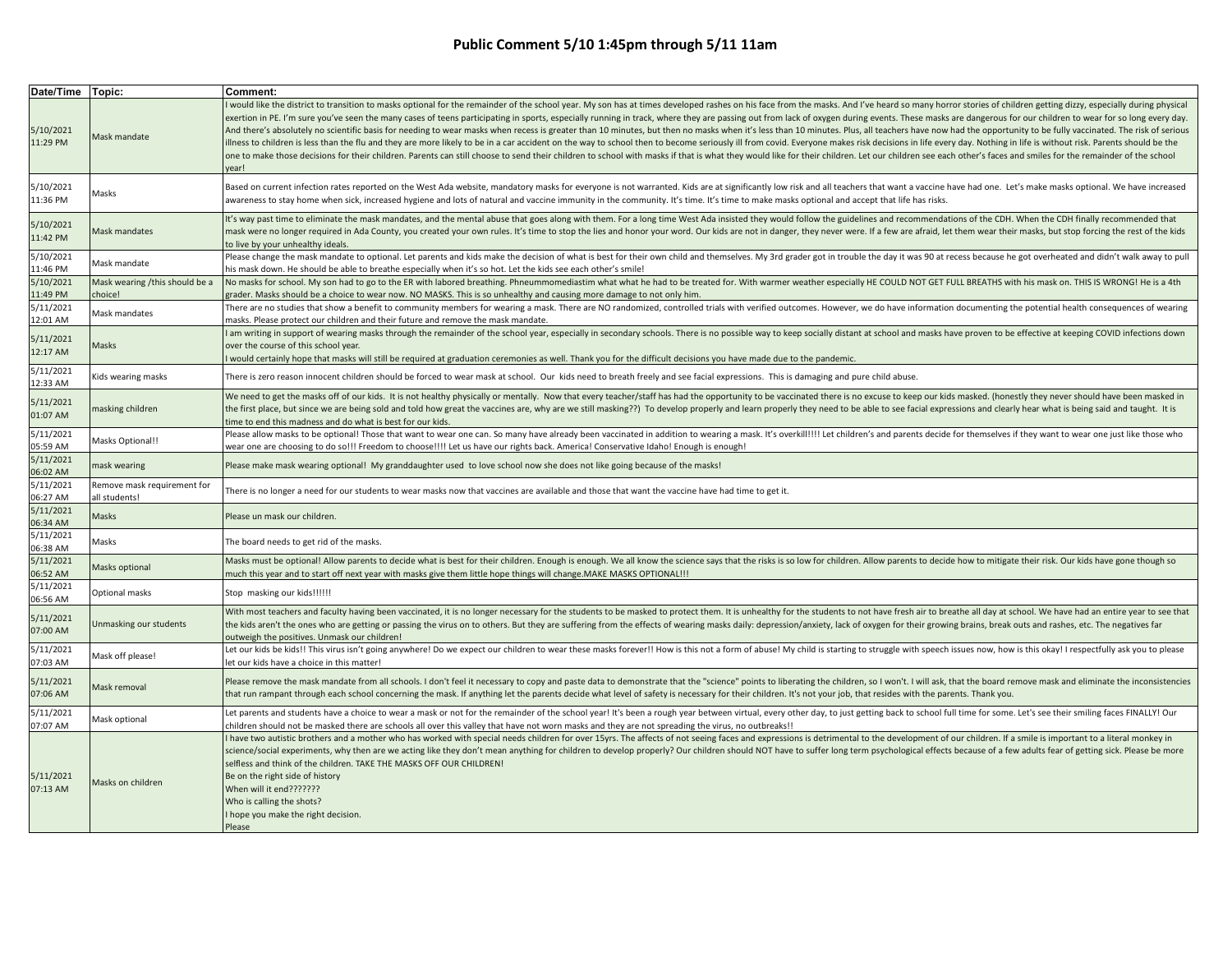| Date/Time Topic:      |                           | Comment:                                                                                                                                                                                                                                                                                                                                                                                                                                                                                                                                                                                                                                                                                                                                                                                                                                                                                                                                                                                                                                                                                                                                                                                                                                                                                                                                                                                                                                                                                                                                                                                                                                                           |
|-----------------------|---------------------------|--------------------------------------------------------------------------------------------------------------------------------------------------------------------------------------------------------------------------------------------------------------------------------------------------------------------------------------------------------------------------------------------------------------------------------------------------------------------------------------------------------------------------------------------------------------------------------------------------------------------------------------------------------------------------------------------------------------------------------------------------------------------------------------------------------------------------------------------------------------------------------------------------------------------------------------------------------------------------------------------------------------------------------------------------------------------------------------------------------------------------------------------------------------------------------------------------------------------------------------------------------------------------------------------------------------------------------------------------------------------------------------------------------------------------------------------------------------------------------------------------------------------------------------------------------------------------------------------------------------------------------------------------------------------|
| 5/11/2021<br>07:18 AM | Mask mandates             | Please make masks optional in all classrooms. Unmasked children have never been shown to be threat to anyone. As a public health scientist, I can confirm that current data does not support the use of masks or distancing as<br>preventing disease transmission. Without this data, those who support mask mandates have resorted to politics to support their claims. I do not wish to force anyone else to remove their mask against their will, and I only<br>teachers of West Ada do not force their political beliefs on to every child in the district. Please make masks optional.                                                                                                                                                                                                                                                                                                                                                                                                                                                                                                                                                                                                                                                                                                                                                                                                                                                                                                                                                                                                                                                                        |
| 5/11/2021<br>07:20 AM | Masks                     | At the beginning of the school year I had two of my three kids in rolled in West Ada. Within three weeks it was very apparent that the mask mandate and other Covid precautions were very unhealthy for my children physically<br>emotionally. I pulled them from west ada.<br>My oldest will be a highschooler next year, she really wants to go back to public school. However my kids physical, mental, and emotional health is most important and none of my kids will be going back to West Ada until ma<br>Public schools are paid for by the public. Every citizen of this country has the right to public education by law. however unhealthy standards have been put in place that make it so many students cannot take advantage of t<br>Please give parents back their rights to make this health decisions for their kids!                                                                                                                                                                                                                                                                                                                                                                                                                                                                                                                                                                                                                                                                                                                                                                                                                             |
| 5/11/2021<br>07:21 AM | Removing the mask mandate | Please remove the mask mandate for the rest of the year. I have a high school and a middle Schooler. Like everyone, this is been a tough year, and they need some normalcy. Teachers have been vaccinated if they choose to, w<br>t's time to get back to some kind of normal.                                                                                                                                                                                                                                                                                                                                                                                                                                                                                                                                                                                                                                                                                                                                                                                                                                                                                                                                                                                                                                                                                                                                                                                                                                                                                                                                                                                     |
| 5/11/2021<br>07:21 AM | Mask mandate              | Please remove the mask mandate. My son has had more headaches this year then he's ever had in his whole life. He needs to breathe.                                                                                                                                                                                                                                                                                                                                                                                                                                                                                                                                                                                                                                                                                                                                                                                                                                                                                                                                                                                                                                                                                                                                                                                                                                                                                                                                                                                                                                                                                                                                 |
| 5/11/2021<br>07:24 AM | No masks on kids!!        | The idea that our kids are still required to wear masks over year into this virus is absurd. They don't do anything to prevent the spread of germs and every single study that comes out confirms that. It turns out that germ<br>Not to mention that the kids aren't affected by the virus anyway, there is now a variety of vaccines to choose from. Teachers and admin have been vaccinated if they want to be. Move ON! Get over it already! Viruses always<br>come and go and are a part of life.<br>Masks on children should always have been optional - parental choice and with all of the aforementioned factors, they for sure should be now! Making them optional doesn't disallow them. If parents wants their kid to wear 1<br>t makes them feel better, fine, do that but stop with shenanigans of requiring them for everyone else. We and our kids do not owe playing pretend into some else's paranoia.<br>We all know that at this point, basically the only place they're wearing them is in school just because someone "thinks" they look like they do something. They don't other than collect bacteria, boogers and whatever else k<br>hands because they're kids! Let them be kids for heavens sake!<br>They're mental and physical health along with their education isn't a political football. The mask is a symbol of control and compliance which do NOT belong in education: You've done enough damage with your atrocious handl<br>back to the true meaning of education, you have plenty to work on there. Enough with the insanity.<br>One last thought, how about being an example of courage and common sense rather than FEAR? |
| 5/11/2021<br>07:24 AM | Masks                     | It is time to unmask our children. The rate and severity of children has been found to be extremely low and those who would like to be vaccinated are able to. It is unhealthy, unfair and harming our children in so many way<br>from this pandemic and the national response to mask and muzzle and take away so much for our kids is sickening and devastating. Give parents to the choice to mask or not mask their children. It is a perfect way to test th<br>mask free next school year if their family so chooses. Mandatory Masking has become a way to control people. Parents not politicians should be making decisions on behalf of our children.                                                                                                                                                                                                                                                                                                                                                                                                                                                                                                                                                                                                                                                                                                                                                                                                                                                                                                                                                                                                     |
| 5/11/2021<br>07:29 AM | Unmasking our kids        | Every person 16 or over, this includes EVERY teacher and staff member, can choose to get the Covid vaccine now; it's available to all of them !so our young, innocent, victimized children who have carried the brunt of th<br>forced for a year now to change their entire lives and cover their faces for 7 hours a day, should UNEQUIVOCALLY be allowed to take the oxygen-sucking, morale-draining, smile-hiding masks off of their faces!! It's waaaaay<br>making our children suffer and pay for a virus that was never affecting them in the first place! It absolutely makes ZERO sense to have masks on our kids, especially now with an abundantly available vaccine!!!                                                                                                                                                                                                                                                                                                                                                                                                                                                                                                                                                                                                                                                                                                                                                                                                                                                                                                                                                                                  |
| 5/11/2021<br>07:39 AM | Mask mandate              | would like to see the kids and staff go mask free for the last 2 weeks of school. It's time. The staff have had their chance to be vaccinated by now & kids chance of serious complications or spread of the virus is extremel<br>warming up and masks make it harder to breath on active children. More and more businesses are not requiring masks so it's silly that schools do when everyone is around unmarked people all over town. I know that my kids li<br>mask over & over and it only gets washed once a week. I'm sure they are not the only ones. As the weather gets warmer bacteria can grow and they are directly breathing this into their lungs. Please let them ditch the masks                                                                                                                                                                                                                                                                                                                                                                                                                                                                                                                                                                                                                                                                                                                                                                                                                                                                                                                                                                 |
| 5/11/2021<br>07:53 AM | Masks                     | Please take these masks off of my children!!! Requiring a child to wear a medical device in order to attend school is ridiculous and absolutely disgusting. Our kids' faces are their identities and when you cover them with<br>Wearing a mask should be a choice!! You DO NOT have the right to make medical decisions about my child. I'd also like to remind you that this board is supposed to represent the children and parents of the West Ada School D<br>teachers Union! If you continue to force our children to wear masks, in order to receive an education, you will only be proving to the parents and students that you bow down to the teachers Union.                                                                                                                                                                                                                                                                                                                                                                                                                                                                                                                                                                                                                                                                                                                                                                                                                                                                                                                                                                                            |
| 5/11/2021<br>07:56 AM | Masks in schools          | Masks need to go!! There are MANY reasons, but kids need face to face interaction for their mental health! kids are not a risk to spreading this and people are much more aware to just stay home if they're not well. Attenda<br>up if this is removed.                                                                                                                                                                                                                                                                                                                                                                                                                                                                                                                                                                                                                                                                                                                                                                                                                                                                                                                                                                                                                                                                                                                                                                                                                                                                                                                                                                                                           |
| 5/11/2021<br>07:58 AM | Mask Mandate              | Hello,<br>make mask optional so parents and kids can make their own decisions.                                                                                                                                                                                                                                                                                                                                                                                                                                                                                                                                                                                                                                                                                                                                                                                                                                                                                                                                                                                                                                                                                                                                                                                                                                                                                                                                                                                                                                                                                                                                                                                     |
| 5/11/2021<br>07:58 AM | Wearing of masks          | Wearing of masks should not be mandated. It should be a personal choice. If you want to wear one, then wears one! If you want to wear several at once then do so. If you don't want to wear one, then don't. Simple as that. G<br>parents back their own agency to do what's best for them? Is there a mandate to wear a jacket if the temperature is below zero? Is there a mandate have an umbrella when it's raining? Give us your recommendations, and then<br>would like to do with those recommendations. Stop the mask mandate please!                                                                                                                                                                                                                                                                                                                                                                                                                                                                                                                                                                                                                                                                                                                                                                                                                                                                                                                                                                                                                                                                                                                      |
| 5/11/2021<br>08:02 AM | Face free                 | We will be choosing medical freedom for our children. Resend the mask policy. ASAP                                                                                                                                                                                                                                                                                                                                                                                                                                                                                                                                                                                                                                                                                                                                                                                                                                                                                                                                                                                                                                                                                                                                                                                                                                                                                                                                                                                                                                                                                                                                                                                 |
| 5/11/2021<br>08:04 AM | Mask policy               | Masks need to be eradicated from schools for the children. Science, data and facts need to be considered when it comes to masks and the effects covid has/doesn't have on children. Stop the social distancing, stop making ou<br>teachers don't want to teach. Find teachers who do want to do their jobs if the ones you currently have on staff are unwilling. Otherwise their jobs will be obsolete. Moms and dads in the valley will form homeschool rings<br>path of destruction of our schools in Idaho and west ada.                                                                                                                                                                                                                                                                                                                                                                                                                                                                                                                                                                                                                                                                                                                                                                                                                                                                                                                                                                                                                                                                                                                                       |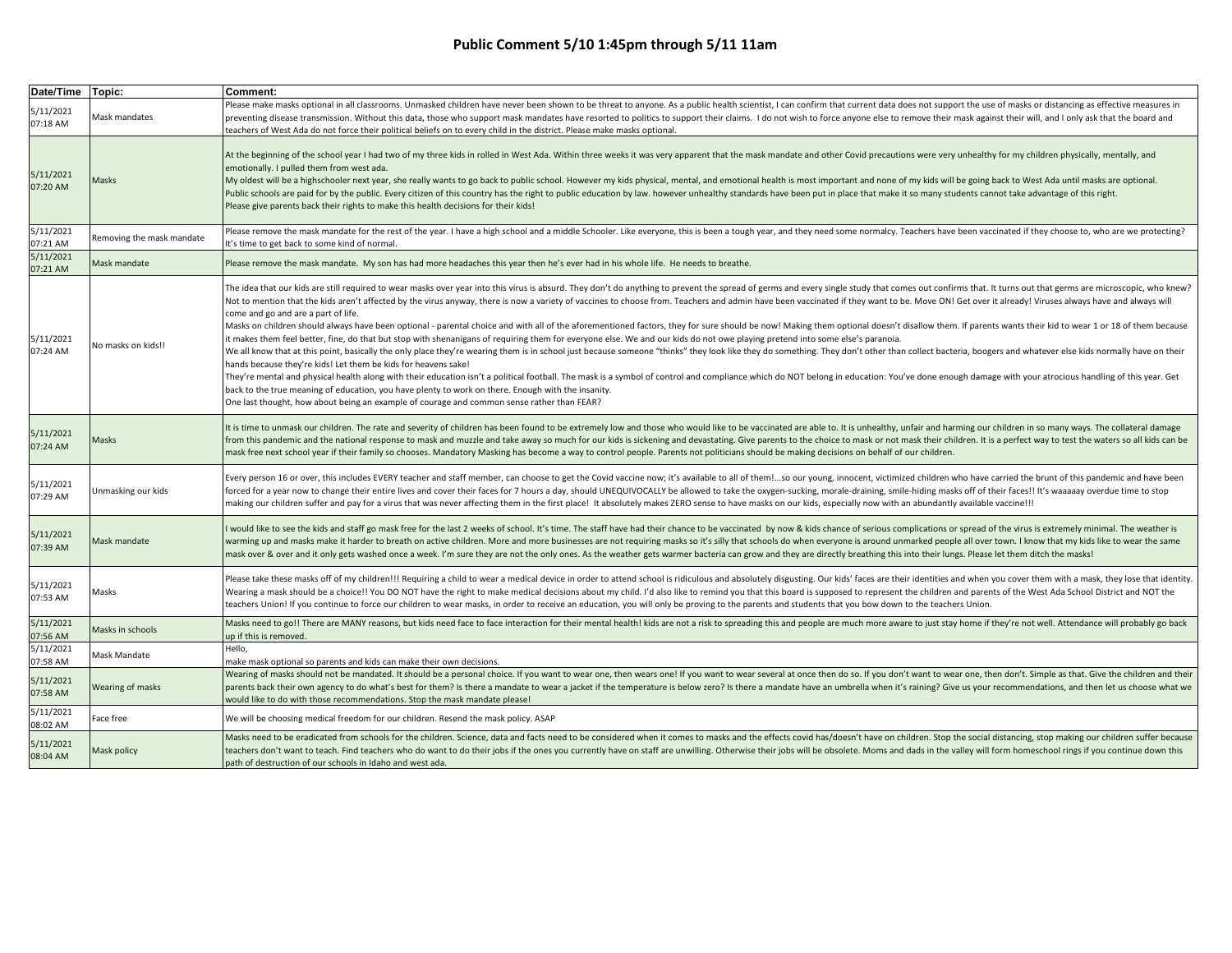| Date/Time Topic:                  |                                          | Comment:                                                                                                                                                                                                                                                                                                                                                                                                                                                                                                                                                                                                                                                                                                                                                                                                                                                                                                                                                                                                                                                                                                                                                                                                                                                                                                                                                                                                                                                                                                                                                                                                                                                                                                                                                                                                                 |
|-----------------------------------|------------------------------------------|--------------------------------------------------------------------------------------------------------------------------------------------------------------------------------------------------------------------------------------------------------------------------------------------------------------------------------------------------------------------------------------------------------------------------------------------------------------------------------------------------------------------------------------------------------------------------------------------------------------------------------------------------------------------------------------------------------------------------------------------------------------------------------------------------------------------------------------------------------------------------------------------------------------------------------------------------------------------------------------------------------------------------------------------------------------------------------------------------------------------------------------------------------------------------------------------------------------------------------------------------------------------------------------------------------------------------------------------------------------------------------------------------------------------------------------------------------------------------------------------------------------------------------------------------------------------------------------------------------------------------------------------------------------------------------------------------------------------------------------------------------------------------------------------------------------------------|
| 5/11/2021<br>08:06 AM             | The mask mandated                        | All three of my kids have IEPs or 504 plans. I had to remove two of my children from the school district because of the mask policy. One child is severely dyslexic with a processing disorder. She already struggles so much<br>anyone I know but the masks we making it so much harder to focus. She would come home in tears saying she can't do this, it's to much. She was 9 years old. She wants so bad to go back to school but she can't do it with the<br>forcing her and making this my agenda. She deserves a choice to go to school without a mask over her face. It seems so normal now to say that but something plastered over a child's face for 6-7 hours a day should not be no<br>back and expect her to get a fair education? My youngest child is 7 years old and is speech delayed. She is very hard to understand and is getting speech therapy twice a week. I had to remove her from the school district b<br>understand her!! Kids ignore her and didn't want to play with her because they can't hear her. She stopped trying and her grades were dropping, she would get off the bus defeated. This is unfair my children are not getti<br>of their disability and something as simple as a mask. They already have to work harder than most just to get by, why make it even harder on them? I don't want masks banned I just want the choice for them to be able to wea<br>in middle school, he is ADD, and he's been more successful than the girls. I really just want my girls to be able to get a good education and it's so obvious to me that that can't happen with masks that I had to remove the<br>help them. I will fight for the right to allow those who want to wear masks to be able to. I just want someone to also fight for the kids who need to not wear them.          |
| 5/11/2021<br>08:07 AM             | <b>Removing Masks</b>                    | We need to remove masks on our children! Having kids play outside with masks on while the weather is warming up is completely ridiculous. If you want to wear a mask inside that's your choice but at this point it should be<br>everywhere else in Ada County.                                                                                                                                                                                                                                                                                                                                                                                                                                                                                                                                                                                                                                                                                                                                                                                                                                                                                                                                                                                                                                                                                                                                                                                                                                                                                                                                                                                                                                                                                                                                                          |
| $\frac{1}{5/11/2021}$<br>08:08 AM | No masks / no later bell<br>elementary   | Masks must be optional !! Ww decide as parents what is best for our kids, not the school. Where will it end ? Do you decide if they take vitamins every day yo help their immune systems or what they eat ? Parents make those<br>boards or anyone else . It needs to be an option to wear a Mask . Parents decide on ANYTHING Health related . PERIOD                                                                                                                                                                                                                                                                                                                                                                                                                                                                                                                                                                                                                                                                                                                                                                                                                                                                                                                                                                                                                                                                                                                                                                                                                                                                                                                                                                                                                                                                   |
| 5/11/2021                         |                                          |                                                                                                                                                                                                                                                                                                                                                                                                                                                                                                                                                                                                                                                                                                                                                                                                                                                                                                                                                                                                                                                                                                                                                                                                                                                                                                                                                                                                                                                                                                                                                                                                                                                                                                                                                                                                                          |
| 08:13 AM                          | Masks                                    | The kids should have a choice to not wear masks the last 2 weeks. We have the choice to wear them or not everywhere else.                                                                                                                                                                                                                                                                                                                                                                                                                                                                                                                                                                                                                                                                                                                                                                                                                                                                                                                                                                                                                                                                                                                                                                                                                                                                                                                                                                                                                                                                                                                                                                                                                                                                                                |
| 5/11/2021<br>08:15 AM             | <b>Masks Optional</b>                    | Please make masks optional ASAP! I have four children in this district from elementary to high school. They are all suffering in these masks. They can't breathe, which makes it hard to focus and harder to learn. They feel<br>getting yelled at if their masks fall beneath their noses. They live in fear and anxiety about these masks. They don't talk to anyone because it's too awkward to try to talk to people wearing masks. They have to yell throu<br>something they want to do. They don't participate in class because the masks again hinder participation. They get headaches and sometimes come home nauseated. Please let these children breathe and therefore be able to lear<br>for the most vulnerable to wear. Children have proven to not be vulnerable to Covid. So let those that want to wear masks, and give those that are suffering the freedom to take them off!                                                                                                                                                                                                                                                                                                                                                                                                                                                                                                                                                                                                                                                                                                                                                                                                                                                                                                                          |
| 5/11/2021<br>08:15 AM             | Masks                                    | Masks need to be optional. The mask is causing skin problems and headaches to my 9th grader. There is zero evidence that they help prevent the spread of anything. Healthy kids should be able to have the choice. If my kid i<br>Period.                                                                                                                                                                                                                                                                                                                                                                                                                                                                                                                                                                                                                                                                                                                                                                                                                                                                                                                                                                                                                                                                                                                                                                                                                                                                                                                                                                                                                                                                                                                                                                                |
| 5/11/2021<br>08:19 AM             | Mask requirement                         | Please remove the mask mandate on our children. There is so much information out now about the effectiveness of masks and how unnecessary they are for school age children. There is so much more information about the "virus<br>is a difference between what we believe to be true and what is actually true. If the school district would have someone do some actual research, they might find that the masks are pretty useless.                                                                                                                                                                                                                                                                                                                                                                                                                                                                                                                                                                                                                                                                                                                                                                                                                                                                                                                                                                                                                                                                                                                                                                                                                                                                                                                                                                                    |
| 5/11/2021<br>08:20 AM             | Masks                                    | would greatly appreciate if you would let the decision of masks be left up to each family as to whether they wear them or not. I have had my Kido get sent home because the mask made her head hurt and it slightly elevated h<br>she was asked to cover her nose. I was then told that she couldn't come back for two weeks unless she got tested for Covid and it came back negative, so that's what I did (proving the mask was the issue). Not only that but<br>fibers that my kids breath in all day definitely are not good for anyone. I started letting my kids wear see-through mask just so they can breath and stay in school and not once have they been told they can't wear them, wh<br>safety but compliance. Those that want a shot and to wear a mask more power to them that's their choice as it should be our choice if we don't want them. Thank you for your time. Lacey Anderson                                                                                                                                                                                                                                                                                                                                                                                                                                                                                                                                                                                                                                                                                                                                                                                                                                                                                                                  |
| 5/11/2021<br>08:21 AM             | Masks optional for this and next<br>vear | Using current data about community spread and what we now know about the lack of spreading covid between children, should be optional for the rest of the school year and should not be considered for 2021/2022. Thank you.                                                                                                                                                                                                                                                                                                                                                                                                                                                                                                                                                                                                                                                                                                                                                                                                                                                                                                                                                                                                                                                                                                                                                                                                                                                                                                                                                                                                                                                                                                                                                                                             |
| 5/11/2021<br>08:25 AM             | Mask requirement                         | Please make masks optional for the remainder of the 20/21 school year and beyond. Our children deserve the freedom to breathe, to communicate with friends, and to be truly seen. I respect the families and children that opt<br>always going to be their right and their choice. I simply want my children to have the freedom to choose as well. Especially since teachers have been vaccinated and the mortality rate for children is extremely low. Please<br>freedoms of all your west ada families. Thank you for your time and consideration.                                                                                                                                                                                                                                                                                                                                                                                                                                                                                                                                                                                                                                                                                                                                                                                                                                                                                                                                                                                                                                                                                                                                                                                                                                                                    |
| 5/11/2021<br>08:26 AM             | Masks in school                          | We respectfully request that any and all mask mandates be removed from West Ada Schools as everyone over the age of 16 has access and the ability to be vaccinated at no cost in the great State of Idaho. Electing not to be<br>choice that comes with personal responsibility. We are not asking those who wish to remain masked not to wear one, simply requesting that those who do not wish to be masked have an equal opportunity not to wear one. Mandat<br>removed and masks should be optional. Thank you.                                                                                                                                                                                                                                                                                                                                                                                                                                                                                                                                                                                                                                                                                                                                                                                                                                                                                                                                                                                                                                                                                                                                                                                                                                                                                                      |
| 5/11/2021<br>08:26 AM             | Masks                                    | As a parent of three children who attend gradeschool in West Ada, I request that you modify the dress code to remove the mask requirement. Teachers and staff who want to be vaccinated have been vaccinated. We know this vir<br>threat to children - for kids it's on par with the flu. We also have evidence that kids are much less likely to spread coronavirus than adults. For these reasons, our kids should not have to be in masks. Shelley, Melba, Ma<br>examples of Idaho schools that have never required masks and have run successfully throughout the pandemic without mass outbreaks in the schools. I know that many people think masks are 'no big deal' but I know from my own<br>wearing a mask that it greatly impedes communication. I am a naturally social person, but when I wear a masks I'm much less likely to engage in conversations because I find it really hard to hear and understand people, wit<br>speech, not to mention that masks prevent me from being able to read facial expressions and social cues. When my kids come home from school wearing masks and try to tell me about their day, their soft voices are completely<br>masks. Communication is vital to education, in particular for my son who attends the early intervention preschool for speech therapy. How can our kids attain a quality education, as well as make friends and improve their s<br>being, when masks inhibit their ability to communicate? Covid numbers in our area area have dropped dramatically. The COVID unit in the Meridian ER where my husband works has been gone for months. This is good news that we<br>celebrating! And it should be reason to allow our kids end the school year without masks. Please allow them some semblance of normality. Thank you for your consideration. |
| 5/11/2021<br>08:31 AM             | Mask mandate                             | am writing to ask that the mask mandate be stopped! Any research shows that they don't work, and are actually more harmful. The damage to kids health and emotional state is more important.                                                                                                                                                                                                                                                                                                                                                                                                                                                                                                                                                                                                                                                                                                                                                                                                                                                                                                                                                                                                                                                                                                                                                                                                                                                                                                                                                                                                                                                                                                                                                                                                                             |
| 5/11/2021<br>08:33 AM             | Mask removal                             | Please remove mask mandate for our teachers and children.                                                                                                                                                                                                                                                                                                                                                                                                                                                                                                                                                                                                                                                                                                                                                                                                                                                                                                                                                                                                                                                                                                                                                                                                                                                                                                                                                                                                                                                                                                                                                                                                                                                                                                                                                                |
| 5/11/2021<br>08:35 AM             | No mask mandate!                         | Please lift the mask mandate. This needs to end!                                                                                                                                                                                                                                                                                                                                                                                                                                                                                                                                                                                                                                                                                                                                                                                                                                                                                                                                                                                                                                                                                                                                                                                                                                                                                                                                                                                                                                                                                                                                                                                                                                                                                                                                                                         |
| 5/11/2021<br>08:43 AM             | Mask mandate at school                   | I believe that masks should be optional in schools. Every family should be able to do what they feel is right for their children.                                                                                                                                                                                                                                                                                                                                                                                                                                                                                                                                                                                                                                                                                                                                                                                                                                                                                                                                                                                                                                                                                                                                                                                                                                                                                                                                                                                                                                                                                                                                                                                                                                                                                        |
| 5/11/2021<br>08:54 AM             | Make masks on children optiona           | Wearing a mask must be a choice! It is a ridiculous argument that everyone has to wear one. Those who want to continue MAY do so but those who do notify not be forced to. Our children need to connect to one another! Fun fa<br>dates and are mask free at sports and on buses! This makes zero sense!!!                                                                                                                                                                                                                                                                                                                                                                                                                                                                                                                                                                                                                                                                                                                                                                                                                                                                                                                                                                                                                                                                                                                                                                                                                                                                                                                                                                                                                                                                                                               |
| 5/11/2021<br>08:57 AM             | Masks                                    | Please remove the mask mandate in our schools. They are causing more harm than good at this point, and our children should not have to wear them anymore!                                                                                                                                                                                                                                                                                                                                                                                                                                                                                                                                                                                                                                                                                                                                                                                                                                                                                                                                                                                                                                                                                                                                                                                                                                                                                                                                                                                                                                                                                                                                                                                                                                                                |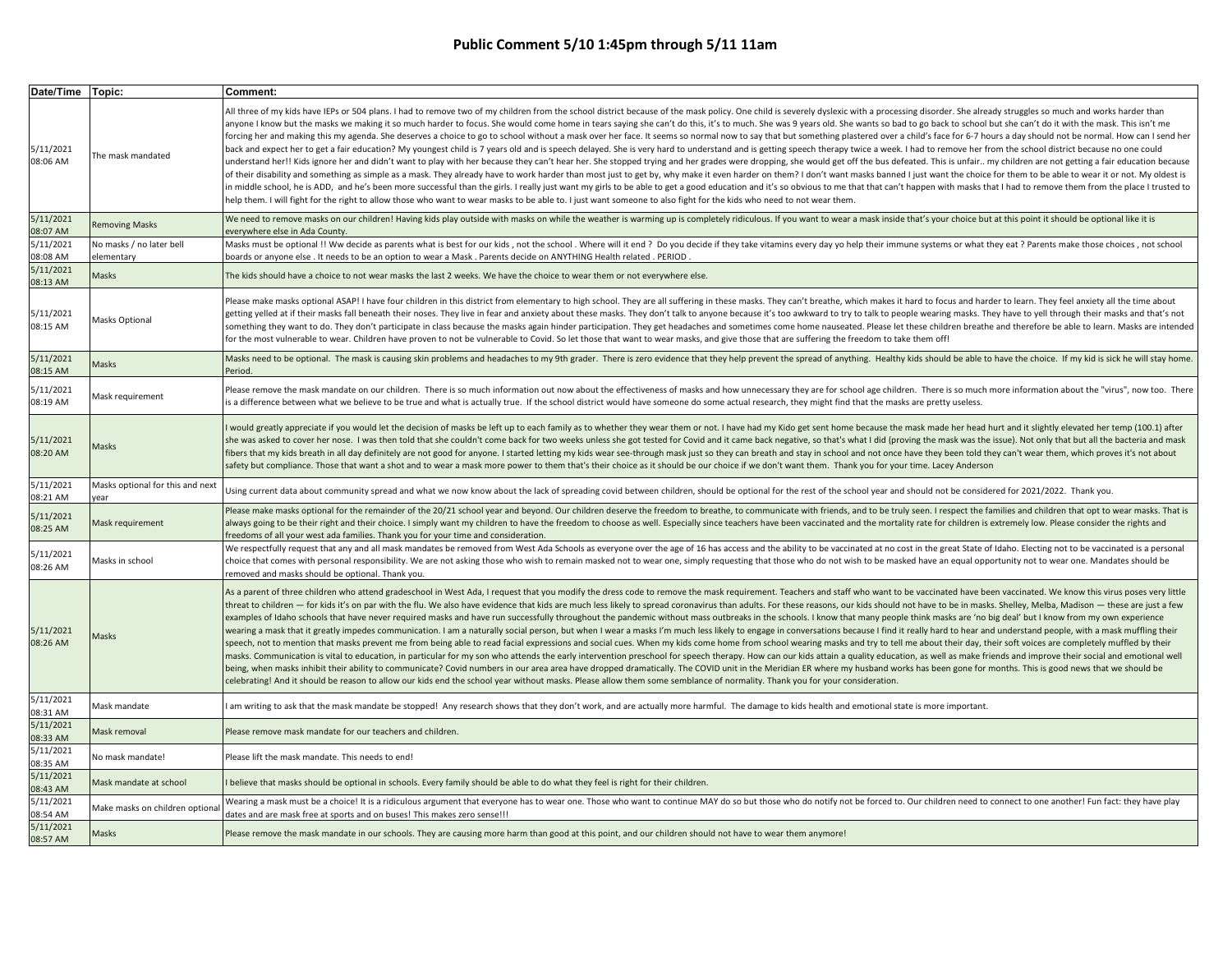| Date/Time Topic:                   |                                                         | Comment:                                                                                                                                                                                                                                                                                                                                                                                                                                                                                                                                                                                                                                                                                                                                                                                                                                                                                                                                       |
|------------------------------------|---------------------------------------------------------|------------------------------------------------------------------------------------------------------------------------------------------------------------------------------------------------------------------------------------------------------------------------------------------------------------------------------------------------------------------------------------------------------------------------------------------------------------------------------------------------------------------------------------------------------------------------------------------------------------------------------------------------------------------------------------------------------------------------------------------------------------------------------------------------------------------------------------------------------------------------------------------------------------------------------------------------|
| 5/11/2021<br>08:57 AM              | Masks for students                                      | Students should not be required to wear masks ever. They don't need it, and it is completely unnecessary and stupid.                                                                                                                                                                                                                                                                                                                                                                                                                                                                                                                                                                                                                                                                                                                                                                                                                           |
| 5/11/2021<br>08:59 AM              | Masks in school                                         | would like to formally state that I am against the mask mandate at school. Masks should be optional so anyone who wishes to wear one is able but no one is forced to wear one. If waivers are required to limit the school's l<br>do not want my son to be forced to wear a mask at school.                                                                                                                                                                                                                                                                                                                                                                                                                                                                                                                                                                                                                                                    |
| 5/11/2021<br>09:16 AM              | No masks                                                | Please, please give our children the freedom of no masks. Let their sweet faces and smiles shine for all to see. God created us in his image. I've never seen a mask on Jesus or God!! This is a good way to test if masks are<br>than harm. And the fact that you're still making them wear them outside when they're playing in this spring weather is absolutely absurd. Please use some common sense and do what is right for our children. All teachers hav                                                                                                                                                                                                                                                                                                                                                                                                                                                                               |
| 5/11/2021<br>09:20 AM              | Mask optional for school<br>children/ pandemic policies | Masking our school children has got to end. I pulled two of my children from your district in large part, because of this issue. There are ZERO studies on safety of long term mask use in children. I have heard horror stori<br>have had very negative experiences at school with this issue. This saddens me and I no longer trust the West Ada School district to have the best interest in my children's education. Until some big changes are made I will<br>your school district.<br>The way in which the Covid-19 Opandemic has been handled in our district has been appalling. You should really consider listening to parents before teachers unions. I will continue to support legislation that will enable s<br>school children and to limit the power held by people in positions like yours.                                                                                                                                   |
| $\frac{1}{5}{11}/2021$<br>09:22 AM | Mask Mandate                                            | Please remove the mask mandate. Make it an option for children in school. The parents and children who feel like it is detrimental to the children's health should be able to go without them. Mask foster bacteria in our lun<br>system. Wearing a mask should be a choice.                                                                                                                                                                                                                                                                                                                                                                                                                                                                                                                                                                                                                                                                   |
| 5/11/2021<br>09:24 AM              | Mask mandate                                            | t's time for our children to see each other's and their teacher's faces at school.<br>My son, who is in Kindergarten, has been effected by the huge disconnect happening while faces are covered.<br>They are missing out on communication skills, and are worried about social interactions because facial expressions can not be read.<br>Not to mention the headaches when coming home because of being forced to wear a mask outside at recess.<br>All adults who would like to receive a covid vaccine are able.<br>Children don't need to suffer any long.<br>Please make mask wearing optional.                                                                                                                                                                                                                                                                                                                                         |
| 5/11/2021<br>09:25 AM              | Mask Mandates                                           | am in favor of lifting the mask mandate for all WestAda school employees and students. Please remove all the requirements for masks and face coverings. The governor of Idaho has removed Idaho's mask mandates Please follow<br>Idaho's schools and school boards have removed all mask mandates Please follow Suite.                                                                                                                                                                                                                                                                                                                                                                                                                                                                                                                                                                                                                         |
| 5/11/2021<br>09:25 AM              | Mask mandate                                            | Please promptly remove the mask mandate from the dress code. Stop damaging our children.                                                                                                                                                                                                                                                                                                                                                                                                                                                                                                                                                                                                                                                                                                                                                                                                                                                       |
| 5/11/2021<br>09:25 AM              | Mask mandate                                            | Please end the mask mandate.                                                                                                                                                                                                                                                                                                                                                                                                                                                                                                                                                                                                                                                                                                                                                                                                                                                                                                                   |
| 5/11/2021<br>09:28 AM              | Masks                                                   | NO MASK MANDATE FOR CHILDREN.<br>f you care about children's health at all, please rescind the mask mandate. So unhealthy, and also changes the behavior of the children.                                                                                                                                                                                                                                                                                                                                                                                                                                                                                                                                                                                                                                                                                                                                                                      |
| 5/11/2021<br>09:30 AM              | NO More Masks for our children<br>in school             | Mask mandate for our children's school district need to be lifted in Ada County. Our children should not be wearing masking still at school, in classrooms, play grounds or gymnasiums. Let the kids breath in fresh air!! Eno<br>to homeschool my children this year due to the mask mandate in our schools. Kids are not spreading this virus & they definitely do not need to be wearing maskslet them breath!!                                                                                                                                                                                                                                                                                                                                                                                                                                                                                                                             |
| 5/11/2021<br>09:34 AM              | Masks at school                                         | Please let our children have the option not to wear masks. Children all over Europe and other states in the United States have been going to school mask-free for many months. There is NO evidence of increased spread or clu<br>outbreaks!!<br>worked so hard to get a mask exemption for medical reasons for one son, but my older son, who has learning differences and an IEP still wears his mask all day. School is already so hard for him, and wearing a mask makes it<br>harder to understand teachers, harder to communicate, and less motivating to be at school when he doesn't want to be there in the first place.<br>Everyone acts as though it's nothing for these children to wear masks, but this is NOT true!! We are considering moving out of this school district SOLELY because of the mask requirement. If we go to a more rural Idaho dis<br>a more effective, motivating, healthy school environment without masks. |
| $\frac{1}{5/11/2021}$<br>09:37 AM  | Masking                                                 | My son goes to MMACHS and they need to get unmasked! He has suffered all year from wearing masks. Get rid of them!                                                                                                                                                                                                                                                                                                                                                                                                                                                                                                                                                                                                                                                                                                                                                                                                                             |
| 5/11/2021<br>09:44 AM              | Masks                                                   | Masks need to be OPTIONAL. This has gone on long enough and the parents need to be able to make decisions for their kids. Alton mandating masks.                                                                                                                                                                                                                                                                                                                                                                                                                                                                                                                                                                                                                                                                                                                                                                                               |
| 5/11/2021<br>09:49 AM              | Medical care in schools                                 | Schools should not tell us how to take care of our children. They are there to teach them not make sure their medical is all taken care of. They are our children and we as their parents will take care of everything else.                                                                                                                                                                                                                                                                                                                                                                                                                                                                                                                                                                                                                                                                                                                   |
| 5/11/2021<br>09:58 AM              | <b>Bell schedule</b>                                    | Why would you push school even later? Why are you not allowing children to be children anymore? We get out at 4 now and kids have time to play for maybe 1 hour and then do homework, eat dinner, or go to practice if they ha<br>ot need a bed time at 10also what about parents who workplease do what is right for the children and not yourselves                                                                                                                                                                                                                                                                                                                                                                                                                                                                                                                                                                                          |
| 5/11/2021<br>10:02 AM              | Masks optional                                          | Our family of five supports 100% masks to be optional. Let those who wants to wear them to do so. And the same courtesy has to be given to everyone who chooses to NOT wear one.                                                                                                                                                                                                                                                                                                                                                                                                                                                                                                                                                                                                                                                                                                                                                               |
| 5/11/2021<br>10:04 AM              | Masks                                                   | Our medical doctor confirmed scientifically that wearing masks make my children hypoxic. Of course this makes sense because if you are covering up someone's breathing holes then they are being forced to rebreathe their own<br>have had to start homeschooling because I will not allow my children to be partially suffocated by the school board. Mask wearing is a personal decision that affects someone's health and should not be decided by the school<br>school. I think the school board should be responsible for all of the health problems caused by mask wearing and from this time forward allow children to breathe freely. If the school board is not going to respect parental<br>respecting mask choice, then they should be removed from their places.                                                                                                                                                                   |
| 5/11/2021<br>10:04 AM              | Mask mandates for students                              | Remove the mandate on masks for students, keep it optional. LET OUR CHILDREN BREATHE. This is child abuse.                                                                                                                                                                                                                                                                                                                                                                                                                                                                                                                                                                                                                                                                                                                                                                                                                                     |
| 5/11/2021<br>10:07 AM              | Mask usage                                              | Please eliminate the mask requirements! There is plenty of science to suggest they are ineffective and unnecessary! Stop being sheep, lead the way! Let's put this behind us.                                                                                                                                                                                                                                                                                                                                                                                                                                                                                                                                                                                                                                                                                                                                                                  |
| 5/11/2021<br>10:10 AM              | mask                                                    | UN MASK our children. this is unnecessary and should be the choice of the people. If folks don't feel safe then they can stay home but not push their fears on healthy children                                                                                                                                                                                                                                                                                                                                                                                                                                                                                                                                                                                                                                                                                                                                                                |
|                                    |                                                         |                                                                                                                                                                                                                                                                                                                                                                                                                                                                                                                                                                                                                                                                                                                                                                                                                                                                                                                                                |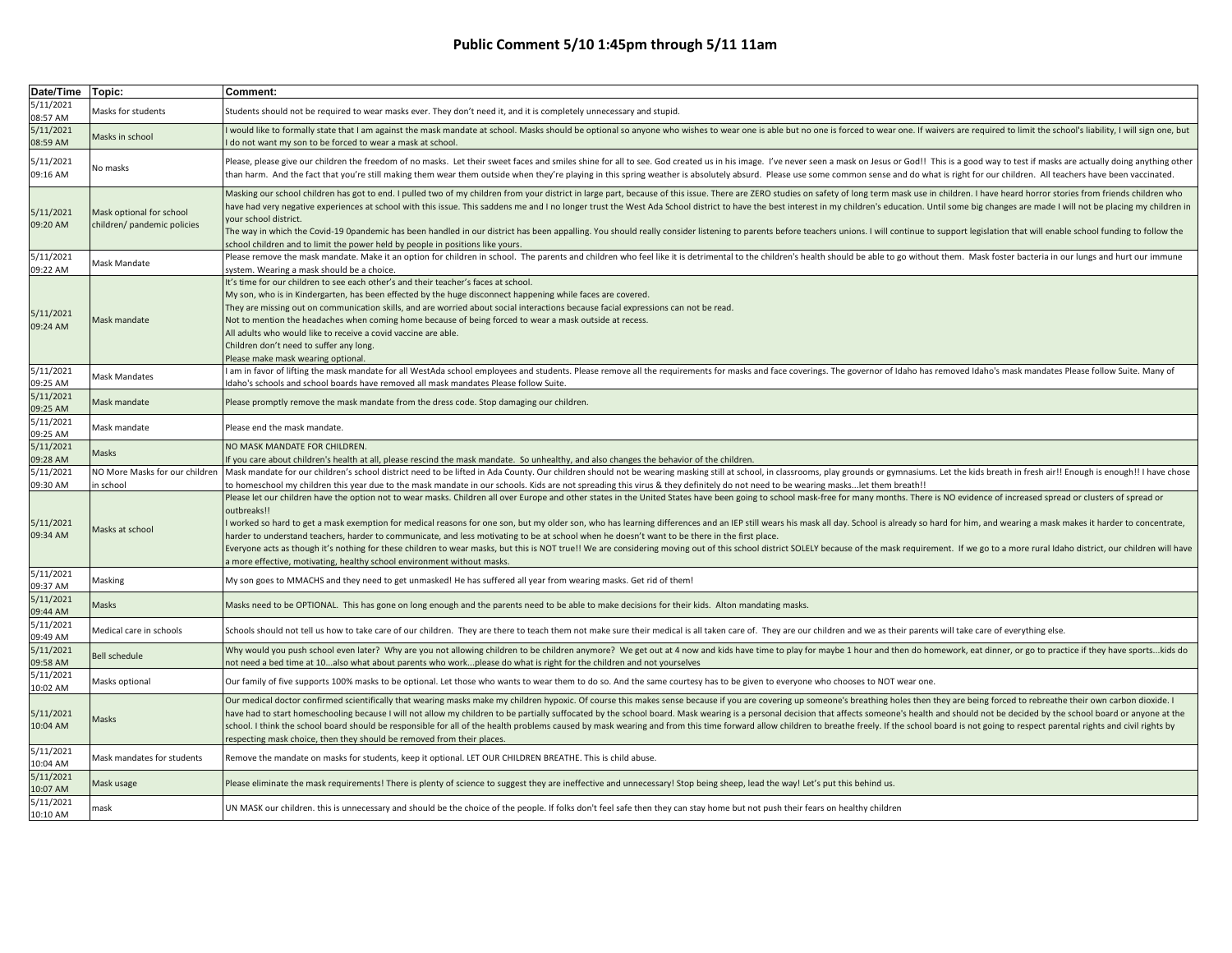| Date/Time Topic:      |                                                                                              | Comment:                                                                                                                                                                                                                                                                                                                                                                                                                                                                                                                                                                                                                                                                                                                                                                                                                                                                                                                                                                                                                                                                                                                                                                                                                                                                                                                                                                                                                                                                                                                                                                                                                                                                                                                                                                   |
|-----------------------|----------------------------------------------------------------------------------------------|----------------------------------------------------------------------------------------------------------------------------------------------------------------------------------------------------------------------------------------------------------------------------------------------------------------------------------------------------------------------------------------------------------------------------------------------------------------------------------------------------------------------------------------------------------------------------------------------------------------------------------------------------------------------------------------------------------------------------------------------------------------------------------------------------------------------------------------------------------------------------------------------------------------------------------------------------------------------------------------------------------------------------------------------------------------------------------------------------------------------------------------------------------------------------------------------------------------------------------------------------------------------------------------------------------------------------------------------------------------------------------------------------------------------------------------------------------------------------------------------------------------------------------------------------------------------------------------------------------------------------------------------------------------------------------------------------------------------------------------------------------------------------|
| 5/11/2021<br>10:18 AM | Masks                                                                                        | We need to un-mask our children - immediately! How can the school district mandate them when our own local health department removed the mandate, making them merely a recommendation back on February 19th? Furthermore, the<br>recommendation is only for indoors with poor air quality, or where social distancing can't be obtained. To see the children wearing them outside (where the virus can't even survive due to increased temperatures and UV ligh<br>with absolutely no scientific backing whatsoever. Children are already struggling emotionally, physically, and psychologically due to the pandemic - but the pandemic is OVER. Children need normalcy to return. They spend th<br>weekdays in the classroom and this continued abuse of power needs to stop. The literature on the outside of the box containing the very masks you are mandating state that they don't stop virus transmission - what do you ha<br>Children have been PROVEN to not be spreaders of this virus - what do you have to say for that? Studies show that suicide rates amongst children have increased 1.5- 2.25 % since Covid. The place where they spend the majori<br>hours needs to return to normal - without fear mongering. Masking them with no scientific reasoning only creates more of a divide, more reasons for them to bully each other (let's not ignore teachers that are also part of<br>as increased fear and shame. This abuse of power WILL be detrimental to not only their future - but also yours.                                                                                                                                                                                                                                                  |
| 5/11/2021<br>10:27 AM | Wanting kids to be in school full<br>time with no masks.                                     | Please lift the mask mandate. These kids need to breath and see each other's smiles!!! Please put the children first as well as their quality of education!!!                                                                                                                                                                                                                                                                                                                                                                                                                                                                                                                                                                                                                                                                                                                                                                                                                                                                                                                                                                                                                                                                                                                                                                                                                                                                                                                                                                                                                                                                                                                                                                                                              |
| 5/11/2021<br>10:29 AM | Mask mandate                                                                                 | Enough is enough! Let our kids breathe! This is not healthy to cover our kids up and will only have negative effects down the road!                                                                                                                                                                                                                                                                                                                                                                                                                                                                                                                                                                                                                                                                                                                                                                                                                                                                                                                                                                                                                                                                                                                                                                                                                                                                                                                                                                                                                                                                                                                                                                                                                                        |
| 5/11/2021<br>10:30 AM | Masks                                                                                        | Board Members.<br>We appreciate this discussion of masks on the agenda tonight. As parents of 3 school aged children, we are passionate about their education and well being. This year has been tough with decisions made and especially in reg<br>strike out from teachers we ultimately pulled 2 of our children to a private school with masks optional. It has been very eye opening to see the difference in the kids that go to a private school vs the one child at West A<br>that has only accentuated with this school year. All she wants is a "normal" middle school life and to try to achieve that, she has chosen to stay at West Ada for now. She comes home with daily headaches and once that happ<br>migraine. She has been yelled at multiple teacher when she has taken her mask down to simply get a drink or get a breath because she feels a headache coming on. Our child is a straight A child and is the type that will do<br>not be a problem. But when it's a daily struggle to simply breath or get in trouble it causes so much anxiety just to go learn. As children go to school to learn, we need to have an environment that they can flourish and e<br>away with protocols upon protocols especially the masks. We urge you to consider to take the mask mandate off our dress code and make them optional. We understand and have family members that like the masks and we respect<br>view. We however would like our choice given to us as well. We hope to continue with West Ada schooling for our only child in the district, but when the parent's, teacher, students and staff choices aren't considered and c<br>other opposing views we ultimately will leave to find schools that will respect freedom of choice. Thank you |
| 5/11/2021<br>10:36 AM | Mask                                                                                         | Now that we have over a year of data to analyze regarding the effectiveness of masks and lockdown procedures, it is time to take a step away from the fear tactics. Masks have not been proven to save lives, and have actuall<br>more harm then good, especially in young children. Cases in elementary school children have never reached a point of concern and with cases in our district dwindling it is child abuse to continue to force these children to<br>hours a day, especially as we move into the hottest part of the school year. We need to set an example for our children and follow suit with other states that have eliminated masks mandates and lockdown orders. These state<br>number of COVID cases and their economies are booming. I understand there is a lot of pressure coming in from those who have been conditioned with fear and virtue signaling, but we must stand up for what is right and make<br>our children's mental and physical health. No more masks on our children!                                                                                                                                                                                                                                                                                                                                                                                                                                                                                                                                                                                                                                                                                                                                                           |
| 5/11/2021<br>10:45 AM | Let Our Kids Breathe                                                                         | It is time to allow our children the right to breathe!! We need to follow true science, not compliance. Every single person has had the opportunity to get the vaccine, if they wanted to. Who exactly are we protecting now??<br>abuse!!                                                                                                                                                                                                                                                                                                                                                                                                                                                                                                                                                                                                                                                                                                                                                                                                                                                                                                                                                                                                                                                                                                                                                                                                                                                                                                                                                                                                                                                                                                                                  |
| 5/11/2021<br>10:55 AM | Masks                                                                                        | am a freshman at Centennial High, and believe that us students should have the right to not wear masks if we dont want to. Masks make it hard to concentrate in class and they are annoying. This past year has proved that th<br>incapable of making competent and smart decisions. The board continues to enforce a ridiculous mask mandate, and it is time for it to end. it is time for students and parents to make their own choices. It is time that the<br>our lives. It is time for personal choice, and freedom.                                                                                                                                                                                                                                                                                                                                                                                                                                                                                                                                                                                                                                                                                                                                                                                                                                                                                                                                                                                                                                                                                                                                                                                                                                                 |
| 5/11/2021<br>10:58 AM | Masks                                                                                        | It should be the parents choice whether our children wear a mask or not. I don't want my child to wear a mask.                                                                                                                                                                                                                                                                                                                                                                                                                                                                                                                                                                                                                                                                                                                                                                                                                                                                                                                                                                                                                                                                                                                                                                                                                                                                                                                                                                                                                                                                                                                                                                                                                                                             |
| 5/11/2021<br>11:00 AM | <b>Regular Board Meeting May</b><br>11th / Topic - Masking Children<br>in Ada County schools | Please stop requiring masks on children to wear masks in West Ada schools. As I am sure you are aware the masks do not stop a virus. Forcing children to wear a mask all day is terrible for their mental health and physical<br>under 18 is very clear. Children should have never been required to wear a mask in the first place. Continuing to push that agenda is not going to help the children.<br>Why do people not talk about how to eat healthy and what vitamins and supplements will assist you to protect yourself via your immune system? Because it's not about health.<br>Why don't they care about what material your mask is made of? Because it's not about safety.<br>Why are there no special hazmat bins to put discarded masks in if the droplets are so dangerous?<br>Did you know breathing through a mask actually makes particles more airborne, not less? It creates a lingering cloud of particulates that is worse than normal non mask breathing.<br>Why has the death rate in the US not changed over the past few years if we are facing a pandemic? Shouldn't it be increasing if we are truly seeing more deaths?<br>End the nonsense. Stop torturing the children with your abuse of power. If people are too scared to interact in society they should stay home and let the rest of the world keep moving forward.                                                                                                                                                                                                                                                                                                                                                                                                                   |
| 5/11/2021<br>11:00 AM | Masks in schools                                                                             | My kid is in West Ada and I want no more masks in schools. I understand you guys made a mistake but its time to do the right thing and follow all the data, science, and real world evidence that proves this is totally unnec<br>now                                                                                                                                                                                                                                                                                                                                                                                                                                                                                                                                                                                                                                                                                                                                                                                                                                                                                                                                                                                                                                                                                                                                                                                                                                                                                                                                                                                                                                                                                                                                      |
| 5/11/2021<br>11:03 AM | Masks                                                                                        | I want the right to decide whether or not my child wears a mask. I do not want my child wearing a mask.                                                                                                                                                                                                                                                                                                                                                                                                                                                                                                                                                                                                                                                                                                                                                                                                                                                                                                                                                                                                                                                                                                                                                                                                                                                                                                                                                                                                                                                                                                                                                                                                                                                                    |
| 5/11/2021<br>11:05 AM | Mask mandate                                                                                 | Please remove the mask mandate in the dress code.                                                                                                                                                                                                                                                                                                                                                                                                                                                                                                                                                                                                                                                                                                                                                                                                                                                                                                                                                                                                                                                                                                                                                                                                                                                                                                                                                                                                                                                                                                                                                                                                                                                                                                                          |
| 5/11/2021<br>11:05 AM | Mask mandate                                                                                 | Please end the mask mandate.                                                                                                                                                                                                                                                                                                                                                                                                                                                                                                                                                                                                                                                                                                                                                                                                                                                                                                                                                                                                                                                                                                                                                                                                                                                                                                                                                                                                                                                                                                                                                                                                                                                                                                                                               |
| 5/11/2021<br>11:07 AM | No masks end of year and next<br>year                                                        | No masks final weeks of this school year. No masks next year or beyond.<br>My child did not attend this past school year because of the masks and wild rules. If masks are still required next year, we will not be returning.<br>Texas never mandated masks for elementary age children and never had issues. Florida has been back to normal with no problems. Children are not at risk. Masks don't work. If they did, cases would have never climbed.                                                                                                                                                                                                                                                                                                                                                                                                                                                                                                                                                                                                                                                                                                                                                                                                                                                                                                                                                                                                                                                                                                                                                                                                                                                                                                                  |
|                       |                                                                                              |                                                                                                                                                                                                                                                                                                                                                                                                                                                                                                                                                                                                                                                                                                                                                                                                                                                                                                                                                                                                                                                                                                                                                                                                                                                                                                                                                                                                                                                                                                                                                                                                                                                                                                                                                                            |
|                       |                                                                                              |                                                                                                                                                                                                                                                                                                                                                                                                                                                                                                                                                                                                                                                                                                                                                                                                                                                                                                                                                                                                                                                                                                                                                                                                                                                                                                                                                                                                                                                                                                                                                                                                                                                                                                                                                                            |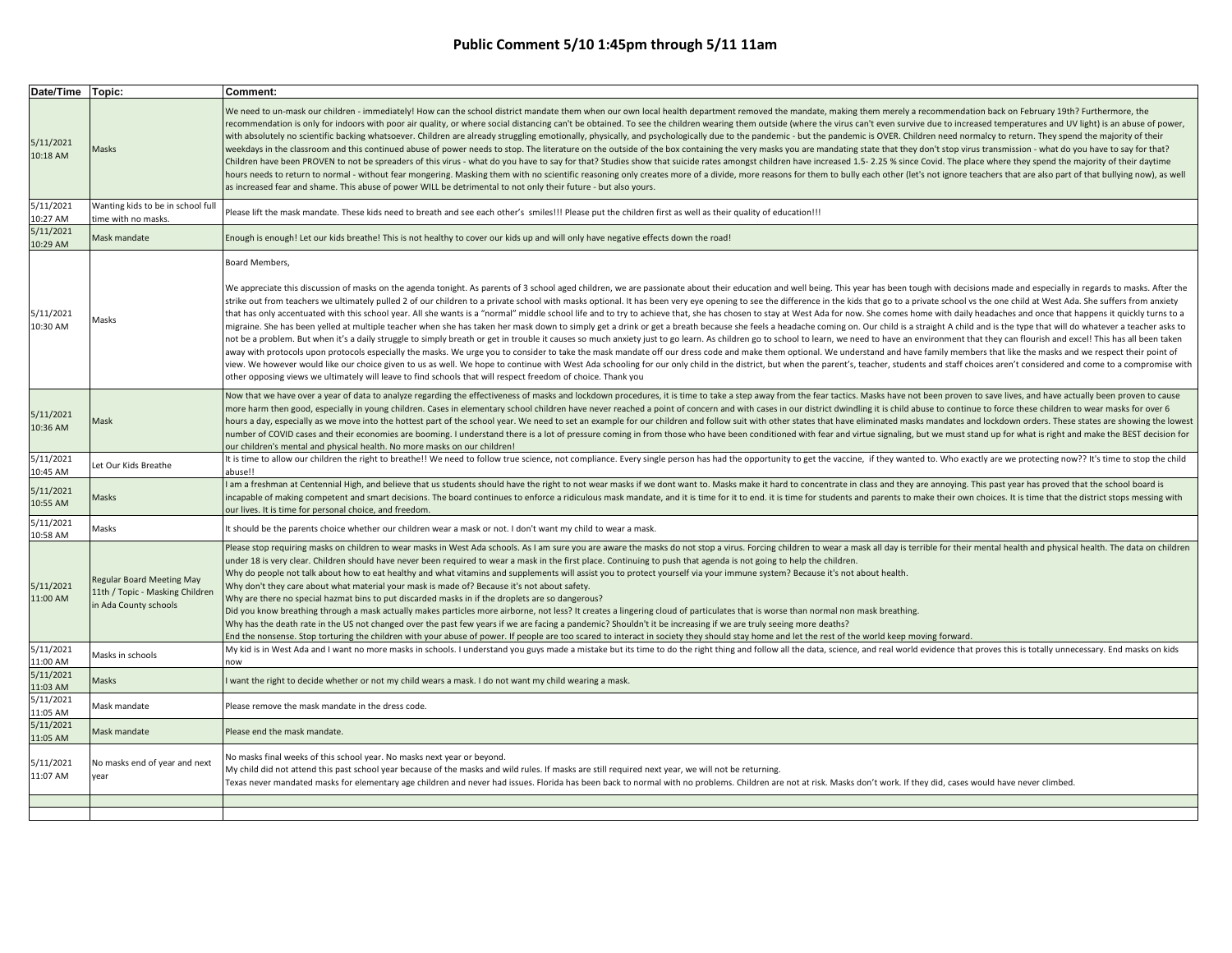| <b>From:</b><br>Subject:<br>Date: | No Masks for 2021-2022<br>Tuesday, May 11, 2021 9:14:21 AM |
|-----------------------------------|------------------------------------------------------------|
|                                   | WARNING: This email has been received from a source outsi- |

ide of the West Ada School District: Please only click links and attachments if you are sure they are safe

To Whom It May Concern:

I am writing this letter to ask that the West Ada School District cancel the wearing of masks for children in school. We now have 3 vaccines that are available to anyone 16 years of age or older and we have taken so many precautions throughout this whole year to ensure the cleanliness and safety of our schools. The children have stayed in line with the mask wearing and have followed the rules just to have the ability to go to school in person. The staff, teachers, and children have been amazing in their dedication to making it all work safely. We have made amazing progress and we have known for a long time now that children are not affected by Covid. They have been proven to not be spreaders of the virus and to continue the mandates, makes zero logical sense at this point. The teachers can be vaccinated if they choose. It is long overdue to let the kids breathe again.

I have a kindergartener who has had sores behind his ears and rashes on his face from a mask. He comes home with a mask that is covered in food, saliva, art supplies, dirt, and anything else a 5-year-old touches. This is most certainly counterproductive and not heathy for them or anyone else. He is having trouble socially with recognizing emotions because of covered facial expressions and hearing his teachers, friends or others is difficult. Everything is muffled and he can't see how his teacher pronounces words and sounds. These are critical things to be learning at this age. It is setting all our children back by not learning the basic things that help them evolve at this age.

I have another child in third grade who gets sores behind his ears and has to sit behind a wall of plastic with his mask on. He said it's very hard to hear and see his teacher or other kids. He always feels confined and has lost interest in going to school. He is finding it hard to make friends when you can't be too close to other kids. He and others are always getting scolded about distance, pushing up his mask and complying with the mandates. They get only two 10 min breaks in a 6-to-7-hour school day. Not even during the 30-minute lunch break can they take their masks off. He says that there are people who walk around the school and check in all classes to make sure everyone is behind their plastic walls and that their masks are on. During physical education, running, playing, or singing in music our bodies demand and require us to get more oxygen. This has become a real heath concern and has been going on for over a year at this point. The overall heath, mental, educational, and emotional wellbeing is being destroyed by wearing masks for this long.